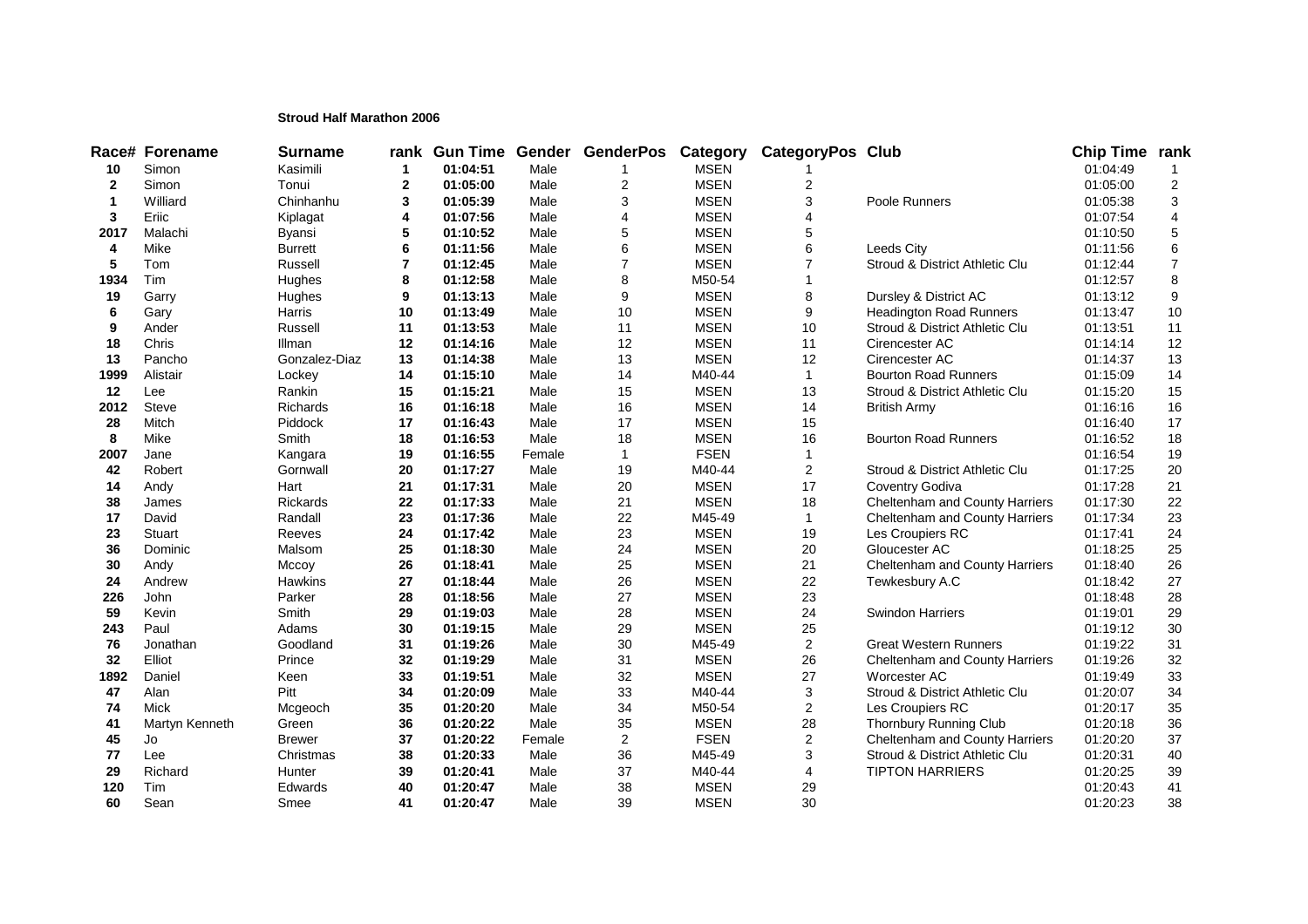| 67   | Oliver       | Hilton          | 42 | 01:21:15 | Male   | 40             | <b>MSEN</b> | 31                        |                                | 01:21:07 | 42   |
|------|--------------|-----------------|----|----------|--------|----------------|-------------|---------------------------|--------------------------------|----------|------|
| 79   | Dave         | Rantell         | 43 | 01:21:38 | Male   | 41             | <b>MSEN</b> | 32                        | Cheltenham and County Harriers | 01:21:28 | 43   |
| 85   | Simon        | <b>Barnes</b>   | 44 | 01:21:39 | Male   | 42             | <b>MSEN</b> | 33                        | Stroud & District Athletic Clu | 01:21:30 | 44   |
| 93   | Sian         | Lewis           | 45 | 01:21:52 | Female | 3              | <b>FSEN</b> | 3                         | Severn AC                      | 01:21:49 | 45   |
| 50   | Sean         | Kinsey          | 46 | 01:22:02 | Male   | 43             | M40-44      | 5                         | Severn AC                      | 01:22:00 | 48   |
| 92   | <b>Nick</b>  | Woodhill        | 47 | 01:22:03 | Male   | 44             | <b>MSEN</b> | 34                        | <b>Hogweed Trotters</b>        | 01:21:51 | 46   |
| 35   | Peter        | Holmes          | 48 | 01:22:03 | Male   | 45             | <b>MSEN</b> | 35                        | <b>Tetbury Royals</b>          | 01:21:56 | 47   |
| 103  | Roger        | Denton          | 49 | 01:22:16 | Male   | 46             | M40-44      | 6                         | Thornbury Running Club         | 01:22:12 | 49   |
| 31   | Kaye         | Mansbridge      | 50 | 01:22:17 | Female | 4              | <b>FSEN</b> | 4                         | Winchester & District AC       | 01:22:14 | 51   |
| 73   | <b>Steve</b> | Duddle          | 51 | 01:22:19 | Male   | 47             | M45-49      | 4                         | <b>Great Western Runners</b>   | 01:22:15 | 52   |
| 137  | Clem         | Clement         | 52 | 01:22:20 | Male   | 48             | M45-49      | 5                         | Penarth + Dinas Harriers       | 01:22:14 | 50   |
| 75   | Alistair     | <b>Bartlett</b> | 53 | 01:22:38 | Male   | 49             | <b>MSEN</b> | 36                        | <b>Avon Valley Runners</b>     | 01:22:34 | 53   |
| 82   | David        | <b>Burton</b>   | 54 | 01:22:52 | Male   | 50             | M45-49      | 6                         | Stroud & District Athletic Clu | 01:22:49 | 55   |
| 1905 | Kevin        | <b>Burke</b>    | 55 | 01:22:53 | Male   | 51             | M45-49      | $\overline{7}$            | Stourbridge RC                 | 01:22:52 | 57   |
| 46   | Sean         | Rose            | 56 | 01:22:55 | Male   | 52             | <b>MSEN</b> | 37                        | <b>Bourneville Harriers</b>    | 01:22:45 | 54   |
| 101  | Dave         | Austin          | 57 | 01:22:55 | Male   | 53             | <b>MSEN</b> | 38                        | <b>Bristol and West AC</b>     | 01:22:51 | 56   |
| 155  | Adrian       | Williams        | 58 | 01:23:01 | Male   | 54             | <b>MSEN</b> | 39                        | Cirencester AC                 | 01:22:53 | 58   |
| 152  | Johanna      | Fletcher        | 59 | 01:23:01 | Female | 5              | <b>FSEN</b> | 5                         | Severn AC                      | 01:22:57 | 59   |
| 250  | Roger        | Hayes           | 60 | 01:23:09 | Male   | 55             | <b>MSEN</b> | 40                        | Teignbridge Trotters           | 01:23:03 | 60   |
| 81   | Jeremy       | Mower           | 61 | 01:23:11 | Male   | 56             | M40-44      | $\overline{7}$            | Gloucester AC                  | 01:23:10 | 62   |
| 64   | Lisa         | Newing          | 62 | 01:23:14 | Female | 6              | <b>FSEN</b> | 6                         | <b>Bitton Road Runners</b>     | 01:23:08 | 61   |
| 66   | Phil         | Parsons         | 63 | 01:23:17 | Male   | 57             | <b>MSEN</b> | 41                        |                                | 01:23:12 | 63   |
| 53   | Bill         | Graham          | 64 | 01:23:18 | Male   | 58             | M50-54      | $\ensuremath{\mathsf{3}}$ | <b>Bitton Road Runners</b>     | 01:23:13 | 64   |
| 146  | Jim          | Rothman         | 65 | 01:23:42 | Male   | 59             | M45-49      | 8                         | leamington c & ac              | 01:23:32 | 65   |
| 126  | Andrew       | Shipton         | 66 | 01:23:53 | Male   | 60             | <b>MSEN</b> | 42                        | Stroud & District Athletic Clu | 01:23:48 | 66   |
| 89   | Robert       | Shute           | 67 | 01:23:56 | Male   | 61             | M40-44      | 8                         | <b>Almost Athletes</b>         | 01:23:50 | 67   |
| 163  | Roderick     | Lavers          | 68 | 01:24:02 | Male   | 62             | M45-49      | 9                         | <b>Thame Runners</b>           | 01:23:50 | 68   |
| 1041 | Francis      | King            | 69 | 01:24:14 | Male   | 63             | <b>MSEN</b> | 43                        |                                | 01:24:09 | 70   |
| 80   | Nigel        | Edwards         | 70 | 01:24:16 | Male   | 64             | M40-44      | 9                         | <b>Great Western Runners</b>   | 01:24:12 | 72   |
| 107  | Lee          | Smith           | 71 | 01:24:21 | Male   | 65             | <b>MSEN</b> | 44                        | Gloucester AC                  | 01:24:04 | 69   |
| 139  | Julian       | Lewis           | 72 | 01:24:21 | Male   | 66             | M40-44      | 10                        | <b>Hogweed Trotters</b>        | 01:24:11 | $71$ |
| 88   | Charles      | Le Bek          | 73 | 01:24:34 | Male   | 67             | M40-44      | 11                        | <b>Great Western Runners</b>   | 01:24:29 | 75   |
| 118  | Peter        | <b>Steel</b>    | 74 | 01:24:40 | Male   | 68             | <b>MSEN</b> | 45                        | Leeds City                     | 01:24:26 | 73   |
| 91   | Graham       | Grew            | 75 | 01:24:46 | Male   | 69             | M50-54      | 4                         | <b>Great Western Runners</b>   | 01:24:42 | 77   |
| 87   | <b>Steve</b> | Cook            | 76 | 01:24:48 | Male   | 70             | M50-54      | 5                         |                                | 01:24:38 | 76   |
| 169  | Clive        | <b>Baker</b>    | 77 | 01:24:50 | Male   | 71             | M40-44      | 12                        | Tewkesbury A.C                 | 01:24:26 | 74   |
| 65   | Michelle     | Parsons         | 78 | 01:24:58 | Female | $\overline{7}$ | F40-44      | $\mathbf{1}$              |                                | 01:24:53 | 79   |
| 208  | Steve        | Adams           | 79 | 01:25:05 | Male   | 72             | <b>MSEN</b> | 46                        | <b>Westbury Harriers</b>       | 01:24:52 | 78   |
| 55   | Luke         | Howse           | 80 | 01:25:13 | Male   | 73             | <b>MSEN</b> | 47                        |                                | 01:24:55 | 80   |
| 144  | Michael      | Beard           | 81 | 01:25:17 | Male   | 74             | <b>MSEN</b> | 48                        | <b>Swindon Harriers</b>        | 01:25:05 | 81   |
| 533  | Colin        | Thomson         | 82 | 01:25:22 | Male   | 75             | <b>MSEN</b> | 49                        |                                | 01:25:13 | 85   |
| 110  | Tyrone       | Desmond         | 83 | 01:25:24 | Male   | 76             | M50-54      | 6                         |                                | 01:25:08 | 82   |
| 49   | David        | Wright          | 84 | 01:25:26 | Male   | 77             | M45-49      | 10                        | Cirencester AC                 | 01:25:13 | 84   |
| 124  | Kevin        | Jackson         | 85 | 01:25:27 | Male   | 78             | M45-49      | 11                        | Dursley & District AC          | 01:25:20 | 87   |
|      |              |                 |    |          |        |                |             |                           |                                |          |      |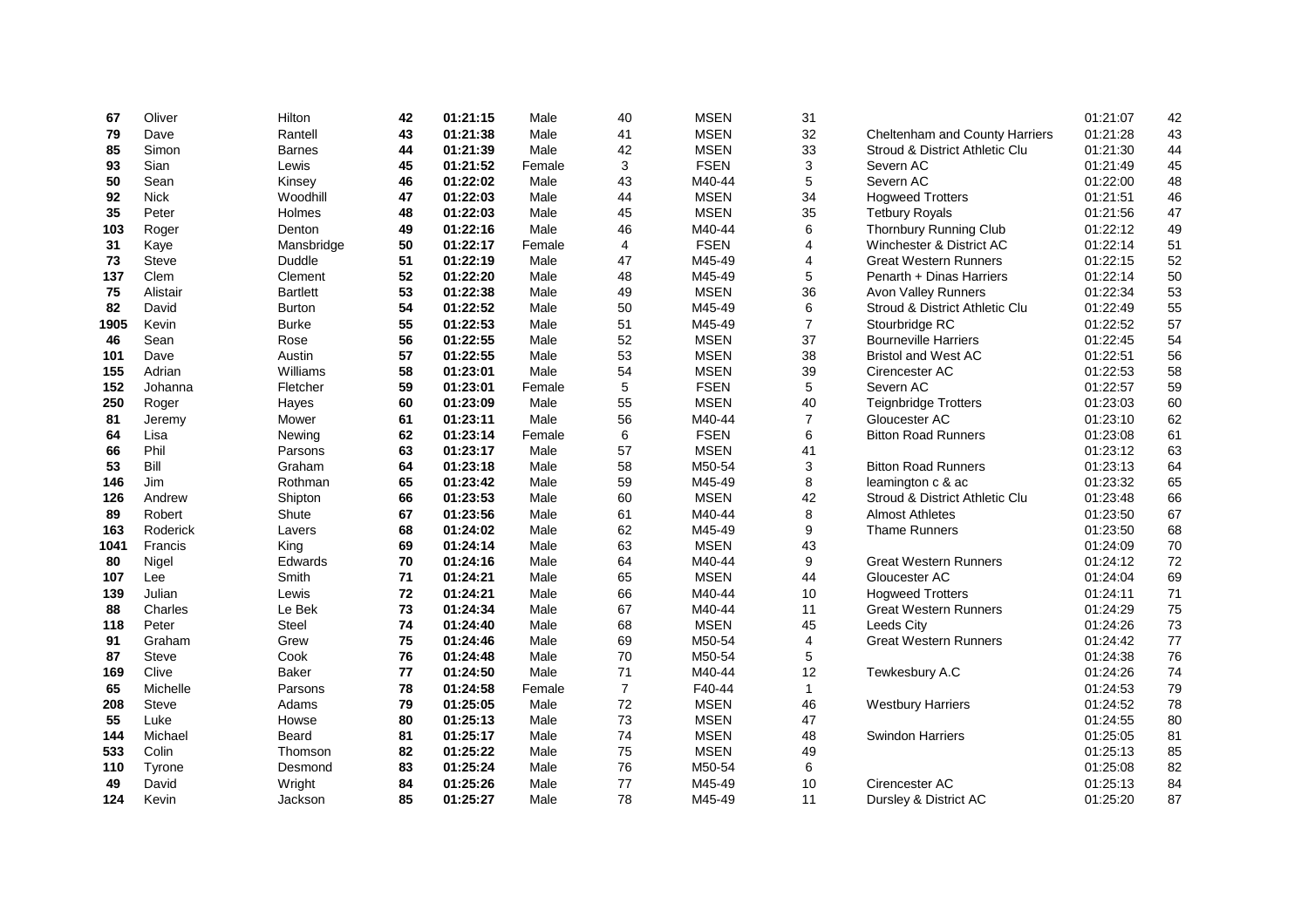| 78<br>114 | <b>Steve</b> | Sandalls       | 87  |          |        |     |             |                |                                       |          |     |
|-----------|--------------|----------------|-----|----------|--------|-----|-------------|----------------|---------------------------------------|----------|-----|
|           |              |                |     | 01:25:29 | Male   | 80  | <b>MSEN</b> | 50             |                                       | 01:25:23 | 88  |
|           | Chris        | Cleary         | 88  | 01:25:31 | Male   | 81  | M40-44      | 13             | Halesowen Athletic Club               | 01:25:15 | 86  |
| 127       | Robert       | Kingdon        | 89  | 01:25:35 | Male   | 82  | M40-44      | 14             | <b>Bitton Road Runners</b>            | 01:25:26 | 89  |
| 116       | Robert       | <b>Burgess</b> | 90  | 01:25:47 | Male   | 83  | M40-44      | 15             | <b>Wootton Road Runners</b>           | 01:25:32 | 90  |
| 105       | lan          | Corless        | 91  | 01:25:58 | Male   | 84  | <b>MSEN</b> | 51             |                                       | 01:25:53 | 93  |
| 135       | David        | Symes          | 92  | 01:25:58 | Male   | 85  | M40-44      | 16             | Cheltenham Tri Club                   | 01:25:45 | 92  |
| 269       | <b>Nick</b>  | Peatson        | 93  | 01:26:02 | Male   | 86  | M40-44      | 17             | <b>Almost Athletics</b>               | 01:25:38 | 91  |
| 1840      | Dave         | Schubert       | 94  | 01:26:03 | Male   | 87  | M45-49      | 12             | Stroud & District Athletic Clu        | 01:25:59 | 95  |
| 117       | Lee          | Scott          | 95  | 01:26:04 | Male   | 88  | <b>MSEN</b> | 52             | <b>Bitton Road Runners</b>            | 01:25:55 | 94  |
| 100       | Jason        | Draper         | 96  | 01:26:17 | Male   | 89  | <b>MSEN</b> | 53             | Tewkesbury A.C                        | 01:26:11 | 96  |
| 94        | Chris        | <b>Brown</b>   | 97  | 01:26:17 | Male   | 90  | M40-44      | 18             | Stroud & District Athletic Clu        | 01:26:13 | 98  |
| 147       | Richard      | Vidgen         | 98  | 01:26:18 | Male   | 91  | M50-54      | 8              | <b>Tri Team Gloucester</b>            | 01:26:12 | 97  |
| 33        | Lewis        | Faulkner       | 99  | 01:26:26 | Male   | 92  | <b>MSEN</b> | 54             | St. Edward's                          | 01:26:21 | 102 |
| 256       | Richard      | Mann           | 100 | 01:26:27 | Male   | 93  | <b>MSEN</b> | 55             |                                       | 01:26:13 | 99  |
| 128       | Keith        | Sawyer         | 101 | 01:26:30 | Male   | 94  | M50-54      | 9              | <b>Bitton Road Runners</b>            | 01:26:21 | 101 |
| 34        | Jon          | Mansfield      | 102 | 01:26:36 | Male   | 95  | <b>MSEN</b> | 56             | Tewkesbury A.C                        | 01:26:29 | 104 |
| 223       | Mark         | <b>Burton</b>  | 103 | 01:26:37 | Male   | 96  | <b>MSEN</b> | 57             |                                       | 01:26:20 | 100 |
| 99        | Reg          | Morris         | 104 | 01:26:41 | Male   | 97  | M55-59      | $\mathbf{1}$   |                                       | 01:26:29 | 103 |
| 192       | lan          | Wall           | 105 | 01:26:41 | Male   | 98  | M40-44      | 19             | Royal Manor of Portland AC            | 01:26:33 | 106 |
| 159       | <b>Nick</b>  | Langridge      | 106 | 01:26:42 | Male   | 99  | M50-54      | 10             | Thornbury Running Club                | 01:26:36 | 110 |
| 54        | Ed           | <b>Barker</b>  | 107 | 01:26:42 | Male   | 100 | <b>MSEN</b> | 58             | Ranelagh Harriers                     | 01:26:31 | 105 |
| 134       | Lucy         | Walmsley       | 108 | 01:26:43 | Female | 8   | <b>FSEN</b> | $\overline{7}$ | <b>Bourton Road Runners</b>           | 01:26:39 | 112 |
| 150       | Jason        | Cropton        | 109 | 01:26:45 | Male   | 101 | <b>MSEN</b> | 59             | Stroud & District Athletic Clu        | 01:26:35 | 109 |
| 84        | Rob          | Sloley         | 110 | 01:26:49 | Male   | 102 | M40-44      | 20             |                                       | 01:26:34 | 108 |
| 219       | Giles        | Poulsom        | 111 | 01:26:50 | Male   | 103 | <b>MSEN</b> | 60             |                                       | 01:26:37 | 111 |
| 432       | Robbie       | <b>Brown</b>   | 112 | 01:26:55 | Male   | 104 | <b>MSEN</b> | 61             | Cirencester AC                        | 01:26:33 | 107 |
| 274       | Jim          | Walton         | 113 | 01:27:02 | Male   | 105 | <b>MSEN</b> | 62             |                                       | 01:26:43 | 113 |
| 307       | Geoff        | Eden           | 114 | 01:27:03 | Male   | 106 | $M60+$      | $\overline{1}$ | Cheltenham and County Harriers        | 01:26:52 | 115 |
| 313       | Wayne        | Usher          | 115 | 01:27:03 | Male   | 107 | <b>MSEN</b> | 63             | Cheltenham and County Harriers        | 01:26:54 | 116 |
| 138       | Trevor       | Lewis          | 116 | 01:27:10 | Male   | 108 | M55-59      | 2              | Dursley & District AC                 | 01:27:03 | 117 |
| 122       | Neil         | Plant          | 117 | 01:27:13 | Male   | 109 | <b>MSEN</b> | 64             | <b>Bourton Road Runners</b>           | 01:26:50 | 114 |
| 123       | Mike         | Shelton        | 118 | 01:27:25 | Male   | 110 | M40-44      | 21             |                                       | 01:27:05 | 118 |
| 170       | Adrian       | Rowley         | 119 | 01:27:27 | Male   | 111 | M40-44      | 22             |                                       | 01:27:14 | 120 |
| 136       | Keith        | Mcgeoch        | 120 | 01:27:29 | Male   | 112 | M55-59      | 3              | Les Croupiers RC                      | 01:27:10 | 119 |
| 113       | Stuart       | Jones          | 121 | 01:27:31 | Male   | 113 | <b>MSEN</b> | 65             |                                       | 01:27:23 | 122 |
| 291       | Roger        | Haddrell       | 122 | 01:27:38 | Male   | 114 | M50-54      | 11             |                                       | 01:27:25 | 124 |
| 603       | Mario        | Mcnamara       | 123 | 01:27:40 | Male   | 115 | M50-54      | 12             | Stroud & District Athletic Clu        | 01:27:23 | 123 |
| 2033      | John         | Thompson       | 124 | 01:27:42 | Male   | 116 | <b>MSEN</b> | 66             | <b>Skelmersdale Boundary Harriers</b> | 01:27:28 | 125 |
| 304       | Michael      | O'Connor       | 125 | 01:27:46 | Male   | 117 | M45-49      | 13             | Vale of Aylesbury                     | 01:27:22 | 121 |
| 2027      | Lucie        | Woodyatt       | 126 | 01:27:46 | Female | 9   | <b>FSEN</b> | 8              | Severn AC                             | 01:27:43 | 129 |
| 142       | Martin       | Challinor      | 127 | 01:27:49 | Male   | 118 | <b>MSEN</b> | 67             |                                       | 01:27:45 | 131 |
| 350       | Christopher  | Adams          | 128 | 01:27:51 | Male   | 119 | <b>MSEN</b> | 68             |                                       | 01:27:34 | 126 |
| 179       | Geoffrey     | Doyle          | 129 | 01:27:53 | Male   | 120 | M50-54      | 13             | <b>Hogweed Trotters</b>               | 01:27:41 | 128 |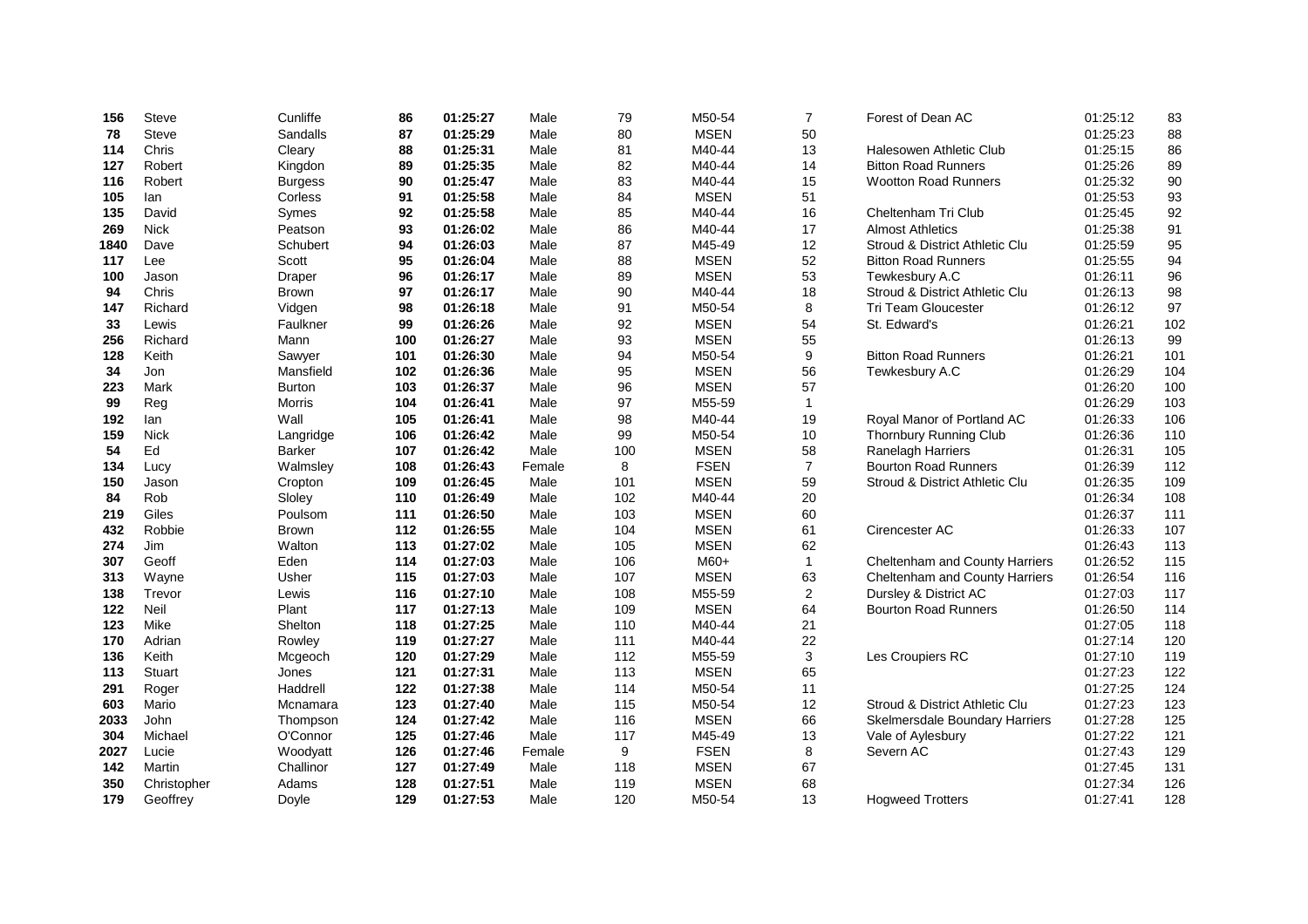| 86   | Edward       | Collier       | 130 | 01:27:54 | Male   | 121 | M45-49      | 14             | Cheltenham and County Harriers    | 01:27:34 | 127 |
|------|--------------|---------------|-----|----------|--------|-----|-------------|----------------|-----------------------------------|----------|-----|
| 282  | Jon          | <b>Brough</b> | 131 | 01:27:55 | Male   | 122 | M50-54      | 14             | Stroud & District Athletic Clu    | 01:27:52 | 133 |
| 140  | John         | Pearce        | 132 | 01:27:56 | Male   | 123 | M50-54      | 15             | Aldridge Running Club             | 01:27:52 | 134 |
| 1996 | Dave         | Hart          | 133 | 01:27:59 | Male   | 124 | M50-54      | 16             | <b>Bourne Town Harriers</b>       | 01:27:50 | 132 |
| 132  | Mark         | Treadwell     | 134 | 01:28:04 | Male   | 125 | M40-44      | 23             | Tone Zone Runners                 | 01:28:00 | 136 |
| 225  | Adrian       | Bond          | 135 | 01:28:05 | Male   | 126 | <b>MSEN</b> | 69             |                                   | 01:27:44 | 130 |
| 299  | Alex         | <b>Dick</b>   | 136 | 01:28:19 | Male   | 127 | M40-44      | 24             | City of Bath AC                   | 01:27:57 | 135 |
| 280  | Gary         | <b>Barnes</b> | 137 | 01:28:20 | Male   | 128 | M45-49      | 15             | Severn AC                         | 01:28:10 | 137 |
| 204  | James        | Maude         | 138 | 01:28:25 | Male   | 129 | <b>MSEN</b> | 70             |                                   | 01:28:20 | 141 |
| 133  | Andy         | Chapple       | 139 | 01:28:25 | Male   | 130 | M40-44      | 25             |                                   | 01:28:16 | 140 |
| 506  | John         | Raper         | 140 | 01:28:33 | Male   | 131 | M55-59      | $\overline{4}$ | <b>Bourton Road Runners</b>       | 01:28:10 | 138 |
| 1988 | Derrick      | Morgan        | 141 | 01:28:37 | Male   | 132 | M50-54      | 17             | <b>Almost Athletes</b>            | 01:28:14 | 139 |
| 145  | David        | <b>Bulley</b> | 142 | 01:28:38 | Male   | 133 | M50-54      | 18             | <b>Bitton Road Runners</b>        | 01:28:30 | 143 |
| 102  | Richard      | Summerfield   | 143 | 01:28:39 | Male   | 134 | <b>MSEN</b> | $71$           |                                   | 01:28:36 | 144 |
| 494  | Dorian       | Matts         | 144 | 01:28:41 | Male   | 135 | M45-49      | 16             | Cirencester AC                    | 01:28:27 | 142 |
| 187  | Lynette      | Porter        | 145 | 01:28:58 | Female | 10  | F40-44      | 2              | <b>Bitton Road Runners</b>        | 01:28:48 | 145 |
| 190  | Steve        | Humphries     | 146 | 01:28:59 | Male   | 136 | M45-49      | 17             | <b>Bourton Road Runners</b>       | 01:28:51 | 146 |
| 172  | Robert       | Pullen        | 147 | 01:29:10 | Male   | 137 | M45-49      | 18             | <b>Bideford AAC</b>               | 01:28:58 | 149 |
| 253  | Dean         | Averis        | 148 | 01:29:13 | Male   | 138 | <b>MSEN</b> | 72             |                                   | 01:28:57 | 148 |
| 891  | Clare        | Welsh         | 149 | 01:29:15 | Female | 11  | <b>FSEN</b> | 9              | <b>Almost Athletes</b>            | 01:29:04 | 150 |
| 322  | Roy          | Hayward       | 150 | 01:29:18 | Male   | 139 | M40-44      | 26             | City of Bath AC                   | 01:28:55 | 147 |
| 151  | Edward       | Clease        | 151 | 01:29:22 | Male   | 140 | <b>MSEN</b> | 73             | <b>Holland Sports AC</b>          | 01:29:16 | 152 |
| 185  | Paul         | Rowles        | 152 | 01:29:26 | Male   | 141 | <b>MSEN</b> | 74             | Stroud & District Athletic Clu    | 01:29:16 | 151 |
| 475  | Steven       | Adams         | 153 | 01:29:39 | Male   | 142 | M45-49      | 19             | <b>Cheltenham Almost Athletes</b> | 01:29:21 | 153 |
| 68   | Graeme       | Naysmith      | 154 | 01:29:39 | Male   | 143 | M40-44      | 27             | Stroud & District Athletic Clu    | 01:29:22 | 154 |
| 249  | Keith        | Beedie        | 155 | 01:29:45 | Male   | 144 | <b>MSEN</b> | 75             | <b>Running Forever</b>            | 01:29:43 | 162 |
| 371  | Tim          | Collings      | 156 | 01:29:49 | Male   | 145 | M40-44      | 28             |                                   | 01:29:26 | 155 |
| 2034 | Suzanne      | Clare         | 157 | 01:29:50 | Female | 12  | <b>FSEN</b> | $10\,$         |                                   | 01:29:26 | 156 |
| 97   | John         | Barnsley      | 158 | 01:29:57 | Male   | 146 | M40-44      | 29             |                                   | 01:29:40 | 160 |
| 189  | Peter        | Harrison      | 159 | 01:30:02 | Male   | 147 | <b>MSEN</b> | 76             |                                   | 01:30:00 | 172 |
| 63   | Mike         | Beecham       | 160 | 01:30:02 | Male   | 148 | <b>MSEN</b> | 77             |                                   | 01:29:51 | 166 |
| 218  | Anna         | Cornelius     | 161 | 01:30:05 | Female | 13  | <b>FSEN</b> | 11             | <b>Headington Road Runners</b>    | 01:30:02 | 173 |
| 318  | Andrew       | Palmer        | 162 | 01:30:07 | Male   | 149 | <b>MSEN</b> | 78             | Penarth + Dinas Harriers          | 01:29:34 | 159 |
| 368  | Stuart       | <b>Bird</b>   | 163 | 01:30:09 | Male   | 150 | <b>MSEN</b> | 79             |                                   | 01:29:55 | 168 |
| 608  | Nigel        | Trinder       | 164 | 01:30:11 | Male   | 151 | M40-44      | $30\,$         | Alchester                         | 01:29:29 | 158 |
| 69   | David        | O'Brien       | 165 | 01:30:11 | Male   | 152 | <b>MSEN</b> | 80             | Worcester AC                      | 01:29:45 | 164 |
| 164  | Andi         | Hucker        | 166 | 01:30:11 | Male   | 153 | M40-44      | 31             | Alchester Road Runners            | 01:29:29 | 157 |
| 536  | Francis      | Hodges        | 167 | 01:30:13 | Male   | 154 | <b>MSEN</b> | 81             |                                   | 01:29:44 | 163 |
| 306  | David        | <b>Buckle</b> | 168 | 01:30:17 | Male   | 155 | M55-59      | 5              | Severn AC                         | 01:30:06 | 177 |
| 1220 | <b>Brian</b> | Stone         | 169 | 01:30:18 | Male   | 156 | M45-49      | 20             | <b>Clutton Running Club</b>       | 01:29:49 | 165 |
| 181  | Daveena      | Tweed         | 170 | 01:30:18 | Female | 14  | F45-49      | $\mathbf{1}$   | Poole Runners                     | 01:30:03 | 174 |
| 826  | Lucie        | Barney        | 171 | 01:30:25 | Female | 15  | <b>FSEN</b> | 12             |                                   | 01:29:55 | 169 |
| 175  | Paul         | Carter        | 172 | 01:30:26 | Male   | 157 | M40-44      | 32             |                                   | 01:30:20 | 182 |
| 388  | Damian       | Cannon        | 173 | 01:30:28 | Male   | 158 | <b>MSEN</b> | 82             | TriLondon                         | 01:29:59 | 171 |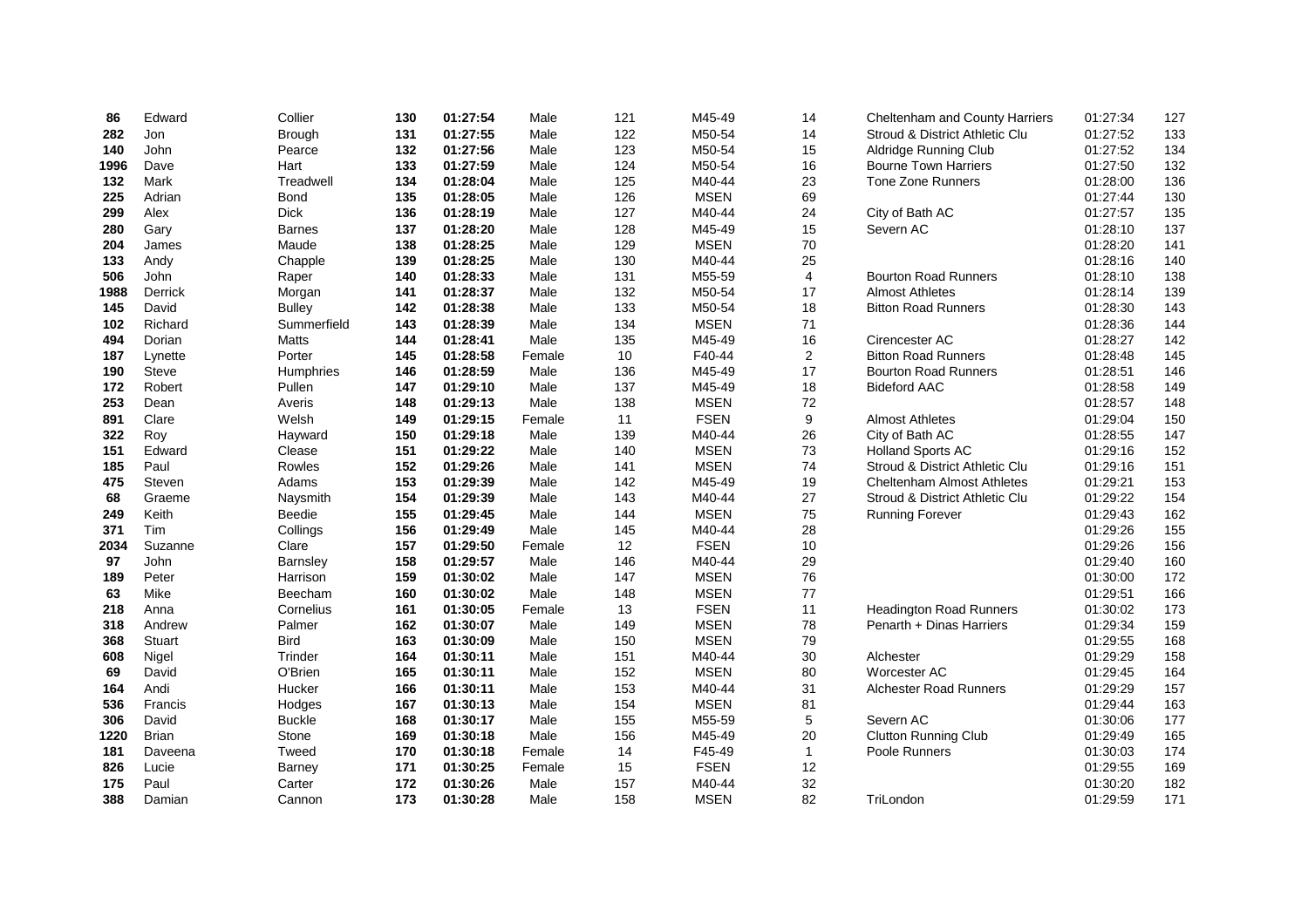| 188  | Ross          | Hale             | 174 | 01:30:32 | Male   | 159 | M40-44      | 33               | <b>Empire Sports</b>           | 01:30:22 | 183 |
|------|---------------|------------------|-----|----------|--------|-----|-------------|------------------|--------------------------------|----------|-----|
| 237  | Mervyn        | Scarlett         | 175 | 01:30:34 | Male   | 160 | M55-59      | 6                | <b>Highworth RC</b>            | 01:29:54 | 167 |
| 210  | Nigel         | Tillott          | 176 | 01:30:34 | Male   | 161 | M40-44      | 34               | Tewkesbury A.C                 | 01:30:09 | 178 |
| 823  | Mark          | Woodward         | 177 | 01:30:34 | Male   | 162 | <b>MSEN</b> | 83               |                                | 01:29:42 | 161 |
| 162  | Tony          | Spedding         | 178 | 01:30:36 | Male   | 163 | M50-54      | 19               | <b>Bourton Road Runners</b>    | 01:30:22 | 185 |
| 316  | Susannah      | <b>Bulpin</b>    | 179 | 01:30:39 | Female | 16  | <b>FSEN</b> | 13               | San Domenico                   | 01:30:06 | 176 |
| 334  | George        | Roberts          | 180 | 01:30:40 | Male   | 164 | <b>MSEN</b> | 84               | Avon Valley Runners            | 01:30:25 | 186 |
| 255  | Mark          | Long             | 181 | 01:30:44 | Male   | 165 | <b>MSEN</b> | 85               |                                | 01:30:16 | 180 |
| 168  | Adrian        | Lavery           | 182 | 01:30:47 | Male   | 166 | M45-49      | 21               | Tewkesbury A.C                 | 01:30:22 | 184 |
| 245  | Sarah         | Urwin-Mann       | 183 | 01:30:50 | Female | 17  | F35-39      | $\mathbf{1}$     | City of Bath AC                | 01:30:35 | 188 |
| 1876 | <b>Stuart</b> | Urwin-Mann       | 184 | 01:30:52 | Male   | 167 | <b>MSEN</b> | 86               | <b>Bitton Road Runners</b>     | 01:30:37 | 189 |
| 2018 | Carl          | Jenkins          | 185 | 01:30:53 | Male   | 168 | <b>MSEN</b> | 87               | Stroud & District Athletic Clu | 01:30:42 | 190 |
| 178  | Alex          | Duck             | 186 | 01:30:54 | Male   | 169 | <b>MSEN</b> | 88               | <b>Bitton Road Runners</b>     | 01:30:44 | 192 |
| 273  | Stephen       | Tarling          | 187 | 01:31:01 | Male   | 170 | M40-44      | 35               | <b>Bitton Road Runners</b>     | 01:30:05 | 175 |
| 278  | Edward        | Lewis            | 188 | 01:31:02 | Male   | 171 | <b>MSEN</b> | 89               |                                | 01:30:53 | 196 |
| 621  | Jamie         | Cameron          | 189 | 01:31:02 | Male   | 172 | <b>MSEN</b> | 90               | Cirencester AC                 | 01:30:29 | 187 |
| 201  | John          | Mcneilly         | 190 | 01:31:08 | Male   | 173 | M55-59      | $\overline{7}$   | <b>Great Western Runners</b>   | 01:30:54 | 197 |
| 252  | Ben           | <b>Morris</b>    | 191 | 01:31:09 | Male   | 174 | <b>MSEN</b> | 91               |                                | 01:30:53 | 195 |
| 254  | Ray           | Williams         | 192 | 01:31:12 | Male   | 175 | M45-49      | 22               | Dursley & District AC          | 01:30:56 | 198 |
| 434  | Neil          | Taylor           | 193 | 01:31:17 | Male   | 176 | <b>MSEN</b> | 92               | Severn AC                      | 01:30:19 | 181 |
| 468  | Paul          | Meyer            | 194 | 01:31:32 | Male   | 177 | M40-44      | 36               | <b>Almost Athletics</b>        | 01:31:08 | 200 |
| 207  | Michael       | Wheatley         | 195 | 01:31:33 | Male   | 178 | <b>MSEN</b> | 93               |                                | 01:31:17 | 202 |
| 289  | David         | Cleghorn         | 196 | 01:31:33 | Male   | 179 | M40-44      | 37               | Andover AC                     | 01:31:22 | 203 |
| 234  | Robert        | Webster          | 197 | 01:31:39 | Male   | 180 | M40-44      | 38               | Serpentine RC                  | 01:31:26 | 205 |
| 83   | John          | Longmuir         | 198 | 01:31:44 | Male   | 181 | M40-44      | 39               | Tri Team Gloucester            | 01:30:52 | 194 |
| 166  | Simon         | Dakin            | 199 | 01:31:44 | Male   | 182 | <b>MSEN</b> | 94               |                                | 01:31:24 | 204 |
| 408  | Michael       | Davies           | 200 | 01:31:44 | Male   | 183 | M50-54      | 20               | <b>Headington Road Runners</b> | 01:29:55 | 170 |
| 301  | Sarah         | Paradine         | 201 | 01:31:44 | Female | 18  | F35-39      | $\overline{2}$   | Alchester Running Club         | 01:31:37 | 208 |
| 198  | Andy          | Furley           | 202 | 01:31:47 | Male   | 184 | M40-44      | 40               | Stroud & District Athletic Clu | 01:30:42 | 191 |
| 591  | Debbie        | Campbell         | 203 | 01:31:49 | Female | 19  | <b>FSEN</b> | 14               | Skelmersdale Boundary Harriers | 01:31:11 | 201 |
| 1842 | Jonathan      | Young            | 204 | 01:31:53 | Male   | 185 | M40-44      | 41               | Cirencester AC                 | 01:31:45 | 210 |
| 1963 | Mark          | Chappell         | 205 | 01:31:54 | Male   | 186 | <b>MSEN</b> | 95               | <b>Bitton Road Runners</b>     | 01:31:44 | 209 |
| 298  | Terence       | Bedington        | 206 | 01:31:55 | Male   | 187 | M55-59      | 8                | Worcester AC                   | 01:31:28 | 206 |
| 303  | George        | Scully           | 207 | 01:32:01 | Male   | 188 | M55-59      | $\boldsymbol{9}$ | Severn AC                      | 01:31:49 | 213 |
| 327  | Chris         | Bagnall          | 208 | 01:32:06 | Male   | 189 | <b>MSEN</b> | 96               |                                | 01:30:11 | 179 |
| 125  | Adam          | Cook             | 209 | 01:32:07 | Male   | 190 | <b>MSEN</b> | 97               |                                | 01:31:35 | 207 |
| 228  | Sally         | Spencer          | 210 | 01:32:08 | Female | 20  | F40-44      | 3                | <b>Halesowen Athletic Club</b> | 01:31:47 | 211 |
| 174  | Christopher   | Carr             | 211 | 01:32:09 | Male   | 191 | <b>MSEN</b> | 98               |                                | 01:31:48 | 212 |
| 112  | Phil          | Conridge         | 212 | 01:32:10 | Male   | 192 | M40-44      | 42               | <b>Chepstow Harriers</b>       | 01:31:57 | 217 |
| 173  | Neil          | <b>Beedie</b>    | 213 | 01:32:17 | Male   | 193 | <b>MSEN</b> | 99               |                                | 01:31:58 | 218 |
| 605  | Luke          | <b>Busbridge</b> | 214 | 01:32:20 | Male   | 194 | <b>MSEN</b> | 100              |                                | 01:30:58 | 199 |
| 761  | Tara          | Wheeler          | 215 | 01:32:21 | Female | 21  | F35-39      | 3                |                                | 01:31:55 | 215 |
| 167  | Jay           | Waller           | 216 | 01:32:22 | Male   | 195 | <b>MSEN</b> | 101              | <b>Westbury Harriers</b>       | 01:32:07 | 219 |
| 379  | Matthew       | Robinson         | 217 | 01:32:22 | Male   | 196 | <b>MSEN</b> | 102              | Kingswood Tri Club             | 01:31:51 | 214 |
|      |               |                  |     |          |        |     |             |                  |                                |          |     |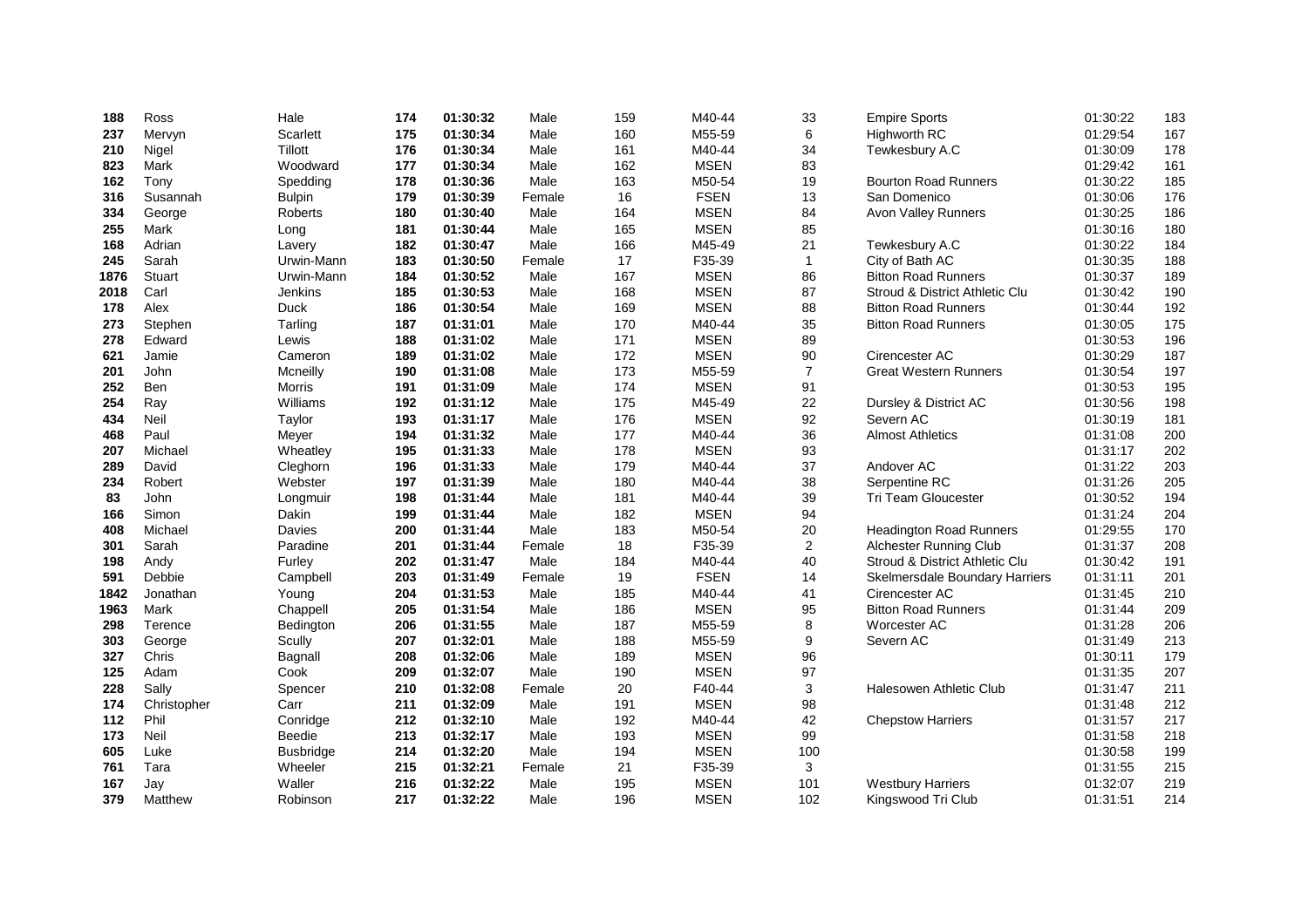| 149  | Tony          | Goodwill      | 218 | 01:32:24 | Male   | 197 | M50-54      | 21             | <b>Bourton Road Runners</b>    | 01:32:08 | 220 |
|------|---------------|---------------|-----|----------|--------|-----|-------------|----------------|--------------------------------|----------|-----|
| 233  | <b>Nick</b>   | Ackland       | 219 | 01:32:27 | Male   | 198 | <b>MSEN</b> | 103            |                                | 01:32:17 | 224 |
| 403  | Neil          | Parry         | 220 | 01:32:27 | Male   | 199 | M40-44      | 43             |                                | 01:31:56 | 216 |
| 193  | Chris         | Atkinson      | 221 | 01:32:34 | Male   | 200 | <b>MSEN</b> | 104            | <b>Avon Valley Runners</b>     | 01:32:16 | 223 |
| 2005 | Toby          | Wallace       | 222 | 01:32:42 | Male   | 201 | <b>MSEN</b> | 105            |                                | 01:32:18 | 225 |
| 295  | Jo            | Webb          | 223 | 01:32:48 | Female | 22  | F45-49      | $\overline{2}$ | <b>Bitton Road Runners</b>     | 01:32:38 | 231 |
| 1926 | Graeme        | Hawkins       | 224 | 01:32:49 | Male   | 202 | M55-59      | 10             | Dursley & District AC          | 01:32:43 | 232 |
| 384  | David         | Smeath        | 225 | 01:32:52 | Male   | 203 | <b>MSEN</b> | 106            |                                | 01:32:31 | 229 |
| 382  | Garry         | <b>Steel</b>  | 226 | 01:32:54 | Male   | 204 | <b>MSEN</b> | 107            | Bishops Stortford R.C.         | 01:32:30 | 228 |
| 195  | <b>Stuart</b> | Day           | 227 | 01:32:59 | Male   | 205 | <b>MSEN</b> | 108            | Malvern Joggers                | 01:32:28 | 227 |
| 106  | Nathan        | Ellis         | 228 | 01:33:00 | Male   | 206 | <b>MSEN</b> | 109            |                                | 01:32:50 | 235 |
| 305  | Dennis        | Tomlinson     | 229 | 01:33:02 | Male   | 207 | M50-54      | 22             |                                | 01:32:54 | 237 |
| 283  | Allan         | Sperring      | 230 | 01:33:06 | Male   | 208 | M50-54      | 23             |                                | 01:32:37 | 230 |
| 1883 | Michael       | Hughes        | 231 | 01:33:07 | Male   | 209 | <b>MSEN</b> | 110            |                                | 01:32:53 | 236 |
| 266  | Kate          | Jacobs        | 232 | 01:33:09 | Female | 23  | <b>FSEN</b> | 15             | <b>Swindon Harriers</b>        | 01:32:58 | 238 |
| 752  | Margaret      | Mclachlan     | 233 | 01:33:21 | Female | 24  | F40-44      | 4              |                                | 01:32:45 | 233 |
| 232  | Pete          | Bog           | 234 | 01:33:25 | Male   | 210 | M40-44      | 44             |                                | 01:33:14 | 244 |
| 183  | Peter         | Rappitt       | 235 | 01:33:26 | Male   | 211 | M50-54      | 24             |                                | 01:33:19 | 246 |
| 415  | Stephen       | Pick          | 236 | 01:33:28 | Male   | 212 | <b>MSEN</b> | 111            |                                | 01:33:04 | 239 |
| 239  | Robert        | Amatt         | 237 | 01:33:30 | Male   | 213 | <b>MSEN</b> | 112            | Stroud & District Athletic Clu | 01:30:50 | 193 |
| 165  | <b>Nick</b>   | Wright        | 238 | 01:33:35 | Male   | 214 | <b>MSEN</b> | 113            |                                | 01:32:10 | 222 |
| 413  | Jonathan      | <b>Brough</b> | 239 | 01:33:41 | Male   | 215 | <b>MSEN</b> | 114            | Stroud & District Athletic Clu | 01:33:38 | 253 |
| 443  | Simon         | Peach         | 240 | 01:33:45 | Male   | 216 | M40-44      | 45             |                                | 01:32:28 | 226 |
| 242  | Alan          | Reynolds      | 241 | 01:33:46 | Male   | 217 | M45-49      | 23             | <b>Witney Road Runners</b>     | 01:33:20 | 247 |
| 518  | Mathew        | Payne         | 242 | 01:33:46 | Male   | 218 | <b>MSEN</b> | 115            |                                | 01:33:41 | 255 |
| 1138 | Emil          | Snow          | 243 | 01:33:47 | Male   | 219 | <b>MSEN</b> | 116            |                                | 01:32:08 | 221 |
| 1914 | Mark James    | Glwe          | 244 | 01:33:47 | Male   | 220 | <b>MSEN</b> | 117            |                                | 01:33:21 | 248 |
| 2015 | Luke          | Bowery        | 245 | 01:33:47 | Male   | 221 | <b>MSEN</b> | 118            |                                | 01:33:15 | 245 |
| 325  | Mark          | Harwood       | 246 | 01:33:50 | Male   | 222 | <b>MSEN</b> | 119            |                                | 01:33:07 | 242 |
| 404  | Andy          | Dallow        | 247 | 01:33:51 | Male   | 223 | M40-44      | 46             | Forest of Dean AC              | 01:33:36 | 251 |
| 466  | Jeff          | Meaton        | 248 | 01:33:52 | Male   | 224 | M40-44      | 47             |                                | 01:33:22 | 249 |
| 363  | Michael       | Stevenson     | 249 | 01:33:52 | Male   | 225 | <b>MSEN</b> | 120            | Stroud & District Athletic Clu | 01:33:11 | 243 |
| 409  | Gavin         | Versaci       | 250 | 01:34:00 | Male   | 226 | M40-44      | 48             |                                | 01:33:41 | 256 |
| 180  | Ross          | Perry         | 251 | 01:34:01 | Male   | 227 | <b>MSEN</b> | 121            | Marlborough Running Club       | 01:33:06 | 240 |
| 436  | William       | Greenwood     | 252 | 01:34:07 | Male   | 228 | <b>MSEN</b> | 122            |                                | 01:32:47 | 234 |
| 224  | Jonathan      | Hall          | 253 | 01:34:07 | Male   | 229 | <b>MSEN</b> | 123            |                                | 01:33:39 | 254 |
| 401  | Rusty         | Elvidge       | 254 | 01:34:18 | Male   | 230 | M40-44      | 49             |                                | 01:33:57 | 260 |
| 392  | Shane         | Stevenson     | 255 | 01:34:19 | Male   | 231 | <b>MSEN</b> | 124            |                                | 01:33:38 | 252 |
| 1835 | Phillip       | Howells       | 256 | 01:34:23 | Male   | 232 | M55-59      | 11             | Tewkesbury A.C                 | 01:33:58 | 261 |
| 422  | Tony          | Walsh         | 257 | 01:34:27 | Male   | 233 | M40-44      | 50             | <b>Bitton Road Runners</b>     | 01:33:29 | 250 |
| 609  | James         | Caragher      | 258 | 01:34:28 | Male   | 234 | $M60+$      | 2              | Cheltenham and County Harriers | 01:33:55 | 259 |
| 339  | Alan          | Chick         | 259 | 01:34:29 | Male   | 235 | M50-54      | 25             | Weston Athletic Club           | 01:33:43 | 257 |
| 196  | Stephen       | Elverd        | 260 | 01:34:30 | Male   | 236 | M40-44      | 51             | Cirencester AC                 | 01:34:17 | 267 |
| 246  | Clive         | Ryder         | 261 | 01:34:34 | Male   | 237 | <b>MSEN</b> | 125            |                                | 01:34:20 | 269 |
|      |               |               |     |          |        |     |             |                |                                |          |     |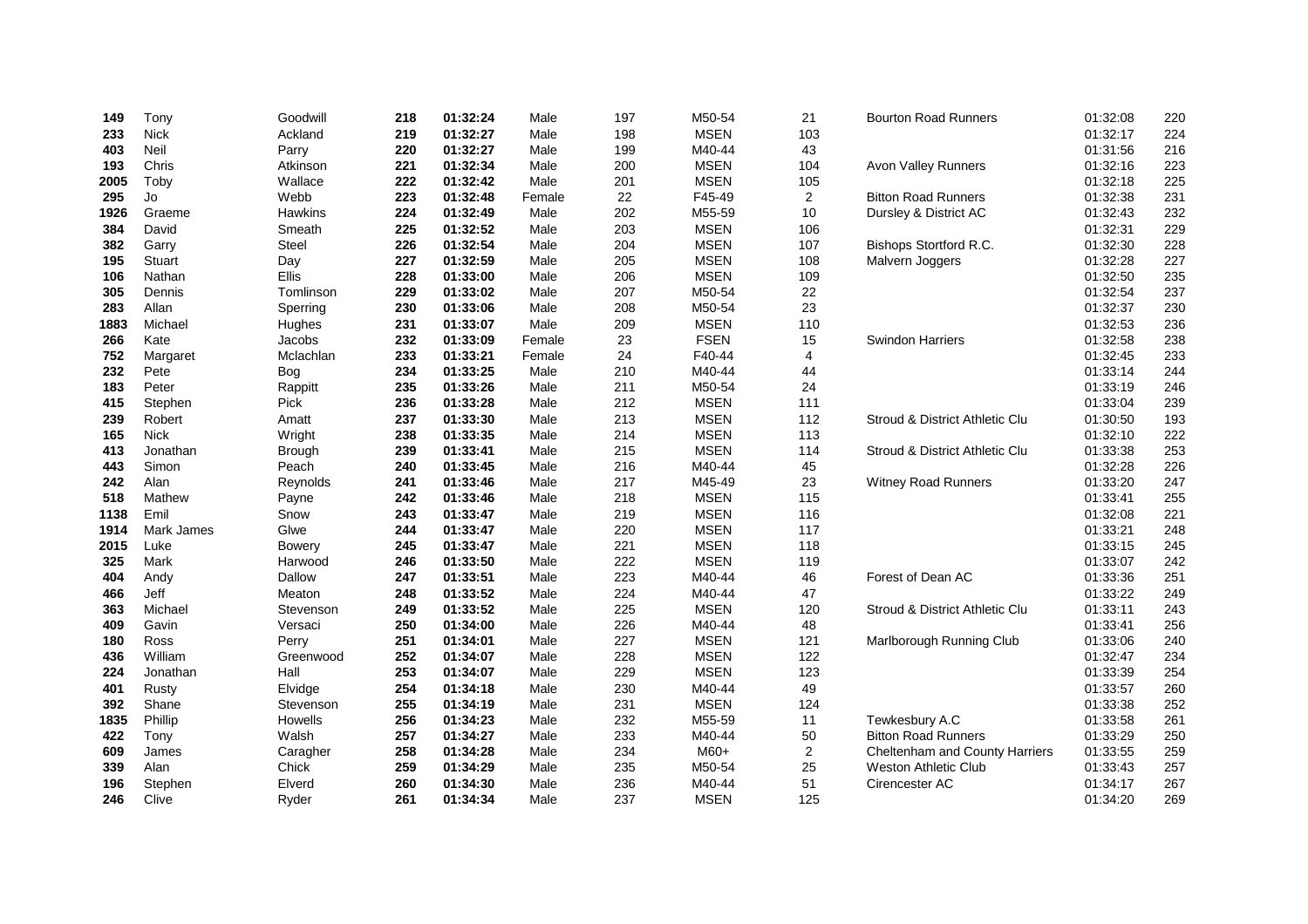| 454  | Chris        | Garbett         | 262 | 01:34:38 | Male   | 238 | M45-49      | 24             | Stroud & District Athletic Clu | 01:34:12 | 265 |
|------|--------------|-----------------|-----|----------|--------|-----|-------------|----------------|--------------------------------|----------|-----|
| 287  | Jon          | Lake            | 263 | 01:34:42 | Male   | 239 | M45-49      | 25             | <b>Erme Valley Harriers</b>    | 01:34:33 | 275 |
| 302  | Martin       | Foster          | 264 | 01:34:42 | Male   | 240 | M50-54      | 26             | <b>Bourneville Harriers</b>    | 01:34:31 | 274 |
| 2022 | Geoff        | Langston        | 265 | 01:34:44 | Male   | 241 | M55-59      | 12             | Stroud & District Athletic Clu | 01:33:44 | 258 |
| 336  | Mike         | Pudifoot        | 266 | 01:34:45 | Male   | 242 | M40-44      | 52             | <b>Bourton Road Runners</b>    | 01:34:28 | 272 |
| 378  | George       | Marsden         | 267 | 01:34:47 | Male   | 243 | <b>MSEN</b> | 126            |                                | 01:34:13 | 266 |
| 326  | Stuart       | <b>Dudfield</b> | 268 | 01:34:51 | Male   | 244 | <b>MSEN</b> | 127            | Tewkesbury A.C                 | 01:34:27 | 271 |
| 276  | Peter        | Scarrott        | 269 | 01:34:54 | Male   | 245 | M45-49      | 26             | <b>Bourton Road Runners</b>    | 01:34:00 | 262 |
| 616  | lan          | Jones           | 270 | 01:34:55 | Male   | 246 | M40-44      | 53             |                                | 01:34:19 | 268 |
| 376  | Jim          | Gill            | 271 | 01:34:56 | Male   | 247 | M40-44      | 54             | Thornbury Running Club         | 01:34:11 | 264 |
| 864  | Clare        | James           | 272 | 01:34:58 | Female | 25  | <b>FSEN</b> | 16             | Cirencester AC                 | 01:33:06 | 241 |
| 442  | Hayley       | Gorton          | 273 | 01:35:01 | Female | 26  | <b>FSEN</b> | 17             | Clevedon AC                    | 01:34:30 | 273 |
| 217  | Paul         | Amos            | 274 | 01:35:09 | Male   | 248 | <b>MSEN</b> | 128            |                                | 01:34:51 | 278 |
| 410  | Simon        | Millington      | 275 | 01:35:10 | Male   | 249 | <b>MSEN</b> | 129            | <b>Thame Runners</b>           | 01:34:46 | 277 |
| 227  | Stephen      | Jardine         | 276 | 01:35:10 | Male   | 250 | M40-44      | 55             |                                | 01:35:05 | 284 |
| 271  | Brennan      | Elliott-Jones   | 277 | 01:35:13 | Male   | 251 | <b>MSEN</b> | 130            |                                | 01:34:41 | 276 |
| 244  | Lisa         | <b>Bennett</b>  | 278 | 01:35:15 | Female | 27  | F35-39      | $\overline{4}$ | City of Bath AC                | 01:34:59 | 282 |
| 375  | Fiona        | Maycock         | 279 | 01:35:24 | Female | 28  | F35-39      | 5              |                                | 01:34:55 | 280 |
| 1193 | <b>Steve</b> | Charlwood       | 280 | 01:35:25 | Male   | 252 | <b>MSEN</b> | 131            |                                | 01:34:52 | 279 |
| 177  | David        | Whymant         | 281 | 01:35:27 | Male   | 253 | $M60+$      | 3              | Amazing Feet RC                | 01:35:26 | 290 |
| 353  | Andy         | <b>Bradley</b>  | 282 | 01:35:37 | Male   | 254 | M50-54      | 27             | Cirencester AC                 | 01:35:23 | 287 |
| 57   | David        | Russell         | 283 | 01:35:44 | Male   | 255 | <b>MSEN</b> | 132            |                                | 01:34:07 | 263 |
| 328  | Simon        | Laraway         | 284 | 01:35:46 | Male   | 256 | <b>MSEN</b> | 133            |                                | 01:35:21 | 286 |
| 294  | George       | <b>Bryant</b>   | 285 | 01:35:49 | Male   | 257 | <b>MSEN</b> | 134            | Tri Team Gloucester            | 01:35:46 | 296 |
| 317  | Mark         | Kingdon         | 286 | 01:35:50 | Male   | 258 | M40-44      | 56             | <b>Bitton Road Runners</b>     | 01:35:29 | 292 |
| 247  | Michael      | Gilbridge       | 287 | 01:35:54 | Male   | 259 | M40-44      | 57             |                                | 01:35:50 | 302 |
| 337  | Lucy         | Mcnulty         | 288 | 01:35:55 | Female | 29  | <b>FSEN</b> | 18             |                                | 01:35:23 | 288 |
| 421  | Gerard       | Carroll         | 289 | 01:35:57 | Male   | 260 | M40-44      | 58             | Cheltenham and County Harriers | 01:35:49 | 298 |
| 428  | Darren       | Edwards         | 290 | 01:36:01 | Male   | 261 | <b>MSEN</b> | 135            | City of Bath AC                | 01:35:38 | 293 |
| 366  | Jason        | <b>Bliss</b>    | 291 | 01:36:02 | Male   | 262 | <b>MSEN</b> | 136            |                                | 01:35:24 | 289 |
| 62   | Pete         | Skinner         | 292 | 01:36:07 | Male   | 263 | <b>MSEN</b> | 137            | <b>Bristol and West AC</b>     | 01:35:55 | 308 |
| 231  | Andrew       | Ind             | 293 | 01:36:09 | Male   | 264 | <b>MSEN</b> | 138            |                                | 01:35:55 | 306 |
| 277  | Julian       | Tucker          | 294 | 01:36:10 | Male   | 265 | M45-49      | 27             |                                | 01:35:53 | 305 |
| 433  | David        | Durden          | 295 | 01:36:14 | Male   | 266 | M40-44      | 59             |                                | 01:36:07 | 314 |
| 352  | Thomas       | <b>Bradshaw</b> | 296 | 01:36:16 | Male   | 267 | <b>MSEN</b> | 139            |                                | 01:35:49 | 299 |
| 589  | Garan        | Jenkin          | 297 | 01:36:16 | Male   | 268 | <b>MSEN</b> | 140            |                                | 01:35:49 | 300 |
| 220  | John         | Korowajczyk     | 298 | 01:36:16 | Male   | 269 | <b>MSEN</b> | 141            | Cheltenham and County Harriers | 01:35:40 | 294 |
| 829  | Troy Owen    | <b>Roberts</b>  | 299 | 01:36:16 | Male   | 270 | <b>MSEN</b> | 142            | <b>Corsham Running Club</b>    | 01:35:49 | 301 |
| 56   | Marc         | Weatherall      | 300 | 01:36:20 | Male   | 271 | M40-44      | 60             |                                | 01:36:05 | 313 |
| 419  | Debbie       | Jones           | 301 | 01:36:21 | Female | 30  | <b>FSEN</b> | 19             | <b>Chippenham Harriers</b>     | 01:36:03 | 311 |
| 972  | Richard      | Moor            | 302 | 01:36:23 | Male   | 272 | <b>MSEN</b> | 143            |                                | 01:35:18 | 285 |
| 439  | Phillip      | Court           | 303 | 01:36:23 | Male   | 273 | <b>MSEN</b> | 144            |                                | 01:36:01 | 310 |
| 424  | lan          | Lucas           | 304 | 01:36:23 | Male   | 274 | <b>MSEN</b> | 145            |                                | 01:35:28 | 291 |
| 444  | Tim          | Walls           | 305 | 01:36:24 | Male   | 275 | M50-54      | 28             | <b>Midlands Masters AC</b>     | 01:36:04 | 312 |
|      |              |                 |     |          |        |     |             |                |                                |          |     |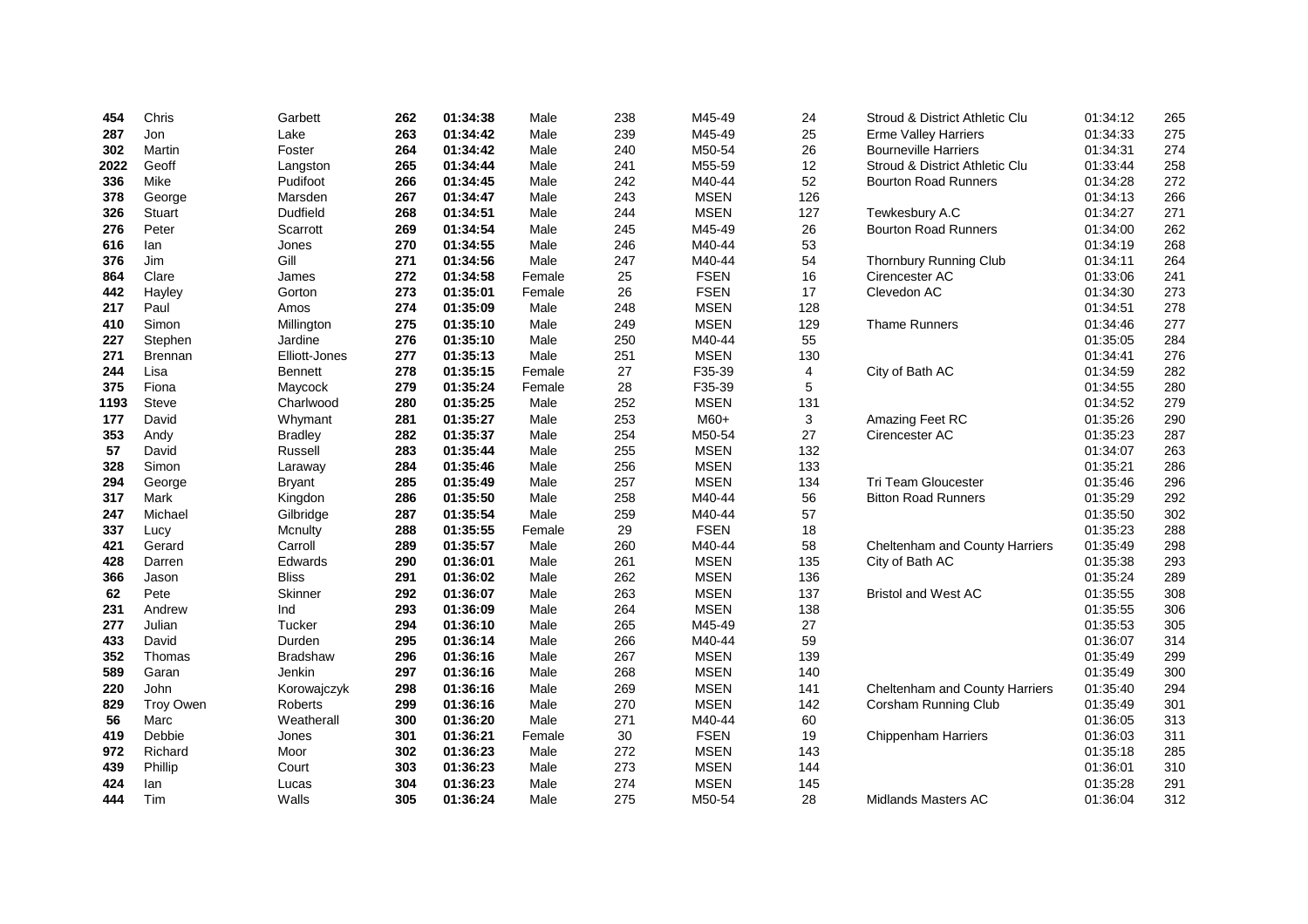| 373  | John         | Wheeler           | 306 | 01:36:26 | Male   | 276 | M40-44      | 61  |                                | 01:34:55 | 281 |
|------|--------------|-------------------|-----|----------|--------|-----|-------------|-----|--------------------------------|----------|-----|
| 441  | Roger        | Mcfadden          | 307 | 01:36:27 | Male   | 277 | M55-59      | 13  | <b>Road Runners Club</b>       | 01:35:53 | 304 |
| 370  | Darren       | Pooler            | 308 | 01:36:27 | Male   | 278 | <b>MSEN</b> | 146 |                                | 01:36:00 | 309 |
| 580  | Graham       | Reed              | 309 | 01:36:29 | Male   | 279 | <b>MSEN</b> | 147 |                                | 01:35:55 | 307 |
| 236  | Matthew      | <b>Bisco</b>      | 310 | 01:36:34 | Male   | 280 | <b>MSEN</b> | 148 |                                | 01:35:43 | 295 |
| 554  | Steve        | Graham            | 311 | 01:36:34 | Male   | 281 | M55-59      | 14  | <b>Thame Runners</b>           | 01:36:12 | 317 |
| 707  | Philip       | Rowlatt           | 312 | 01:36:39 | Male   | 282 | <b>MSEN</b> | 149 |                                | 01:35:50 | 303 |
| 618  | Jason        | Gresswell         | 313 | 01:36:42 | Male   | 283 | <b>MSEN</b> | 150 | <b>RNAC</b>                    | 01:35:03 | 283 |
| 1690 | Scott        | Williams          | 314 | 01:36:44 | Male   | 284 | <b>MSEN</b> | 151 |                                | 01:35:47 | 297 |
| 1797 | Adrian       | <b>Sarkies</b>    | 315 | 01:36:44 | Male   | 285 | <b>MSEN</b> | 152 |                                | 01:36:18 | 320 |
| 447  | <b>Brian</b> | Hulcup            | 316 | 01:36:47 | Male   | 286 | M55-59      | 15  | <b>Bourton Road Runners</b>    | 01:36:26 | 322 |
| 507  | Paul         | Turner            | 317 | 01:36:48 | Male   | 287 | M50-54      | 29  | <b>Almost Athletes</b>         | 01:36:11 | 316 |
| 184  | Roger        | <b>Briers</b>     | 318 | 01:36:50 | Male   | 288 | M60+        | 4   | Stroud & District Athletic Clu | 01:36:30 | 323 |
| 512  | Gordon       | <b>Bushell</b>    | 319 | 01:36:53 | Male   | 289 | M50-54      | 30  |                                | 01:34:26 | 270 |
| 543  | Clive        | Andrews           | 320 | 01:36:57 | Male   | 290 | M40-44      | 62  |                                | 01:36:17 | 318 |
| 2013 | Andy         | Ost               | 321 | 01:37:03 | Male   | 291 | <b>MSEN</b> | 153 | <b>Chepstow Harriers</b>       | 01:36:47 | 332 |
| 359  | James        | Gareh             | 322 | 01:37:06 | Male   | 292 | <b>MSEN</b> | 154 |                                | 01:36:30 | 324 |
| 109  | Andrew       | Watkins           | 323 | 01:37:07 | Male   | 293 | <b>MSEN</b> | 155 |                                | 01:36:36 | 327 |
| 308  | James        | Cheseldine        | 324 | 01:37:08 | Male   | 294 | <b>MSEN</b> | 156 | Stroud & District Athletic Clu | 01:36:18 | 319 |
| 435  | Roger        | Hemming           | 325 | 01:37:12 | Male   | 295 | M50-54      | 31  | <b>Great Western Runners</b>   | 01:37:00 | 342 |
| 21   | Simeon       | Foreman           | 326 | 01:37:12 | Male   | 296 | <b>MSEN</b> | 157 | Malvern Joggers                | 01:36:40 | 329 |
| 414  | Charles      | Harris            | 327 | 01:37:16 | Male   | 297 | <b>MSEN</b> | 158 |                                | 01:36:33 | 326 |
| 418  | Michael      | Nugent            | 328 | 01:37:17 | Male   | 298 | M45-49      | 28  | Penarth + Dinas Harriers       | 01:36:49 | 334 |
| 356  | Mac          | Mcgarry           | 329 | 01:37:20 | Male   | 299 | M45-49      | 29  | Stroud & District Athletic Clu | 01:36:55 | 337 |
| 719  | Julian       | Mayo              | 330 | 01:37:23 | Male   | 300 | M45-49      | 30  |                                | 01:37:05 | 344 |
| 1967 | Eddie        | Campbell-Adams    | 331 | 01:37:25 | Male   | 301 | <b>MSEN</b> | 159 |                                | 01:37:13 | 347 |
| 569  | Nigel        | Baker             | 332 | 01:37:25 | Male   | 302 | M40-44      | 63  |                                | 01:36:56 | 338 |
| 2024 | Dominic      | Jenkins           | 333 | 01:37:27 | Male   | 303 | <b>MSEN</b> | 160 |                                | 01:36:57 | 339 |
| 611  | John         | James             | 334 | 01:37:28 | Male   | 304 | M55-59      | 16  | Severn AC                      | 01:37:17 | 351 |
| 222  | Andrew       | Brown             | 335 | 01:37:30 | Male   | 305 | M45-49      | 31  | Severn AC                      | 01:37:24 | 352 |
| 412  | Rob          | Pope              | 336 | 01:37:30 | Male   | 306 | M40-44      | 64  | Worcester AC                   | 01:36:33 | 325 |
| 194  | James        | <b>Broughton</b>  | 337 | 01:37:32 | Male   | 307 | M50-54      | 32  | Thornbury Running Club         | 01:36:55 | 336 |
| 549  | <b>Steve</b> | Partridge         | 338 | 01:37:40 | Male   | 308 | <b>MSEN</b> | 161 |                                | 01:36:37 | 328 |
| 400  | Paul         | Lilley            | 339 | 01:37:42 | Male   | 309 | <b>MSEN</b> | 162 | Cheltenham and County Harriers | 01:37:03 | 343 |
| 377  | Annette      | <b>Burgess</b>    | 340 | 01:37:43 | Female | 31  | F35-39      | 6   | <b>Wootton Road Runners</b>    | 01:36:50 | 335 |
| 600  | Clive        | Pearce            | 341 | 01:37:48 | Male   | 310 | M40-44      | 65  |                                | 01:37:14 | 348 |
| 725  | Wayne        | Hand              | 342 | 01:37:52 | Male   | 311 | <b>MSEN</b> | 163 | bigballs                       | 01:36:57 | 340 |
| 374  | Alan         | Hall              | 343 | 01:37:54 | Male   | 312 | M40-44      | 66  | <b>Empire Sports</b>           | 01:37:24 | 353 |
| 588  | James        | Simmonds          | 344 | 01:37:59 | Male   | 313 | M40-44      | 67  |                                | 01:37:50 | 364 |
| 908  | Peter        | <b>Broomfield</b> | 345 | 01:38:04 | Male   | 314 | M50-54      | 33  | Stroud & District Athletic Clu | 01:37:42 | 361 |
| 762  | Peter        | Cox               | 346 | 01:38:06 | Male   | 315 | M45-49      | 32  |                                | 01:37:39 | 360 |
| 395  | Jeffery      | Hardy             | 347 | 01:38:11 | Male   | 316 | M45-49      | 33  |                                | 01:37:27 | 354 |
| 991  | Alistair     | Longworth         | 348 | 01:38:12 | Male   | 317 | <b>MSEN</b> | 164 | <b>Romsey Road Runners</b>     | 01:37:37 | 359 |
| 293  | Linda        | Howell            | 349 | 01:38:15 | Female | 32  | <b>FSEN</b> | 20  | <b>Bourneville Harriers</b>    | 01:37:17 | 350 |
|      |              |                   |     |          |        |     |             |     |                                |          |     |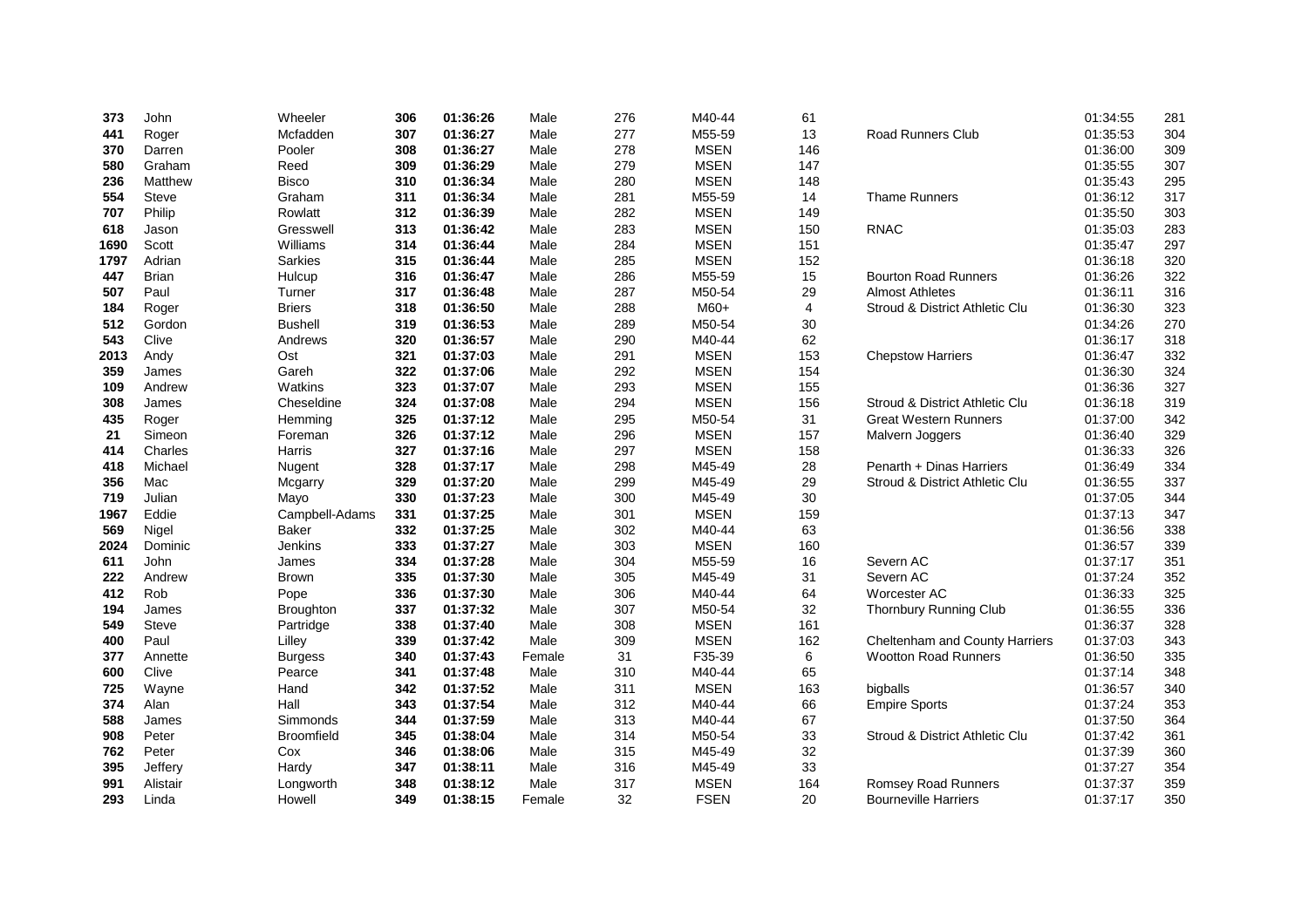| 411  | Steve         | Wiggal           | 350 | 01:38:16 | Male   | 318 | M45-49      | 34             | Tewkesbury A.C                 | 01:37:13 | 346 |
|------|---------------|------------------|-----|----------|--------|-----|-------------|----------------|--------------------------------|----------|-----|
| 229  | Alan          | Fowler           | 351 | 01:38:17 | Male   | 319 | M40-44      | 68             |                                | 01:37:36 | 358 |
| 202  | Scott         | Leonard          | 352 | 01:38:20 | Male   | 320 | <b>MSEN</b> | 165            | <b>Hogweed Trotters</b>        | 01:37:59 | 368 |
| 438  | Mark          | Reynolds         | 353 | 01:38:23 | Male   | 321 | M40-44      | 69             |                                | 01:36:48 | 333 |
| 319  | Ken           | Harrison         | 354 | 01:38:25 | Male   | 322 | M50-54      | 34             | <b>Swindon Harriers</b>        | 01:38:06 | 372 |
| 426  | Barbara       | Orth             | 355 | 01:38:26 | Female | 33  | F45-49      | 3              | <b>Thame Runners</b>           | 01:38:02 | 370 |
| 230  | Jim           | <b>Broughton</b> | 356 | 01:38:30 | Male   | 323 | <b>MSEN</b> | 166            |                                | 01:37:36 | 357 |
| 463  | Tim           | Heslop           | 357 | 01:38:30 | Male   | 324 | <b>MSEN</b> | 167            |                                | 01:37:53 | 366 |
| 1359 | Danny         | Baker            | 358 | 01:38:32 | Male   | 325 | <b>MSEN</b> | 168            | Stroud & District Athletic Clu | 01:37:31 | 356 |
| 1929 | Christopher   | Frapwell         | 359 | 01:38:33 | Male   | 326 | M40-44      | 70             | Stroud & District Athletic Clu | 01:38:13 | 376 |
| 420  | Sally         | Frapwell         | 360 | 01:38:33 | Female | 34  | F35-39      | $\overline{7}$ | Stroud & District Athletic Clu | 01:38:14 | 377 |
| 267  | <b>Stuart</b> | Henson           | 361 | 01:38:34 | Male   | 327 | M40-44      | 71             |                                | 01:36:24 | 321 |
| 1866 | Matthew       | Wright           | 362 | 01:38:34 | Male   | 328 | <b>MSEN</b> | 169            |                                | 01:36:46 | 331 |
| 453  | Cathy         | <b>Dudfield</b>  | 363 | 01:38:39 | Female | 35  | F35-39      | 8              | Tewkesbury A.C                 | 01:38:13 | 374 |
| 1916 | Mandy         | James            | 364 | 01:38:41 | Female | 36  | F40-44      | 5              | Stroud & District Athletic Clu | 01:38:11 | 373 |
| 450  | Ted           | Rees             | 365 | 01:38:44 | Male   | 329 | <b>MSEN</b> | 170            |                                | 01:38:01 | 369 |
| 215  | Mark          | Sysum            | 366 | 01:38:50 | Male   | 330 | <b>MSEN</b> | 171            |                                | 01:38:35 | 382 |
| 690  | Darren        | Dent             | 367 | 01:38:51 | Male   | 331 | <b>MSEN</b> | 172            | Cirencester AC                 | 01:38:03 | 371 |
| 364  | Mark          | Hughes           | 368 | 01:38:54 | Male   | 332 | <b>MSEN</b> | 173            |                                | 01:37:48 | 363 |
| 1287 | <b>Nick</b>   | <b>Slim</b>      | 369 | 01:38:58 | Male   | 333 | <b>MSEN</b> | 174            |                                | 01:36:58 | 341 |
| 360  | Matt          | Franklin         | 370 | 01:38:59 | Male   | 334 | <b>MSEN</b> | 175            |                                | 01:36:08 | 315 |
| 321  | Alan          | Dougall          | 371 | 01:38:59 | Male   | 335 | M50-54      | 35             | <b>Christchurch Runners</b>    | 01:38:23 | 380 |
| 248  | Kueta         | Krowlikova       | 372 | 01:39:00 | Female | 37  | <b>FSEN</b> | 21             | Cirencester AC                 | 01:37:09 | 345 |
| 351  | Michael       | Healy            | 373 | 01:39:02 | Male   | 336 | M45-49      | 35             |                                | 01:38:50 | 387 |
| 365  | Walter        | Leach            | 374 | 01:39:02 | Male   | 337 | M45-49      | 36             |                                | 01:38:36 | 384 |
| 635  | Mark          | <b>Bailey</b>    | 375 | 01:39:07 | Male   | 338 | <b>MSEN</b> | 176            | Amazing Feet AC                | 01:38:13 | 375 |
| 346  | Rebecca       | Capener          | 376 | 01:39:09 | Female | 38  | <b>FSEN</b> | 22             | Marlborough Running Club       | 01:37:29 | 355 |
| 637  | Paul          | Opie             | 377 | 01:39:10 | Male   | 339 | M45-49      | 37             | <b>Chippenham Harriers</b>     | 01:38:23 | 381 |
| 465  | Katie         | Crowe            | 378 | 01:39:11 | Female | 39  | <b>FSEN</b> | 23             | Serpentine RC                  | 01:38:41 | 386 |
| 601  | Andrew        | Bloodworth       | 379 | 01:39:15 | Male   | 340 | M40-44      | 72             |                                | 01:37:43 | 362 |
| 669  | Andrew        | Rome             | 380 | 01:39:20 | Male   | 341 | <b>MSEN</b> | 177            |                                | 01:38:36 | 385 |
| 574  | Ben           | Clarke           | 381 | 01:39:22 | Male   | 342 | <b>MSEN</b> | 178            | Stroud & District Athletic Clu | 01:38:19 | 378 |
| 581  | Louise        | Pudifoot         | 382 | 01:39:28 | Female | 40  | F40-44      | 6              | <b>Bourton Road Runners</b>    | 01:39:02 | 396 |
| 1979 | Chris         | Sims             | 383 | 01:39:29 | Male   | 343 | M50-54      | 36             | <b>Hogweed Trotters</b>        | 01:39:18 | 405 |
| 212  | Pete          | Hooper           | 384 | 01:39:34 | Male   | 344 | <b>MSEN</b> | 179            | Tri UP&Running                 | 01:36:45 | 330 |
| 461  | Paul          | Archer           | 385 | 01:39:34 | Male   | 345 | M55-59      | 17             | Birmingham Rowheath AC         | 01:38:55 | 392 |
| 431  | Craig         | Freshwater       | 386 | 01:39:35 | Male   | 346 | <b>MSEN</b> | 180            |                                | 01:39:04 | 397 |
| 369  | David         | Saunders         | 387 | 01:39:36 | Male   | 347 | M55-59      | 18             | Dursley & District AC          | 01:38:53 | 390 |
| 345  | Tony          | Watts            | 388 | 01:39:39 | Male   | 348 | M50-54      | 37             | Cheddar Running Club           | 01:38:56 | 393 |
| 1879 | Frank         | <b>Brady</b>     | 389 | 01:39:40 | Male   | 349 | M50-54      | 38             | Nailsea Running Club           | 01:38:53 | 391 |
| 1233 | Harry         | Pass             | 390 | 01:39:41 | Male   | 350 | <b>MSEN</b> | 181            |                                | 01:38:51 | 389 |
| 697  | Kevin         | Hammond          | 391 | 01:39:42 | Male   | 351 | M40-44      | 73             |                                | 01:37:15 | 349 |
| 348  | Alistair      | Parker           | 392 | 01:39:45 | Male   | 352 | M45-49      | 38             | <b>Almost Athletes</b>         | 01:39:25 | 409 |
| 186  | Chris         | Brookman         | 393 | 01:39:48 | Male   | 353 | <b>MSEN</b> | 182            | <b>Ranelagh Harriers</b>       | 01:39:36 | 418 |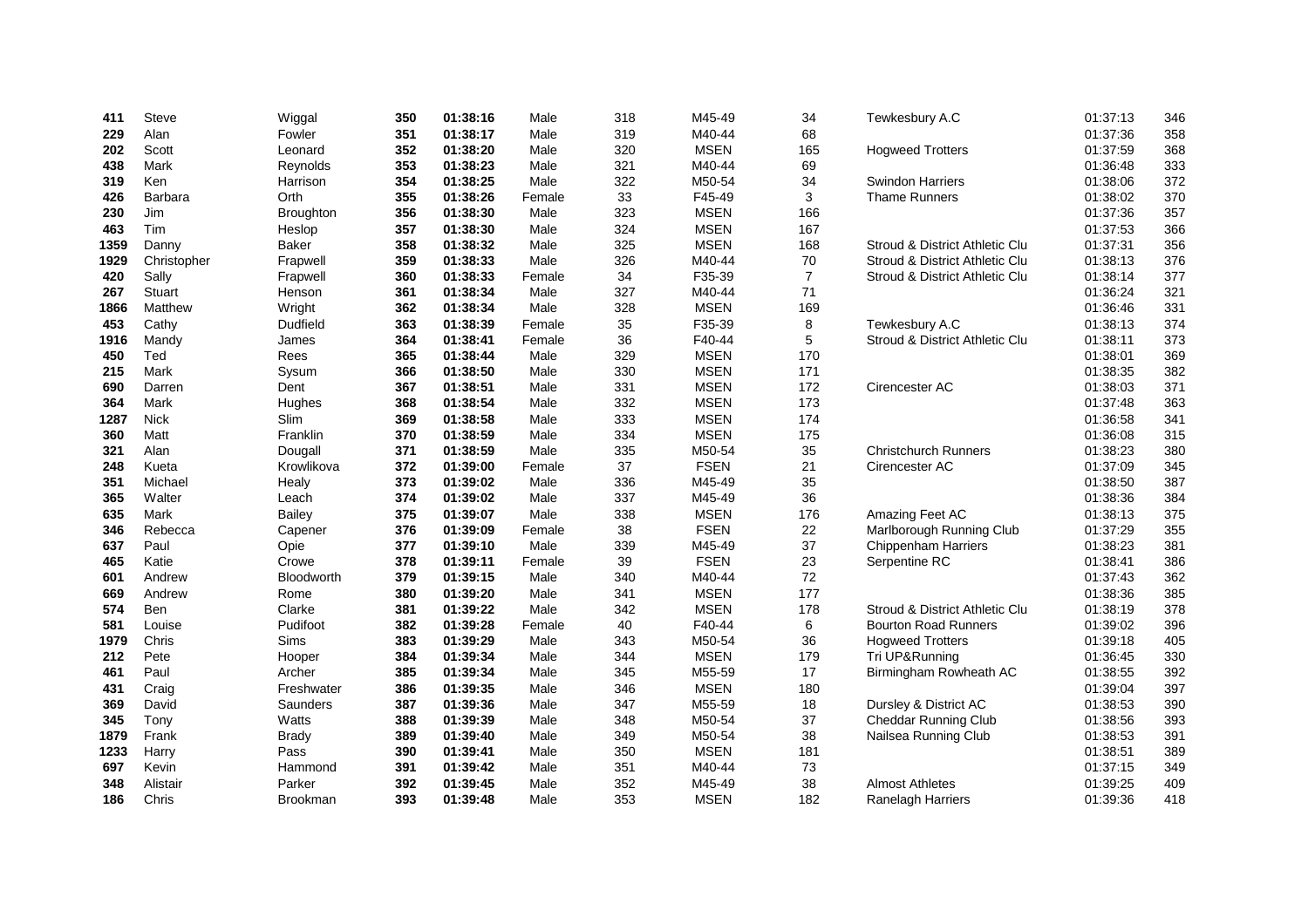| 503  | Kevin           | Hale             | 394 | 01:39:49 | Male   | 354 | M40-44      | 74             |                                | 01:38:51 | 388 |
|------|-----------------|------------------|-----|----------|--------|-----|-------------|----------------|--------------------------------|----------|-----|
| 546  | Jennie          | Ryder            | 395 | 01:39:51 | Female | 41  | F35-39      | 9              |                                | 01:39:12 | 402 |
| 1035 | Stuart          | Jones            | 396 | 01:39:54 | Male   | 355 | M40-44      | 75             | <b>Hogweed Trotters</b>        | 01:39:22 | 407 |
| 1234 | Arancha         | Jimenez          | 397 | 01:39:55 | Female | 42  | <b>FSEN</b> | 24             |                                | 01:39:06 | 399 |
| 821  | Benjamin        | Thomas           | 398 | 01:39:56 | Male   | 356 | <b>MSEN</b> | 183            |                                | 01:39:18 | 406 |
| 361  | Andrew          | Kirkup           | 399 | 01:39:56 | Male   | 357 | <b>MSEN</b> | 184            |                                | 01:39:12 | 401 |
| 486  | David           | Feeney           | 400 | 01:39:58 | Male   | 358 | <b>MSEN</b> | 185            |                                | 01:39:05 | 398 |
| 791  | Jeff            | Tyndall          | 401 | 01:40:01 | Male   | 359 | M40-44      | 76             |                                | 01:39:29 | 413 |
| 1980 | Mark            | Willis           | 402 | 01:40:03 | Male   | 360 | M40-44      | 77             |                                | 01:39:45 | 423 |
| 1131 | Dieter          | Orth             | 403 | 01:40:07 | Male   | 361 | M50-54      | 39             | Thame Runners                  | 01:38:57 | 395 |
| 2037 | <b>Stuart</b>   | Creton           | 404 | 01:40:08 | Male   | 362 | <b>MSEN</b> | 186            |                                | 01:37:53 | 367 |
| 1799 | Casey           | Jones            | 405 | 01:40:11 | Male   | 363 | <b>MSEN</b> | 187            |                                | 01:37:53 | 365 |
| 493  | Robin           | <b>Brindle</b>   | 406 | 01:40:12 | Male   | 364 | M60+        | 5              | <b>Erme Valley Harriers</b>    | 01:39:34 | 416 |
| 315  | Martin          | Glastonbury      | 407 | 01:40:13 | Male   | 365 | <b>MSEN</b> | 188            |                                | 01:38:35 | 383 |
| 405  | Terry           | Onions           | 408 | 01:40:14 | Male   | 366 | M50-54      | 40             | Gloucester AC                  | 01:39:44 | 421 |
| 268  | Ralph           | Brown            | 409 | 01:40:19 | Male   | 367 | <b>MSEN</b> | 189            |                                | 01:39:35 | 417 |
| 1816 | Alex            | Davies           | 410 | 01:40:20 | Male   | 368 | <b>MSEN</b> | 190            |                                | 01:39:16 | 404 |
| 532  | Matthew         | Rendell          | 411 | 01:40:23 | Male   | 369 | <b>MSEN</b> | 191            |                                | 01:40:00 | 432 |
| 716  | Craig           | Jackson          | 412 | 01:40:24 | Male   | 370 | <b>MSEN</b> | 192            |                                | 01:39:54 | 428 |
| 1977 | Mike            | Scotney          | 413 | 01:40:25 | Male   | 371 | <b>MSEN</b> | 193            | <b>Bourneville Harriers</b>    | 01:39:26 | 410 |
| 206  | Simon           | Rogers           | 414 | 01:40:25 | Male   | 372 | <b>MSEN</b> | 194            |                                | 01:39:23 | 408 |
| 499  | Kevin           | <b>Mullins</b>   | 415 | 01:40:29 | Male   | 373 | <b>MSEN</b> | 195            | Stroud & District Athletic Clu | 01:39:27 | 412 |
| 391  | Katie           | Griffiths        | 416 | 01:40:30 | Female | 43  | <b>FSEN</b> | 25             | Forest of Dean AC              | 01:39:51 | 427 |
| 590  | Bill            | Chandler         | 417 | 01:40:31 | Male   | 374 | M60+        | 6              | Stroud & District Athletic Clu | 01:40:06 | 437 |
| 924  | Scott           | Crosby           | 418 | 01:40:32 | Male   | 375 | <b>MSEN</b> | 196            |                                | 01:40:04 | 436 |
| 330  | John            | Choppin          | 419 | 01:40:35 | Male   | 376 | <b>MSEN</b> | 197            | Stroud & District Athletic Clu | 01:40:29 | 456 |
| 599  | Robert          | Lee              | 420 | 01:40:36 | Male   | 377 | M45-49      | 39             |                                | 01:39:54 | 429 |
| 1965 | Chris           | Lewis            | 421 | 01:40:37 | Male   | 378 | <b>MSEN</b> | 198            |                                | 01:40:21 | 447 |
| 664  | Darren          | Ladd             | 422 | 01:40:38 | Male   | 379 | M40-44      | 78             |                                | 01:40:02 | 434 |
| 509  | Jeremy          | <b>Brown</b>     | 423 | 01:40:40 | Male   | 380 | <b>MSEN</b> | 199            | Stroud & District Athletic Clu | 01:40:12 | 439 |
| 213  | Paul            | Mason            | 424 | 01:40:42 | Male   | 381 | <b>MSEN</b> | 200            |                                | 01:40:22 | 448 |
| 425  | Alison          | Meredith         | 425 | 01:40:43 | Female | 44  | F45-49      | $\overline{4}$ | Marlborough Running Club       | 01:40:14 | 440 |
| 71   | Geoffrey        | Jones            | 426 | 01:40:43 | Male   | 382 | M60+        | $\overline{7}$ | Worcester AC                   | 01:39:47 | 424 |
| 394  | Lisa            | Horsfall         | 427 | 01:40:44 | Female | 45  | F35-39      | 10             |                                | 01:39:50 | 426 |
| 329  | Claire          | Mccreery         | 428 | 01:40:44 | Female | 46  | F45-49      | 5              | <b>Bitton Road Runners</b>     | 01:40:24 | 451 |
| 1889 | Andrea          | Evans            | 429 | 01:40:45 | Female | 47  | <b>FSEN</b> | 26             |                                | 01:40:16 | 442 |
| 309  | Sean            | Rogers           | 430 | 01:40:45 | Male   | 383 | M40-44      | 79             | <b>Bitton Road Runners</b>     | 01:40:24 | 452 |
| 516  | Alastair        | Jollans          | 431 | 01:40:45 | Male   | 384 | M50-54      | 41             |                                | 01:40:18 | 444 |
| 838  | Richard         | Hurdle           | 432 | 01:40:47 | Male   | 385 | <b>MSEN</b> | 201            |                                | 01:40:19 | 446 |
| 558  | Jeff            | <b>Bird</b>      | 433 | 01:40:47 | Male   | 386 | M45-49      | 40             |                                | 01:39:57 | 430 |
| 1262 | James           | <b>Burniston</b> | 434 | 01:40:48 | Male   | 387 | <b>MSEN</b> | 202            | <b>BAD TRI</b>                 | 01:40:12 | 438 |
| 703  | <b>Nicholas</b> | Hitchcroft       | 435 | 01:40:49 | Male   | 388 | <b>MSEN</b> | 203            |                                | 01:40:23 | 450 |
| 488  | Pete            | Mayer            | 436 | 01:40:50 | Male   | 389 | <b>MSEN</b> | 204            |                                | 01:40:17 | 443 |
| 763  | Trudy           | Compton          | 437 | 01:40:52 | Female | 48  | F35-39      | 11             | Cirencester AC                 | 01:39:27 | 411 |
|      |                 |                  |     |          |        |     |             |                |                                |          |     |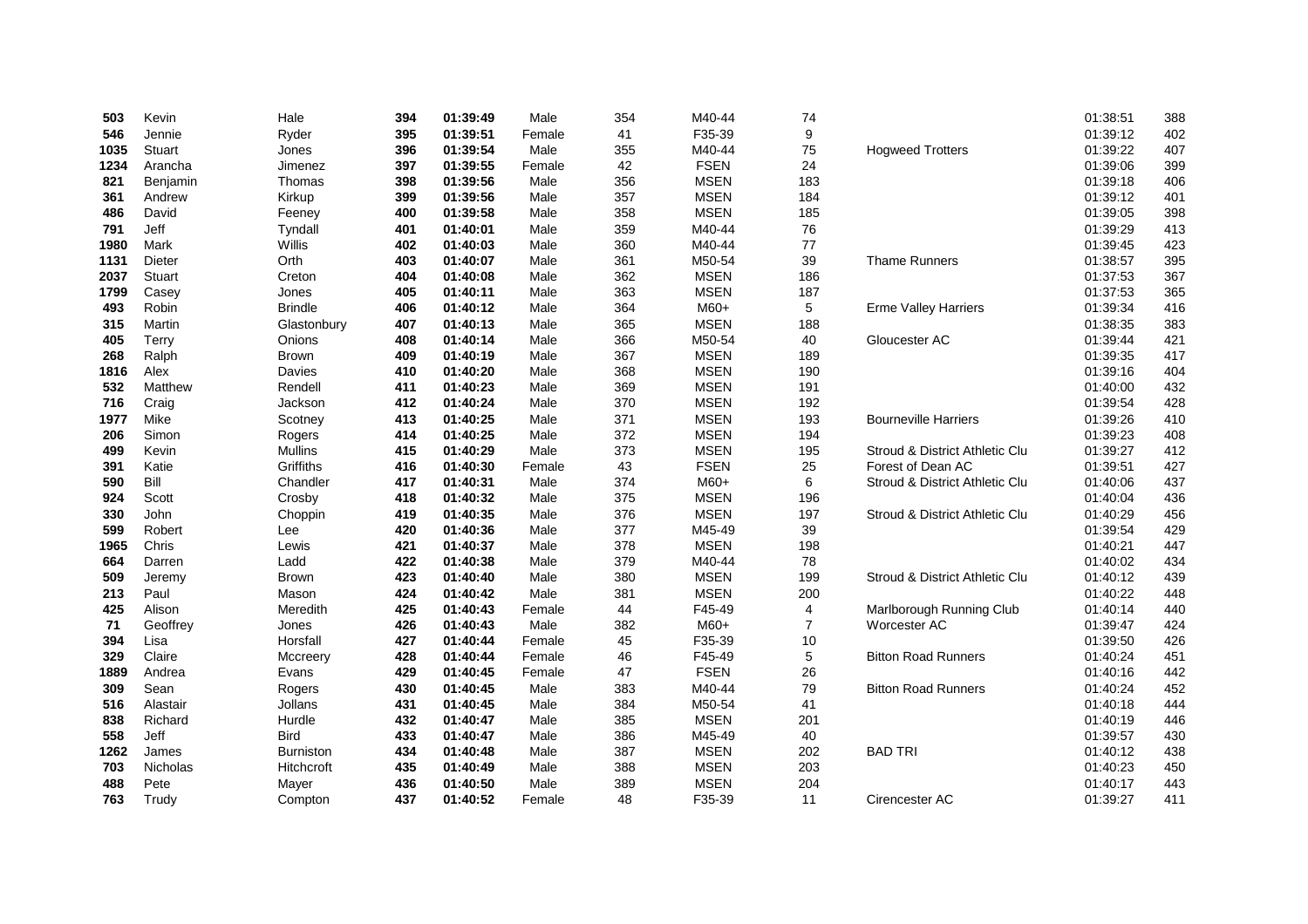| 784  | Kevin                  | Hill            | 438 | 01:41:00 | Male   | 390 | <b>MSEN</b> | 205            |                            | 01:40:43 | 463 |
|------|------------------------|-----------------|-----|----------|--------|-----|-------------|----------------|----------------------------|----------|-----|
| 668  | Brian                  | Todd            | 439 | 01:41:00 | Male   | 391 | M40-44      | 80             | <b>Almost Athletes</b>     | 01:40:18 | 445 |
| 1097 | Matthew                | Reid            | 440 | 01:41:03 | Male   | 392 | <b>MSEN</b> | 206            |                            | 01:39:32 | 415 |
| 705  | Barry                  | Thomas          | 441 | 01:41:05 | Male   | 393 | <b>MSEN</b> | 207            |                            | 01:40:35 | 459 |
| 594  | Mark                   | Humphrey        | 442 | 01:41:06 | Male   | 394 | M40-44      | 81             |                            | 01:39:41 | 420 |
| 1981 | Wendy                  | Fabian          | 443 | 01:41:08 | Female | 49  | F40-44      | $\overline{7}$ |                            | 01:39:16 | 403 |
| 515  | Andrew                 | Howe            | 444 | 01:41:09 | Male   | 395 | M45-49      | 41             | Worcester AC               | 01:40:23 | 449 |
| 565  | David                  | Paul            | 445 | 01:41:11 | Male   | 396 | M45-49      | 42             |                            | 01:40:26 | 454 |
| 1330 | James                  | Jeffery         | 446 | 01:41:11 | Male   | 397 | <b>MSEN</b> | 208            |                            | 01:39:50 | 425 |
| 544  | Steven                 | <b>Batten</b>   | 447 | 01:41:17 | Male   | 398 | <b>MSEN</b> | 209            |                            | 01:39:45 | 422 |
| 2040 | Alun                   | Smith           | 448 | 01:41:17 | Male   | 399 | M45-49      | 43             |                            | 01:38:22 | 379 |
| 508  | David                  | Savage          | 449 | 01:41:18 | Male   | 400 | M45-49      | 44             |                            | 01:39:30 | 414 |
| 108  | Colin                  | Jackson         | 450 | 01:41:19 | Male   | 401 | M55-59      | 19             | Aldridge Running Club      | 01:40:02 | 433 |
| 464  | Patricia               | Taylor          | 451 | 01:41:19 | Female | 50  | F45-49      | 6              | <b>Highworth RC</b>        | 01:40:38 | 461 |
| 695  | Richard                | Tate            | 452 | 01:41:23 | Male   | 402 | M45-49      | 45             |                            | 01:40:55 | 467 |
| 511  | Kim                    | Withycombe      | 453 | 01:41:25 | Female | 51  | <b>FSEN</b> | 27             | Cirencester AC             | 01:41:12 | 479 |
| 498  | Dan                    | Scurlock        | 454 | 01:41:34 | Male   | 403 | <b>MSEN</b> | 210            |                            | 01:40:35 | 460 |
| 738  | Lee                    | Cordwell        | 455 | 01:41:34 | Male   | 404 | <b>MSEN</b> | 211            |                            | 01:39:08 | 400 |
| 538  | Richard                | Johnson         | 456 | 01:41:35 | Male   | 405 | <b>MSEN</b> | 212            | Forest of Dean AC          | 01:41:00 | 469 |
| 240  | David                  | Portch          | 457 | 01:41:39 | Male   | 406 | M40-44      | 82             | South West Road Runners    | 01:40:28 | 455 |
| 824  | Mike                   | Barney          | 458 | 01:41:40 | Male   | 407 | M50-54      | 42             |                            | 01:41:09 | 474 |
| 577  | Lorraine               | Treadwell       | 459 | 01:41:40 | Female | 52  | F40-44      | 8              | Tone Zone Runners          | 01:40:54 | 465 |
| 1020 | Robert                 | Gillan          | 460 | 01:41:44 | Male   | 408 | M45-49      | 46             |                            | 01:41:11 | 475 |
| 390  | Pierre                 | Lacrouts        | 461 | 01:41:45 | Male   | 409 | <b>MSEN</b> | 213            |                            | 01:40:39 | 462 |
| 241  | Peter                  | Wand            | 462 | 01:41:46 | Male   | 410 | M45-49      | 47             | Polioe AC                  | 01:40:47 | 464 |
| 529  | Kerry                  | Francis         | 463 | 01:41:46 | Female | 53  | <b>FSEN</b> | 28             |                            | 01:38:56 | 394 |
| 297  | <b>Richard Michael</b> | <b>Birch</b>    | 464 | 01:41:47 | Male   | 411 | <b>MSEN</b> | 214            |                            | 01:41:16 | 483 |
| 704  | Kirsti                 | <b>Thys</b>     | 465 | 01:41:48 | Female | 54  | F35-39      | 12             | AVS Tri                    | 01:39:59 | 431 |
| 959  | lan                    | Crawford        | 466 | 01:41:51 | Male   | 412 | M50-54      | 43             |                            | 01:40:04 | 435 |
| 889  | Adam                   | Stacey          | 467 | 01:41:52 | Male   | 413 | <b>MSEN</b> | 215            |                            | 01:41:22 | 487 |
| 598  | Stephen                | Armstrong       | 468 | 01:41:54 | Male   | 414 | <b>MSEN</b> | 216            |                            | 01:41:23 | 488 |
| 711  | Shan                   | Aguilar         | 469 | 01:41:56 | Female | 55  | F45-49      | $\overline{7}$ | <b>Bitton Road Runners</b> | 01:41:12 | 480 |
| 358  | Izzy                   | <b>Stephens</b> | 470 | 01:41:58 | Female | 56  | <b>FSEN</b> | 29             |                            | 01:41:52 | 514 |
| 971  | Terence                | Longstreth      | 471 | 01:41:58 | Male   | 415 | M50-54      | 44             |                            | 01:41:18 | 485 |
| 769  | Carwyn                 | Davies          | 472 | 01:42:03 | Male   | 416 | <b>MSEN</b> | 217            |                            | 01:41:05 | 471 |
| 638  | <b>Brian</b>           | Edgar           | 473 | 01:42:04 | Male   | 417 | M45-49      | 48             | <b>Westbury Harriers</b>   | 01:41:11 | 476 |
| 1836 | Carol                  | Cowley          | 474 | 01:42:04 | Female | 57  | F55-59      | $\mathbf{1}$   | Tewkesbury A.C             | 01:40:55 | 466 |
| 1993 | Graham                 | Fisher          | 475 | 01:42:05 | Male   | 418 | <b>MSEN</b> | 218            |                            | 01:41:45 | 508 |
| 1900 | Alan                   | Dickenson       | 476 | 01:42:07 | Male   | 419 | <b>MSEN</b> | 219            |                            | 01:41:39 | 502 |
| 741  | Jonathan               | Garstang        | 477 | 01:42:08 | Male   | 420 | <b>MSEN</b> | 220            |                            | 01:41:32 | 494 |
| 2011 | Sarah                  | Strange         | 478 | 01:42:09 | Female | 58  | <b>FSEN</b> | 30             | <b>Chippenham Harriers</b> | 01:41:51 | 513 |
| 26   | Paul                   | Barlow          | 479 | 01:42:10 | Male   | 421 | <b>MSEN</b> | 221            | Cirencester AC             | 01:41:18 | 484 |
| 773  | Trevor                 | Hooper          | 480 | 01:42:10 | Male   | 422 | M45-49      | 49             | <b>Hogweed Trotters</b>    | 01:41:15 | 482 |
| 417  | Andy                   | Kilby           | 481 | 01:42:10 | Male   | 423 | M50-54      | 45             | Dursley & District AC      | 01:41:14 | 481 |
|      |                        |                 |     |          |        |     |             |                |                            |          |     |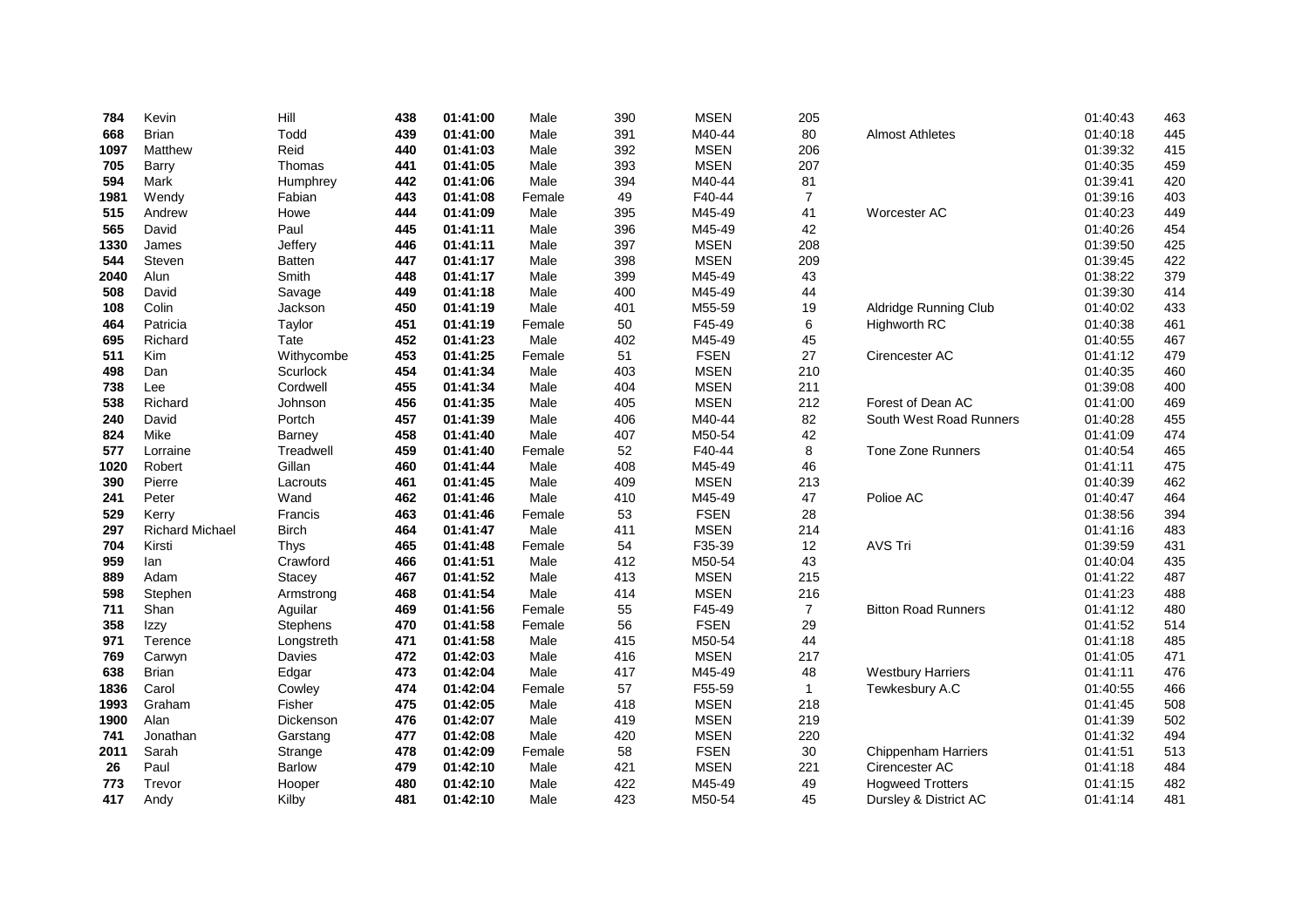| 342  | Stewart        | Wilson        | 482 | 01:42:12 | Male   | 424 | M40-44      | 83             | <b>Almost Athletes</b>         | 01:41:35 | 497 |
|------|----------------|---------------|-----|----------|--------|-----|-------------|----------------|--------------------------------|----------|-----|
| 921  | Sam            | Watts         | 483 | 01:42:12 | Male   | 425 | <b>MSEN</b> | 222            |                                | 01:40:34 | 457 |
| 678  | Claire         | Mcbride       | 484 | 01:42:12 | Female | 59  | F35-39      | 13             |                                | 01:41:33 | 496 |
| 285  | Sarah          | Hanley        | 485 | 01:42:15 | Female | 60  | <b>FSEN</b> | 31             | Stroud & District Athletic Clu | 01:41:55 | 517 |
| 381  | Andy           | Edwards       | 486 | 01:42:16 | Male   | 426 | M50-54      | 46             |                                | 01:40:24 | 453 |
| 592  | Duncan         | Nottingham    | 487 | 01:42:27 | Male   | 427 | M45-49      | 50             |                                | 01:41:52 | 515 |
| 1712 | Michael        | Durkan        | 488 | 01:42:28 | Male   | 428 | <b>MSEN</b> | 223            |                                | 01:41:29 | 490 |
| 1814 | Matthew        | Green         | 489 | 01:42:33 | Male   | 429 | <b>MSEN</b> | 224            |                                | 01:40:59 | 468 |
| 541  | Matthew        | Bailey        | 490 | 01:42:34 | Male   | 430 | <b>MSEN</b> | 225            | <b>Black Pear Joggers</b>      | 01:41:45 | 507 |
| 1040 | Amy            | Lloyd         | 491 | 01:42:34 | Female | 61  | <b>FSEN</b> | 32             | Aldridge Running Club          | 01:41:44 | 504 |
| 445  | <b>Bettina</b> | Broughton     | 492 | 01:42:34 | Female | 62  | F45-49      | 8              | Thornbury Running Club         | 01:41:47 | 509 |
| 628  | Tim            | Willson       | 493 | 01:42:34 | Male   | 431 | M45-49      | 51             | Cirencester AC                 | 01:41:31 | 492 |
| 2000 | <b>Bridgid</b> | <b>Ellis</b>  | 494 | 01:42:35 | Female | 63  | <b>FSEN</b> | 33             |                                | 01:41:07 | 472 |
| 485  | Chris          | Moos          | 495 | 01:42:36 | Male   | 432 | M40-44      | 84             | Stroud & District Athletic Clu | 01:41:32 | 495 |
| 423  | Richard        | Clarke        | 496 | 01:42:36 | Male   | 433 | M45-49      | 52             | Dursley & District AC          | 01:41:38 | 499 |
| 1015 | Robert         | Humpris       | 497 | 01:42:42 | Male   | 434 | M45-49      | 53             | <b>Bourton Road Runners</b>    | 01:41:51 | 512 |
| 1083 | Kate           | Hall          | 498 | 01:42:42 | Female | 64  | F35-39      | 14             | <b>Bourton Road Runners</b>    | 01:41:48 | 510 |
| 542  | Timothy        | Ockwell       | 499 | 01:42:43 | Male   | 435 | M55-59      | 20             |                                | 01:41:04 | 470 |
| 393  | Phillip        | Reece         | 500 | 01:42:45 | Male   | 436 | M40-44      | 85             | Severn AC                      | 01:39:41 | 419 |
| 714  | <b>Brenda</b>  | Avery         | 501 | 01:42:46 | Female | 65  | F55-59      | $\overline{2}$ |                                | 01:42:26 | 531 |
| 768  | Steven         | Hope          | 502 | 01:42:47 | Male   | 437 | <b>MSEN</b> | 226            |                                | 01:42:06 | 518 |
| 651  | Martin         | Cleverley     | 503 | 01:42:49 | Male   | 438 | <b>MSEN</b> | 227            | Severn AC                      | 01:42:08 | 520 |
| 496  | Steve          | Harriss       | 504 | 01:42:49 | Male   | 439 | <b>MSEN</b> | 228            | Stroud & District Athletic Clu | 01:42:09 | 522 |
| 1275 | Simon          | Kenning       | 505 | 01:42:49 | Male   | 440 | M40-44      | 86             |                                | 01:41:21 | 486 |
| 985  | Lee            | Cameron       | 506 | 01:42:50 | Male   | 441 | M45-49      | 54             |                                | 01:40:15 | 441 |
| 467  | Peter          | Williams      | 507 | 01:42:50 | Male   | 442 | M45-49      | 55             | <b>Woking AC</b>               | 01:42:13 | 525 |
| 1408 | Simon          | Hughes        | 508 | 01:42:51 | Male   | 443 | <b>MSEN</b> | 229            |                                | 01:41:43 | 503 |
| 568  | Kathryn        | Kinsey        | 509 | 01:42:53 | Female | 66  | F40-44      | 9              | Avon Valley Runners            | 01:41:28 | 489 |
| 933  | Kevin          | <b>Burge</b>  | 510 | 01:42:57 | Male   | 444 | <b>MSEN</b> | 230            |                                | 01:41:29 | 491 |
| 629  | Mike           | Pritchard     | 511 | 01:43:01 | Male   | 445 | M40-44      | 87             |                                | 01:42:10 | 524 |
| 2008 | Dale           | Midwinter     | 512 | 01:43:08 | Male   | 446 | M40-44      | 88             |                                | 01:42:33 | 533 |
| 717  | Jennie         | Sullivan      | 513 | 01:43:09 | Female | 67  | <b>FSEN</b> | 34             |                                | 01:42:44 | 536 |
| 1360 | Paul           | Eldridge      | 514 | 01:43:10 | Male   | 447 | <b>MSEN</b> | 231            |                                | 01:41:53 | 516 |
| 1972 | Kevin          | Roet          | 515 | 01:43:14 | Male   | 448 | <b>MSEN</b> | 232            |                                | 01:41:44 | 506 |
| 555  | Jonathan       | Richardson    | 516 | 01:43:14 | Male   | 449 | <b>MSEN</b> | 233            |                                | 01:41:44 | 505 |
| 965  | Andrew         | Sprague       | 517 | 01:43:17 | Male   | 450 | <b>MSEN</b> | 234            |                                | 01:41:39 | 501 |
| 810  | <b>Brodie</b>  | Mason         | 518 | 01:43:22 | Male   | 451 | M40-44      | 89             |                                | 01:42:52 | 540 |
| 992  | Tim            | Banner        | 519 | 01:43:26 | Male   | 452 | <b>MSEN</b> | 235            | Ful-On-Tri                     | 01:42:52 | 541 |
| 1809 | Michelle       | Roberts       | 520 | 01:43:26 | Female | 68  | F35-39      | 15             |                                | 01:41:09 | 473 |
| 457  | Andrew         | <b>Bright</b> | 521 | 01:43:27 | Male   | 453 | <b>MSEN</b> | 236            |                                | 01:40:35 | 458 |
| 1151 | John           | <b>Bailey</b> | 522 | 01:43:29 | Male   | 454 | M40-44      | 90             |                                | 01:42:16 | 527 |
| 578  | Jason          | Alder         | 523 | 01:43:30 | Male   | 455 | <b>MSEN</b> | 237            |                                | 01:41:37 | 498 |
| 1494 | <b>Steve</b>   | Harman        | 524 | 01:43:30 | Male   | 456 | <b>MSEN</b> | 238            |                                | 01:42:06 | 519 |
| 634  | Howard         | Wright        | 525 | 01:43:38 | Male   | 457 | M40-44      | 91             |                                | 01:42:20 | 529 |
|      |                |               |     |          |        |     |             |                |                                |          |     |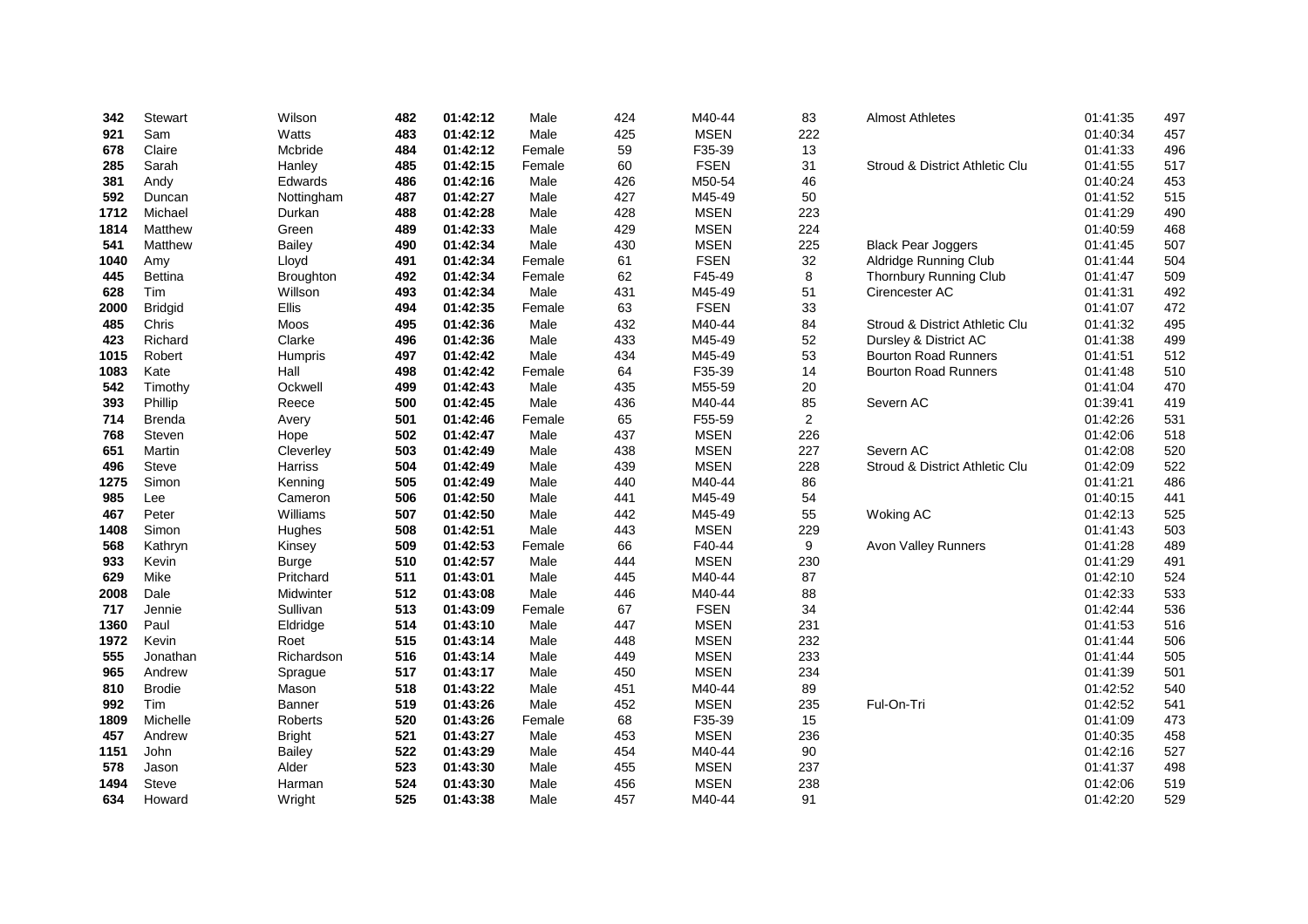| 331  | Oliver                 | Bell             | 526 | 01:43:39 | Male   | 458 | <b>MSEN</b> | 239          |                                | 01:42:59 | 544 |
|------|------------------------|------------------|-----|----------|--------|-----|-------------|--------------|--------------------------------|----------|-----|
| 818  | Helen                  | Beecham          | 527 | 01:43:40 | Female | 69  | <b>FSEN</b> | 35           | Aldridge Running Club          | 01:43:02 | 545 |
| 614  | Barney                 | Franklin         | 528 | 01:43:41 | Male   | 459 | <b>MSEN</b> | 240          |                                | 01:41:11 | 477 |
| 613  | Roger                  | Dixon            | 529 | 01:43:41 | Male   | 460 | M40-44      | 92           |                                | 01:41:12 | 478 |
| 1054 | Alan                   | Pratt            | 530 | 01:43:42 | Male   | 461 | M55-59      | 21           | Droitwich Spa AC               | 01:42:39 | 534 |
| 310  | Michael                | Oliver           | 531 | 01:43:45 | Male   | 462 | M40-44      | 93           | Stratford-Upon-Avon AC         | 01:42:44 | 537 |
| 497  | David                  | <b>Bickerton</b> | 532 | 01:43:47 | Male   | 463 | M50-54      | 47           |                                | 01:42:40 | 535 |
| 576  | Doug                   | Rybarczuk        | 533 | 01:43:48 | Male   | 464 | M45-49      | 56           |                                | 01:43:11 | 549 |
| 585  | <b>Stella</b>          | Denniss          | 534 | 01:43:49 | Female | 70  | <b>FSEN</b> | 36           | <b>Bourneville Harriers</b>    | 01:42:51 | 539 |
| 812  | Roger                  | Simmons          | 535 | 01:43:55 | Male   | 465 | M55-59      | 22           | <b>Thame Runners</b>           | 01:42:47 | 538 |
| 459  | James                  | Wade             | 536 | 01:43:56 | Male   | 466 | M45-49      | 57           | <b>Bitton Road Runners</b>     | 01:43:13 | 551 |
| 610  | Carol                  | Clarke           | 537 | 01:43:56 | Female | 71  | F55-59      | 3            | Cirencester AC                 | 01:43:43 | 574 |
| 701  | David                  | Grant            | 538 | 01:43:57 | Male   | 467 | M50-54      | 48           |                                | 01:43:20 | 552 |
| 491  | Peter                  | Stuart           | 539 | 01:44:00 | Male   | 468 | M40-44      | 94           |                                | 01:42:15 | 526 |
| 335  | Peter                  | Lymer            | 540 | 01:44:03 | Male   | 469 | M45-49      | 58           | Droitwich AC                   | 01:43:06 | 548 |
| 760  | Lee                    | <b>Bromley</b>   | 541 | 01:44:07 | Male   | 470 | M45-49      | 59           | Merry Hill Striders            | 01:43:38 | 570 |
| 817  | Andrew                 | Sayers           | 542 | 01:44:10 | Male   | 471 | M60+        | 8            | Thornbury Running Club         | 01:43:48 | 577 |
| 526  | Daniel                 | Gmach            | 543 | 01:44:12 | Male   | 472 | <b>MSEN</b> | 241          |                                | 01:43:30 | 561 |
| 1409 | Robert                 | Hughes           | 544 | 01:44:13 | Male   | 473 | M55-59      | 23           |                                | 01:43:06 | 547 |
| 617  | Joseph                 | Hill Pemberton   | 545 | 01:44:14 | Male   | 474 | <b>MSEN</b> | 242          |                                | 01:43:33 | 564 |
| 343  | Peter                  | Clutterbuck      | 546 | 01:44:17 | Male   | 475 | M40-44      | 95           |                                | 01:42:25 | 530 |
| 1012 | Chris                  | Billingham       | 547 | 01:44:19 | Male   | 476 | <b>MSEN</b> | 243          | <b>Almost Athletics</b>        | 01:42:56 | 543 |
| 455  | Ryan                   | Lee              | 548 | 01:44:19 | Male   | 477 | <b>MSEN</b> | 244          |                                | 01:41:31 | 493 |
| 584  | Gary                   | Wood             | 549 | 01:44:20 | Male   | 478 | <b>MSEN</b> | 245          |                                | 01:43:36 | 567 |
| 633  | Tim                    | Lane             | 550 | 01:44:21 | Male   | 479 | M40-44      | 96           |                                | 01:43:24 | 554 |
| 586  | Neil                   | Cameron          | 551 | 01:44:21 | Male   | 480 | M40-44      | 97           |                                | 01:42:10 | 523 |
| 1925 | <b>Richard Michael</b> | Phillips         | 552 | 01:44:22 | Male   | 481 | $M70+$      | $\mathbf{1}$ | Cheltenham and County Harriers | 01:43:27 | 557 |
| 562  | Tara                   | Cooper           | 553 | 01:44:23 | Female | 72  | F35-39      | 16           |                                | 01:43:46 | 576 |
| 645  | Adam                   | Comerford        | 554 | 01:44:23 | Male   | 482 | <b>MSEN</b> | 246          |                                | 01:43:43 | 573 |
| 402  | Michael                | Lipscomb         | 555 | 01:44:25 | Male   | 483 | M50-54      | 49           |                                | 01:41:49 | 511 |
| 495  | Gavin                  | Paskin           | 556 | 01:44:25 | Male   | 484 | M40-44      | 98           | Worcester AC                   | 01:43:29 | 560 |
| 775  | Alex                   | <b>Burchett</b>  | 557 | 01:44:26 | Male   | 485 | <b>MSEN</b> | 247          |                                | 01:41:38 | 500 |
| 698  | Richard                | Mason            | 558 | 01:44:28 | Male   | 486 | M40-44      | 99           |                                | 01:43:59 | 580 |
| 338  | Peter                  | Marshall         | 559 | 01:44:28 | Male   | 487 | M40-44      | 100          |                                | 01:43:24 | 555 |
| 530  | Peter                  | Trow             | 560 | 01:44:31 | Male   | 488 | M40-44      | 101          | <b>AMAZING FEET</b>            | 01:43:38 | 569 |
| 841  | Chris                  | Davies           | 561 | 01:44:31 | Male   | 489 | M50-54      | 50           |                                | 01:43:29 | 559 |
| 216  | Benjamin               | Breary           | 562 | 01:44:33 | Male   | 490 | <b>MSEN</b> | 248          |                                | 01:42:28 | 532 |
| 794  | Rebecca                | Potts            | 563 | 01:44:33 | Female | 73  | <b>FSEN</b> | 37           | Droitwich Spa AC               | 01:43:31 | 562 |
| 490  | Emma                   | Hunter           | 564 | 01:44:34 | Female | 74  | <b>FSEN</b> | 38           |                                | 01:43:57 | 579 |
| 981  | Kevin                  | Poole            | 565 | 01:44:35 | Male   | 491 | <b>MSEN</b> | 249          |                                | 01:43:44 | 575 |
| 724  | Craig                  | Story            | 566 | 01:44:44 | Male   | 492 | <b>MSEN</b> | 250          |                                | 01:44:23 | 593 |
| 489  | Lloyd                  | Gorman           | 567 | 01:44:44 | Male   | 493 | <b>MSEN</b> | 251          |                                | 01:44:11 | 583 |
| 723  | Harriet                | Smith            | 568 | 01:44:45 | Female | 75  | <b>FSEN</b> | 39           |                                | 01:43:36 | 568 |
| 641  | John                   | Tushingham       | 569 | 01:44:45 | Male   | 494 | <b>MSEN</b> | 252          | <b>Swindon Harriers</b>        | 01:43:36 | 566 |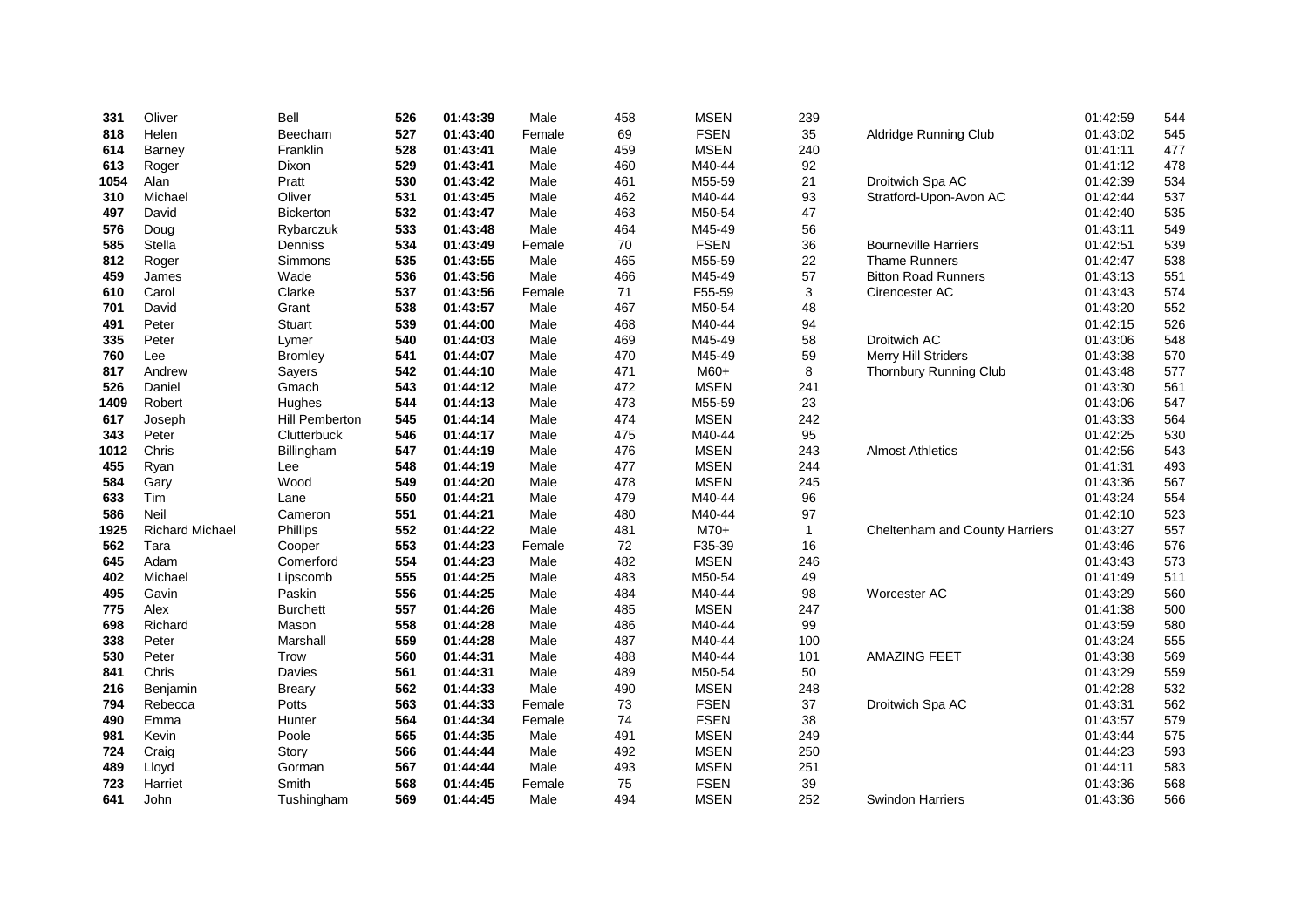| 855  | Michael        | Rusca            | 570 | 01:44:47 | Male   | 495 | M40-44      | 102 |                                | 01:43:27 | 558 |
|------|----------------|------------------|-----|----------|--------|-----|-------------|-----|--------------------------------|----------|-----|
| 1107 | Dorian         | Brown            | 571 | 01:44:54 | Male   | 496 | <b>MSEN</b> | 253 |                                | 01:44:13 | 585 |
| 380  | Lourens        | Brand            | 572 | 01:45:00 | Male   | 497 | <b>MSEN</b> | 254 |                                | 01:44:37 | 603 |
| 1800 | Francis        | Mclaughlin       | 573 | 01:45:01 | Male   | 498 | <b>MSEN</b> | 255 |                                | 01:44:10 | 582 |
| 650  | John           | Grimsey          | 574 | 01:45:02 | Male   | 499 | M55-59      | 24  | Thornbury Running Club         | 01:44:17 | 587 |
| 858  | Kevin          | Beese            | 575 | 01:45:04 | Male   | 500 | <b>MSEN</b> | 256 | <b>Bitton Road Runners</b>     | 01:44:24 | 596 |
| 728  | Paul           | Francis          | 576 | 01:45:08 | Male   | 501 | <b>MSEN</b> | 257 |                                | 01:44:36 | 602 |
| 805  | Gordon         | <b>Busbridge</b> | 577 | 01:45:09 | Male   | 502 | M50-54      | 51  |                                | 01:43:21 | 553 |
| 887  | Sarah          | Gibbs            | 578 | 01:45:09 | Female | 76  | <b>FSEN</b> | 40  |                                | 01:43:48 | 578 |
| 1248 | Michael        | Adamson          | 579 | 01:45:10 | Male   | 503 | M45-49      | 60  |                                | 01:43:24 | 556 |
| 811  | Richard        | <b>Barnes</b>    | 580 | 01:45:11 | Male   | 504 | M45-49      | 61  | <b>Road Runners Club</b>       | 01:44:18 | 590 |
| 492  | Claire         | Spick            | 581 | 01:45:13 | Female | 77  | F40-44      | 10  | <b>Bitton Road Runners</b>     | 01:44:55 | 617 |
| 446  | Karen          | Sluman           | 582 | 01:45:14 | Female | 78  | <b>FSEN</b> | 41  |                                | 01:44:17 | 589 |
| 740  | Anne           | Harrison         | 583 | 01:45:19 | Female | 79  | <b>FSEN</b> | 42  | <b>Barnsley AC</b>             | 01:42:20 | 528 |
| 700  | Anthony        | Tamburro         | 584 | 01:45:19 | Male   | 505 | M50-54      | 52  |                                | 01:44:18 | 591 |
| 806  | Hugo           | <b>Busbridge</b> | 585 | 01:45:21 | Male   | 506 | <b>MSEN</b> | 258 |                                | 01:43:33 | 563 |
| 1727 | <b>Nicolas</b> | Radcliffe        | 586 | 01:45:23 | Male   | 507 | <b>MSEN</b> | 259 |                                | 01:43:03 | 546 |
| 888  | Gary           | Smith            | 587 | 01:45:23 | Male   | 508 | <b>MSEN</b> | 260 |                                | 01:44:23 | 592 |
| 1010 | Jeff           | Waters           | 588 | 01:45:25 | Male   | 509 | M45-49      | 62  | Stroud & District Athletic Clu | 01:44:52 | 615 |
| 1432 | Jason          | O'Connor         | 589 | 01:45:25 | Male   | 510 | <b>MSEN</b> | 261 | Stroud & District Athletic Clu | 01:43:39 | 572 |
| 825  | Andrew         | Poole            | 590 | 01:45:25 | Male   | 511 | M40-44      | 103 |                                | 01:42:08 | 521 |
| 362  | John           | <b>Malins</b>    | 591 | 01:45:27 | Male   | 512 | <b>MSEN</b> | 262 |                                | 01:45:21 | 633 |
| 1915 | Green          | Jackie           | 592 | 01:45:28 | Female | 80  | F45-49      | 9   | Forest of Dean AC              | 01:44:42 | 608 |
| 1153 | Paul           | Reeves           | 593 | 01:45:29 | Male   | 513 | M45-49      | 63  | Sutton + DAC                   | 01:42:54 | 542 |
| 913  | Craig          | <b>Burns</b>     | 594 | 01:45:30 | Male   | 514 | M40-44      | 104 |                                | 01:43:39 | 571 |
| 1105 | Andrew         | Parnell          | 595 | 01:45:31 | Male   | 515 | M45-49      | 64  |                                | 01:44:57 | 618 |
| 687  | Mike           | Daly             | 596 | 01:45:31 | Male   | 516 | M45-49      | 65  |                                | 01:44:17 | 588 |
| 636  | Royston        | Toon             | 597 | 01:45:32 | Male   | 517 | M55-59      | 25  | <b>Chepstow Harriers</b>       | 01:44:57 | 619 |
| 963  | Helen          | Virdi            | 598 | 01:45:34 | Female | 81  | <b>FSEN</b> | 43  | Alchester Running Club         | 01:44:24 | 595 |
| 1984 | <b>Nick</b>    | Cherry           | 599 | 01:45:35 | Male   | 518 | M40-44      | 105 | Alchester Running Club         | 01:44:25 | 597 |
| 757  | Anthony        | <b>Bray</b>      | 600 | 01:45:38 | Male   | 519 | M40-44      | 106 | Worcester Joggers              | 01:44:49 | 610 |
| 845  | Adrian         | Walters          | 601 | 01:45:40 | Male   | 520 | <b>MSEN</b> | 263 | Aldridge Running Club          | 01:44:50 | 612 |
| 993  | Senan          | Clifford         | 602 | 01:45:42 | Male   | 521 | M45-49      | 66  |                                | 01:44:15 | 586 |
| 890  | Carol          | <b>Blofield</b>  | 603 | 01:45:44 | Female | 82  | F35-39      | 17  |                                | 01:45:06 | 624 |
| 563  | Simon          | Frampton         | 604 | 01:45:44 | Male   | 522 | M55-59      | 26  | <b>Great Western Runners</b>   | 01:44:33 | 601 |
| 655  | Robert         | Gould            | 605 | 01:45:45 | Male   | 523 | M60+        | 9   |                                | 01:44:30 | 600 |
| 440  | Paul           | Saunders         | 606 | 01:45:46 | Male   | 524 | <b>MSEN</b> | 264 |                                | 01:45:12 | 627 |
| 552  | Lee            | Harvey           | 607 | 01:45:46 | Male   | 525 | <b>MSEN</b> | 265 |                                | 01:44:24 | 594 |
| 347  | John           | Capener          | 608 | 01:45:48 | Male   | 526 | M50-54      | 53  | Severn AC                      | 01:44:08 | 581 |
| 483  | Jim            | Adams            | 609 | 01:45:50 | Male   | 527 | M50-54      | 54  | Stroud & District Athletic Clu | 01:44:49 | 611 |
| 677  | Teri           | Thompson         | 610 | 01:45:51 | Female | 83  | F35-39      | 18  | <b>Black Pear Joggers</b>      | 01:44:29 | 599 |
| 1810 | Jackie         | Sheldon          | 611 | 01:45:52 | Female | 84  | F40-44      | 11  |                                | 01:43:34 | 565 |
| 1074 | lan            | Hoyle            | 612 | 01:45:52 | Male   | 528 | <b>MSEN</b> | 266 |                                | 01:44:38 | 604 |
| 520  | Graeme         | Laycock          | 613 | 01:45:55 | Male   | 529 | <b>MSEN</b> | 267 |                                | 01:44:52 | 614 |
|      |                |                  |     |          |        |     |             |     |                                |          |     |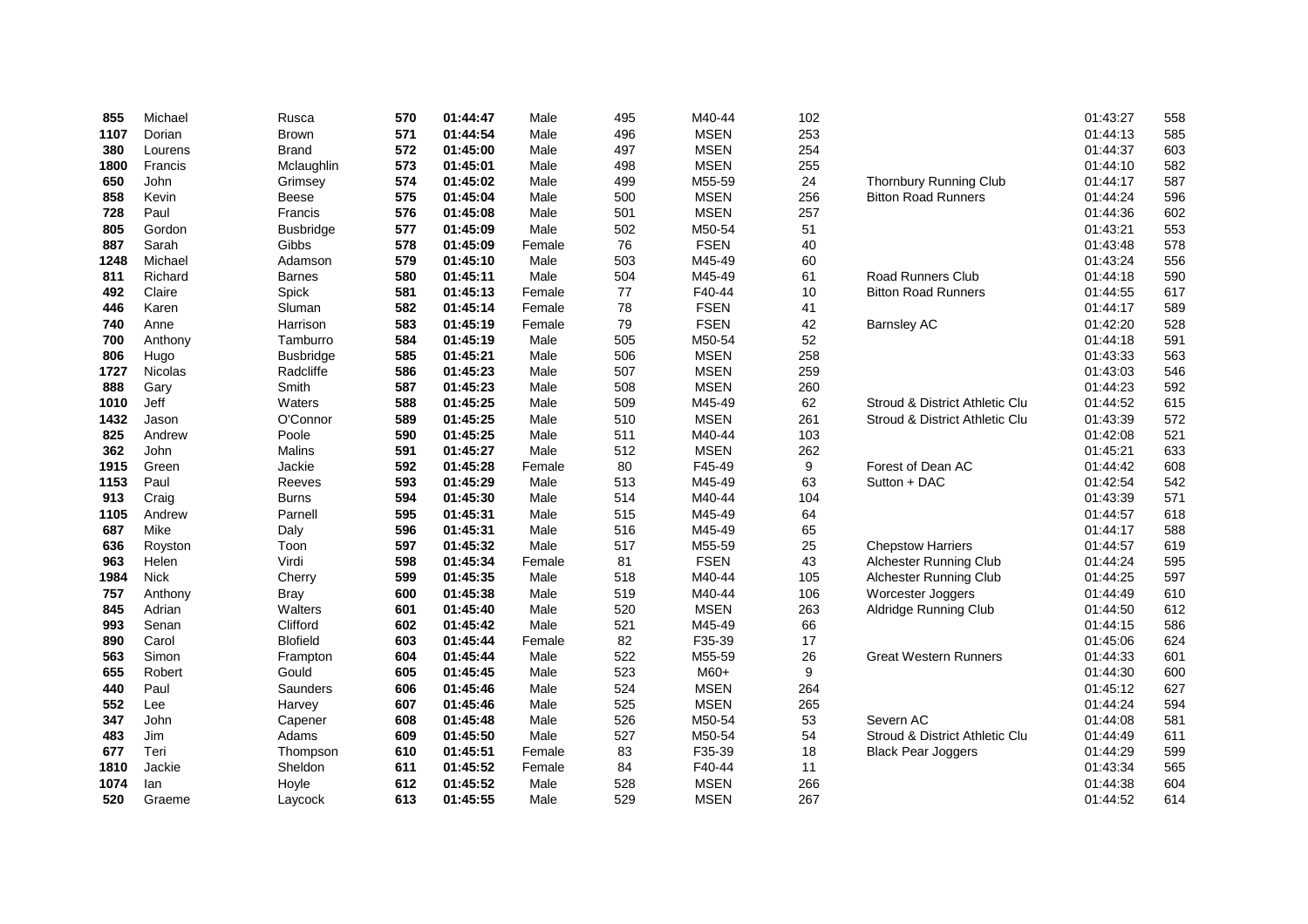| 1917 | Martyn Kenneth     | Parry              | 614 | 01:45:58 | Male   | 530 | M45-49      | 67  | Dursley & District AC          | 01:45:38 | 639 |
|------|--------------------|--------------------|-----|----------|--------|-----|-------------|-----|--------------------------------|----------|-----|
| 2042 | <b>Brad</b>        | Sears              | 615 | 01:45:59 | Male   | 531 | <b>FSEN</b> | 44  |                                | 01:43:11 | 550 |
| 782  | Bogdan             | Jochym             | 616 | 01:45:59 | Male   | 532 | M55-59      | 27  | Gloucester AC                  | 01:45:42 | 643 |
| 632  | <b>Braddan</b>     | Johnson            | 617 | 01:46:01 | Male   | 533 | <b>MSEN</b> | 268 |                                | 01:45:16 | 630 |
| 715  | Tim                | Jenkinson          | 618 | 01:46:04 | Male   | 534 | M40-44      | 107 |                                | 01:45:15 | 629 |
| 1753 | Guy                | Douglass           | 619 | 01:46:05 | Male   | 535 | M40-44      | 108 |                                | 01:44:41 | 605 |
| 796  | Danny              | Itay               | 620 | 01:46:07 | Male   | 536 | M60+        | 10  | <b>Avon Valley Runners</b>     | 01:45:49 | 648 |
| 754  | Ashley             | Spreadborough      | 621 | 01:46:10 | Male   | 537 | <b>MSEN</b> | 269 | <b>Empire Sports</b>           | 01:44:12 | 584 |
| 799  | Rory               | O'Connor           | 622 | 01:46:12 | Male   | 538 | M50-54      | 55  |                                | 01:44:26 | 598 |
| 746  | Gary               | Dennick            | 623 | 01:46:12 | Male   | 539 | <b>MSEN</b> | 270 |                                | 01:45:10 | 626 |
| 788  | Richard            | Crampton           | 624 | 01:46:12 | Male   | 540 | <b>MSEN</b> | 271 | Stroud & District Athletic Clu | 01:45:46 | 646 |
| 1183 | Thomas             | Walters            | 625 | 01:46:17 | Male   | 541 | <b>MSEN</b> | 272 |                                | 01:45:05 | 621 |
| 830  | Robin James Wesley | Chapple            | 626 | 01:46:23 | Male   | 542 | <b>MSEN</b> | 273 |                                | 01:45:07 | 625 |
| 1072 | Julian             | Freeman            | 627 | 01:46:27 | Male   | 543 | <b>MSEN</b> | 274 | Tri Team Gloucester            | 01:45:13 | 628 |
| 672  | Martin             | Stott              | 628 | 01:46:28 | Male   | 544 | <b>MSEN</b> | 275 |                                | 01:45:40 | 641 |
| 849  | Mel                | Williams           | 629 | 01:46:30 | Female | 85  | F40-44      | 12  | Dursley & District AC          | 01:45:05 | 623 |
| 1961 | Stephen            | Vooght             | 630 | 01:46:32 | Male   | 545 | M45-49      | 68  |                                | 01:45:54 | 653 |
| 839  | Peter              | Moore              | 631 | 01:46:36 | Male   | 546 | M45-49      | 69  |                                | 01:45:30 | 637 |
| 653  | Huw                | Williams           | 632 | 01:46:37 | Male   | 547 | M60+        | 11  |                                | 01:45:19 | 632 |
| 802  | Tim                | Williams           | 633 | 01:46:37 | Male   | 548 | <b>MSEN</b> | 276 |                                | 01:45:19 | 631 |
| 832  | Chris              | Jarrold            | 634 | 01:46:40 | Male   | 549 | <b>MSEN</b> | 277 |                                | 01:44:41 | 606 |
| 670  | Thomas             | Morgan             | 635 | 01:46:42 | Male   | 550 | <b>MSEN</b> | 278 |                                | 01:45:54 | 654 |
| 831  | Martin John        | Nolan              | 636 | 01:46:43 | Male   | 551 | M45-49      | 70  |                                | 01:46:03 | 655 |
| 1027 | lan                | <b>Boulton</b>     | 637 | 01:46:47 | Male   | 552 | <b>MSEN</b> | 279 |                                | 01:44:51 | 613 |
| 879  | Chris              | Stanton            | 638 | 01:46:48 | Male   | 553 | M45-49      | 71  |                                | 01:45:53 | 652 |
| 644  | Jonathan           | Dyke               | 639 | 01:46:49 | Male   | 554 | M40-44      | 109 |                                | 01:45:42 | 644 |
| 1851 | Matthew            | Condron            | 640 | 01:46:50 | Male   | 555 | <b>MSEN</b> | 280 |                                | 01:45:05 | 622 |
| 946  | David              | Medcalf            | 641 | 01:46:54 | Male   | 556 | M50-54      | 56  |                                | 01:44:53 | 616 |
| 671  | William            | Porter             | 642 | 01:47:01 | Male   | 557 | <b>MSEN</b> | 281 |                                | 01:46:13 | 661 |
| 1046 | Robert             | Wood               | 643 | 01:47:05 | Male   | 558 | M40-44      | 110 | Tri Team Gloucester            | 01:46:04 | 656 |
| 955  | Patrick            | Egan               | 644 | 01:47:07 | Male   | 559 | <b>MSEN</b> | 282 | Peel Runners                   | 01:45:50 | 649 |
| 20   | Steven             | Jinks              | 645 | 01:47:07 | Male   | 560 | <b>MSEN</b> | 283 | <b>Merry Hill Striders</b>     | 01:46:38 | 682 |
| 1649 | Alexander          | Russell            | 646 | 01:47:08 | Male   | 561 | M40-44      | 111 | <b>Almost Athletics</b>        | 01:45:28 | 636 |
| 604  | Liam               | Tunney             | 647 | 01:47:10 | Male   | 562 | <b>MSEN</b> | 284 |                                | 01:46:22 | 667 |
| 1976 | Andrew             | <b>Bathe</b>       | 648 | 01:47:10 | Male   | 563 | M45-49      | 72  | Manchester Triathlon Club      | 01:46:35 | 680 |
| 1335 | John               | Anderson           | 649 | 01:47:16 | Male   | 564 | M40-44      | 112 |                                | 01:46:28 | 676 |
| 819  | Giles              | Marshall           | 650 | 01:47:19 | Male   | 565 | <b>MSEN</b> | 285 |                                | 01:46:27 | 675 |
| 978  | Clare              | Woodward           | 651 | 01:47:21 | Female | 86  | <b>FSEN</b> | 45  |                                | 01:45:38 | 640 |
| 2028 | Edward             | James              | 652 | 01:47:24 | Male   | 566 | <b>MSEN</b> | 286 |                                | 01:45:51 | 650 |
| 547  | Robert             | Lynch              | 653 | 01:47:25 | Male   | 567 | <b>MSEN</b> | 287 |                                | 01:44:41 | 607 |
| 539  | Edward             | Fathers            | 654 | 01:47:26 | Male   | 568 | M40-44      | 113 |                                | 01:46:43 | 687 |
| 807  | John               | <b>Butterworth</b> | 655 | 01:47:29 | Male   | 569 | M45-49      | 73  |                                | 01:46:40 | 684 |
| 1968 | Paul               | <b>Nobes</b>       | 656 | 01:47:29 | Male   | 570 | <b>MSEN</b> | 288 |                                | 01:47:12 | 707 |
| 1895 | Eileen             | Hodgson            | 657 | 01:47:29 | Female | 87  | F40-44      | 13  | <b>Tetbury Royals</b>          | 01:46:09 | 659 |
|      |                    |                    |     |          |        |     |             |     |                                |          |     |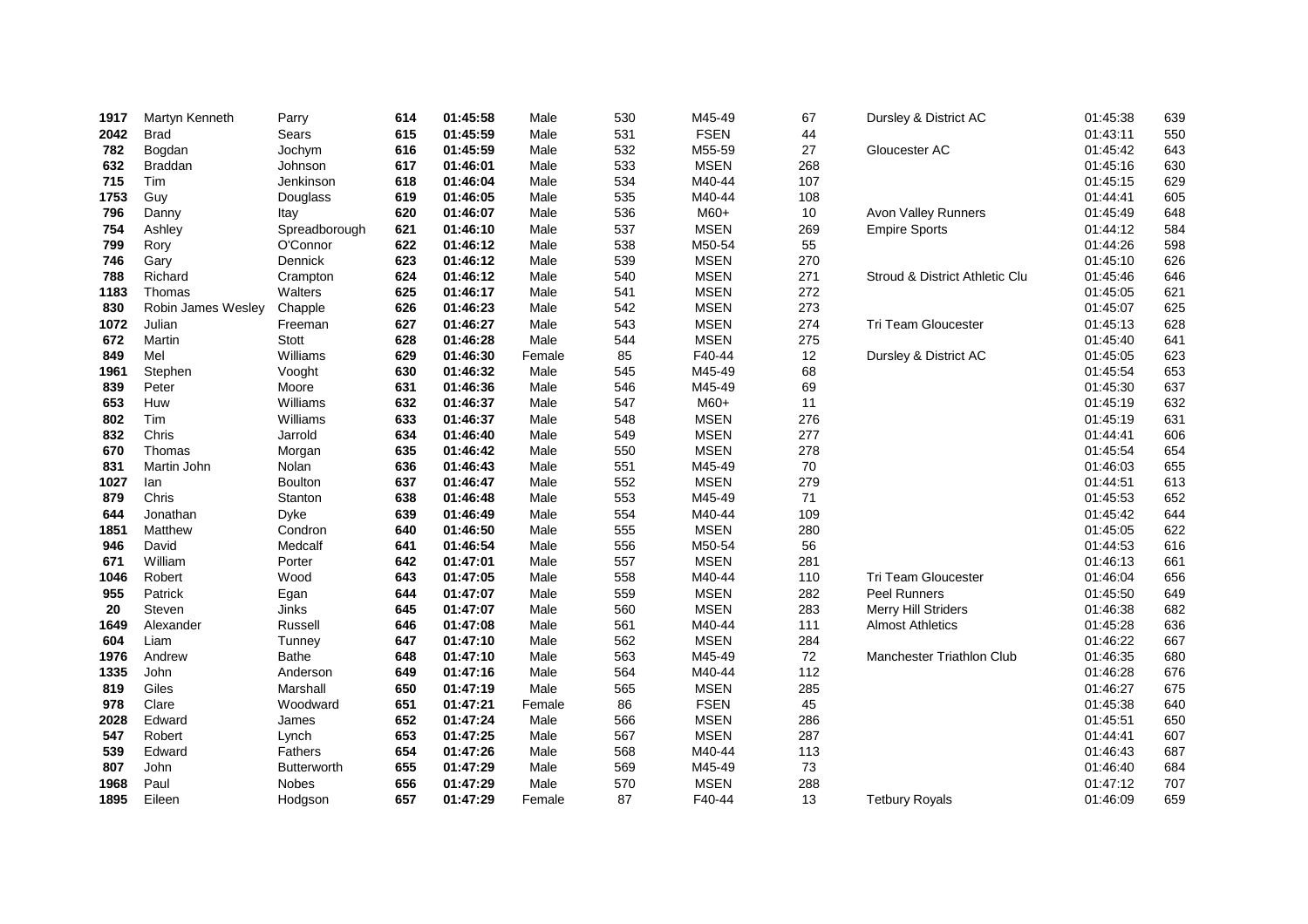| 1317 | Will           | Pyke             | 658 | 01:47:30 | Male   | 571 | <b>MSEN</b> | 289 |                                       | 01:44:59 | 620 |
|------|----------------|------------------|-----|----------|--------|-----|-------------|-----|---------------------------------------|----------|-----|
| 1292 | Nicholas       | Allan            | 659 | 01:47:31 | Male   | 572 | <b>MSEN</b> | 290 |                                       | 01:46:38 | 683 |
| 674  | Daniel         | Lakey            | 660 | 01:47:31 | Male   | 573 | M50-54      | 57  | Cheltenham and County Harriers        | 01:46:45 | 688 |
| 652  | Derek          | Leadbetter       | 661 | 01:47:31 | Male   | 574 | M60+        | 12  | Stroud & District Athletic Clu        | 01:46:25 | 672 |
| 699  | Marcus         | Angell           | 662 | 01:47:31 | Male   | 575 | <b>MSEN</b> | 291 |                                       | 01:46:50 | 690 |
| 587  | Graham         | <b>Steer</b>     | 663 | 01:47:35 | Male   | 576 | M55-59      | 28  |                                       | 01:46:59 | 695 |
| 631  | Ali            | Atkinson         | 664 | 01:47:35 | Female | 88  | F40-44      | 14  | Avon Valley Runners                   | 01:46:36 | 681 |
| 840  | Rick           | Kiessler         | 665 | 01:47:35 | Male   | 577 | M40-44      | 114 |                                       | 01:46:24 | 670 |
| 667  | Christopher    | Jurevicius       | 666 | 01:47:36 | Male   | 578 | M50-54      | 58  | Stroud & District Athletic Clu        | 01:46:25 | 671 |
| 528  | Vicki          | Scarsbrook       | 667 | 01:47:36 | Female | 89  | <b>FSEN</b> | 46  |                                       | 01:44:46 | 609 |
| 484  | Richard        | Paul             | 668 | 01:47:36 | Male   | 579 | $M60+$      | 13  |                                       | 01:46:26 | 674 |
| 570  | Lorraine       | Huggett          | 669 | 01:47:39 | Female | 90  | F40-44      | 15  | Stroud & District Athletic Clu        | 01:46:30 | 678 |
| 1356 | Verona         | <b>Batchelor</b> | 670 | 01:47:39 | Female | 91  | F45-49      | 10  | <b>SADAC</b>                          | 01:46:30 | 677 |
| 607  | lan            | Williams         | 671 | 01:47:39 | Male   | 580 | M40-44      | 115 |                                       | 01:46:48 | 689 |
| 1903 | Malcom Charles | Perry            | 672 | 01:47:42 | Male   | 581 | M55-59      | 29  | Tamworth AC                           | 01:45:27 | 634 |
| 689  | Adam           | Sloanne          | 673 | 01:47:44 | Male   | 582 | <b>MSEN</b> | 292 | Gloucester AC                         | 01:46:26 | 673 |
| 537  | Mike           | Turner           | 674 | 01:47:44 | Male   | 583 | M50-54      | 59  |                                       | 01:46:59 | 696 |
| 1894 | Jason          | Davies           | 675 | 01:47:45 | Male   | 584 | <b>MSEN</b> | 293 |                                       | 01:47:09 | 703 |
| 615  | Louise         | Newman           | 676 | 01:47:48 | Female | 92  | F40-44      | 16  | <b>Cheltenham and County Harriers</b> | 01:47:02 | 698 |
| 973  | Judy           | <b>Mills</b>     | 677 | 01:47:49 | Female | 93  | F45-49      | 11  | Thornbury Running Club                | 01:47:03 | 701 |
| 1204 | Jeremy         | Furber           | 678 | 01:47:51 | Male   | 585 | M40-44      | 116 | Nailsea Running Club                  | 01:46:56 | 693 |
| 642  | Mark           | Grimsey          | 679 | 01:47:52 | Male   | 586 | <b>MSEN</b> | 294 | Thornbury Running Club                | 01:47:06 | 702 |
| 932  | Alan           | Dukes            | 680 | 01:47:54 | Male   | 587 | M45-49      | 74  |                                       | 01:46:24 | 669 |
| 987  | Jackie         | Cave             | 681 | 01:47:55 | Female | 94  | F45-49      | 12  |                                       | 01:46:23 | 668 |
| 1033 | Dawn           | Carroll          | 682 | 01:47:55 | Female | 95  | F40-44      | 17  | Cheltenham and County Harriers        | 01:46:08 | 658 |
| 596  | Kevin          | House            | 683 | 01:47:59 | Male   | 588 | M40-44      | 117 | <b>Swindon Harriers</b>               | 01:47:02 | 699 |
| 683  | Robert         | Ellis            | 684 | 01:48:02 | Male   | 589 | M45-49      | 75  |                                       | 01:47:20 | 713 |
| 870  | Shaun          | Scott            | 685 | 01:48:06 | Male   | 590 | M40-44      | 118 |                                       | 01:47:22 | 714 |
| 916  | Peter          | Sharpe           | 686 | 01:48:10 | Male   | 591 | $M60+$      | 14  |                                       | 01:46:51 | 692 |
| 770  | Simon          | French           | 687 | 01:48:10 | Male   | 592 | <b>MSEN</b> | 295 |                                       | 01:45:37 | 638 |
| 1434 | Oliver         | Houette          | 688 | 01:48:13 | Male   | 593 | <b>MSEN</b> | 296 |                                       | 01:46:56 | 694 |
| 776  | David          | Ralph            | 689 | 01:48:19 | Male   | 594 | M40-44      | 119 | Aldridge Running Club                 | 01:47:28 | 717 |
| 904  | Nicola         | Elkins           | 690 | 01:48:21 | Female | 96  | <b>FSEN</b> | 47  |                                       | 01:47:09 | 704 |
| 527  | Adam           | Tavner           | 691 | 01:48:21 | Male   | 595 | <b>MSEN</b> | 297 |                                       | 01:46:13 | 662 |
| 990  | Geraldeen      | Lynch            | 692 | 01:48:21 | Female | 97  | F45-49      | 13  |                                       | 01:47:39 | 724 |
| 899  | Robert         | Westaway         | 693 | 01:48:24 | Male   | 596 | <b>MSEN</b> | 298 |                                       | 01:45:45 | 645 |
| 827  | Mike           | Mitchell         | 694 | 01:48:24 | Male   | 597 | M50-54      | 60  | <b>Hogweed Trotters</b>               | 01:45:53 | 651 |
| 1001 | Geoffrey       | <b>Boldero</b>   | 695 | 01:48:24 | Male   | 598 | M40-44      | 120 |                                       | 01:45:27 | 635 |
| 1157 | Mike           | Clark            | 696 | 01:48:25 | Male   | 599 | <b>MSEN</b> | 299 |                                       | 01:47:11 | 706 |
| 1324 | Tim            | <b>Burch</b>     | 697 | 01:48:26 | Male   | 600 | <b>MSEN</b> | 300 |                                       | 01:46:20 | 665 |
| 1515 | Chris          | Blackwell        | 698 | 01:48:26 | Male   | 601 | <b>MSEN</b> | 301 |                                       | 01:46:19 | 664 |
| 471  | Lucy           | Proctor          | 699 | 01:48:26 | Female | 98  | <b>FSEN</b> | 48  |                                       | 01:46:42 | 685 |
| 780  | Sharon         | Stevenson        | 700 | 01:48:28 | Female | 99  | F40-44      | 18  | Stroud & District Athletic Clu        | 01:47:19 | 710 |
| 1402 | Nigel          | Jones            | 701 | 01:48:28 | Male   | 602 | <b>MSEN</b> | 302 |                                       | 01:46:09 | 660 |
|      |                |                  |     |          |        |     |             |     |                                       |          |     |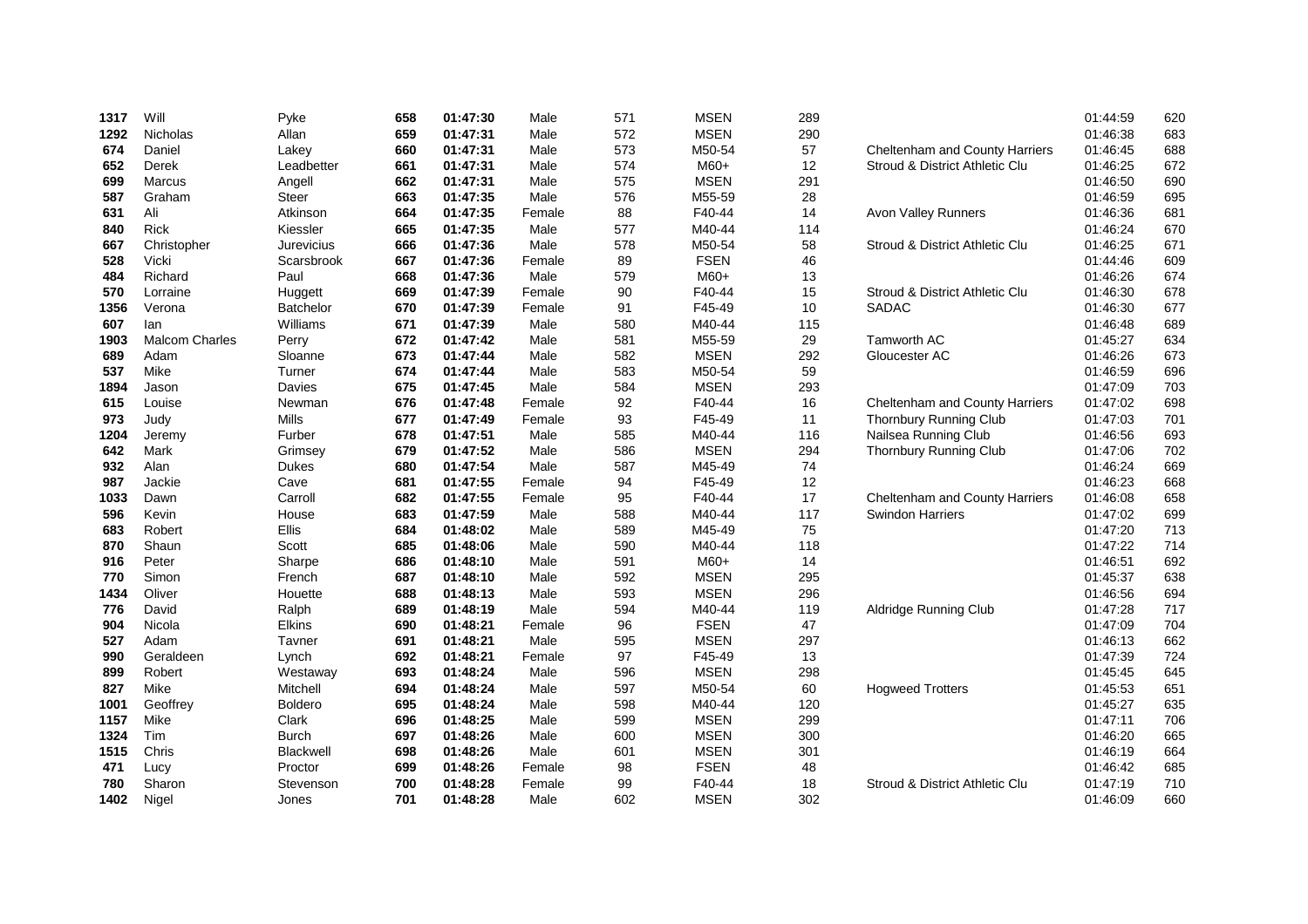| 759  | Michael     | Leather            | 702 | 01:48:29 | Male   | 603 | <b>MSEN</b> | 303 |                             | 01:47:31 | 719 |
|------|-------------|--------------------|-----|----------|--------|-----|-------------|-----|-----------------------------|----------|-----|
| 1114 | Jo          | Walters            | 703 | 01:48:30 | Female | 100 | F45-49      | 14  | Angels Running Club         | 01:47:35 | 721 |
| 480  | Matthew     | Wade               | 704 | 01:48:32 | Male   | 604 | <b>MSEN</b> | 304 |                             | 01:47:20 | 712 |
| 804  | Richard     | Hanson             | 705 | 01:48:32 | Male   | 605 | <b>MSEN</b> | 305 |                             | 01:47:23 | 715 |
| 1079 | Malcolm     | Chapman            | 706 | 01:48:33 | Male   | 606 | M40-44      | 121 |                             | 01:47:17 | 709 |
| 997  | Phillip     | O'Regan            | 707 | 01:48:34 | Male   | 607 | <b>MSEN</b> | 306 |                             | 01:45:40 | 642 |
| 1346 | Andy        | Sayers             | 708 | 01:48:36 | Male   | 608 | M40-44      | 122 |                             | 01:46:18 | 663 |
| 476  | Darren      | Adams              | 709 | 01:48:36 | Male   | 609 | <b>MSEN</b> | 307 |                             | 01:48:12 | 741 |
| 340  | Debbie      | Griffin            | 710 | 01:48:38 | Female | 101 | F35-39      | 19  |                             | 01:48:14 | 744 |
| 856  | Deborah     | Somers             | 711 | 01:48:38 | Female | 102 | F35-39      | 20  | Serpentine RC               | 01:46:42 | 686 |
| 727  | Rob         | Towell             | 712 | 01:48:42 | Male   | 610 | <b>MSEN</b> | 308 |                             | 01:48:23 | 752 |
| 235  | Gareth      | <b>Bradbury</b>    | 713 | 01:48:48 | Male   | 611 | <b>MSEN</b> | 309 |                             | 01:45:49 | 647 |
| 911  | Anne-Marie  | Edwards            | 714 | 01:48:49 | Female | 103 | <b>FSEN</b> | 49  | Gloucester AC               | 01:47:29 | 718 |
| 1884 | Rupert      | Chesmore           | 715 | 01:48:51 | Male   | 612 | M45-49      | 76  | Cirencester AC              | 01:47:00 | 697 |
| 813  | John        | Roleston           | 716 | 01:48:52 | Male   | 613 | M45-49      | 77  |                             | 01:47:44 | 727 |
| 575  | Andrew      | Wantling           | 717 | 01:48:52 | Male   | 614 | M40-44      | 123 |                             | 01:47:58 | 731 |
| 721  | Mike        | Mcnamee            | 718 | 01:48:54 | Male   | 615 | M40-44      | 124 |                             | 01:46:08 | 657 |
| 272  | Shaun       | <b>Buttery</b>     | 719 | 01:48:57 | Male   | 616 | <b>MSEN</b> | 310 |                             | 01:48:05 | 737 |
| 658  | Gordon      | Harrison           | 720 | 01:49:00 | Male   | 617 | M40-44      | 125 |                             | 01:47:43 | 726 |
| 500  | Christopher | Benjamin           | 721 | 01:49:01 | Male   | 618 | <b>MSEN</b> | 311 |                             | 01:47:51 | 729 |
| 606  | Nathan      | Clark              | 722 | 01:49:01 | Male   | 619 | <b>MSEN</b> | 312 |                             | 01:48:12 | 743 |
| 1095 | Calum       | Forsyth            | 723 | 01:49:02 | Male   | 620 | M40-44      | 126 |                             | 01:47:26 | 716 |
| 957  | Mike        | Painter            | 724 | 01:49:03 | Male   | 621 | <b>MSEN</b> | 313 |                             | 01:46:50 | 691 |
| 956  | Peter       | Mclenaghan         | 725 | 01:49:04 | Male   | 622 | M50-54      | 61  |                             | 01:46:21 | 666 |
| 803  | Philip A    | Knickemberg        | 726 | 01:49:06 | Male   | 623 | M45-49      | 78  |                             | 01:49:01 | 767 |
| 1958 | Nalin       | Patel              | 727 | 01:49:08 | Male   | 624 | <b>MSEN</b> | 314 |                             | 01:47:09 | 705 |
| 1060 | Michael     | Adlam              | 728 | 01:49:10 | Male   | 625 | M55-59      | 30  |                             | 01:47:38 | 723 |
| 1197 | Richard     | Clayton            | 729 | 01:49:11 | Male   | 626 | <b>MSEN</b> | 315 |                             | 01:48:11 | 740 |
| 1049 | Marie       | Edwards            | 730 | 01:49:14 | Female | 104 | <b>FSEN</b> | 50  | <b>Rolls Royce Harriers</b> | 01:48:14 | 745 |
| 792  | Amber       | Prisk              | 731 | 01:49:15 | Female | 105 | <b>FSEN</b> | 51  |                             | 01:48:28 | 755 |
| 1104 | Paula       | Hobbs              | 732 | 01:49:17 | Female | 106 | F35-39      | 21  |                             | 01:48:15 | 746 |
| 1017 | David       | <b>Bolton</b>      | 733 | 01:49:18 | Male   | 627 | M55-59      | 31  |                             | 01:46:31 | 679 |
| 950  | James       | Roper              | 734 | 01:49:22 | Male   | 628 | <b>MSEN</b> | 316 |                             | 01:48:04 | 735 |
| 545  | Paul        | Carter             | 735 | 01:49:22 | Male   | 629 | <b>MSEN</b> | 317 |                             | 01:48:04 | 736 |
| 2032 | Rodney      | <b>Barton Hall</b> | 736 | 01:49:24 | Male   | 630 | M55-59      | 32  | Cheltenham Almost Ath       | 01:48:08 | 739 |
| 816  | Rob         | Gleed              | 737 | 01:49:24 | Male   | 631 | <b>MSEN</b> | 318 |                             | 01:48:16 | 747 |
| 1928 | Armstrong   | John               | 738 | 01:49:25 | Male   | 632 | M55-59      | 33  |                             | 01:47:20 | 711 |
| 1061 | Nigel       | Hatten             | 739 | 01:49:26 | Male   | 633 | M40-44      | 127 |                             | 01:47:15 | 708 |
| 861  | Shirley     | Creed              | 740 | 01:49:28 | Female | 107 | F40-44      | 19  | <b>Bourton Road Runners</b> | 01:48:27 | 754 |
| 925  | Peter       | Heath              | 741 | 01:49:32 | Male   | 634 | M45-49      | 79  |                             | 01:47:42 | 725 |
| 663  | <b>Nick</b> | <b>Breare</b>      | 742 | 01:49:33 | Male   | 635 | <b>MSEN</b> | 319 |                             | 01:47:48 | 728 |
| 1323 | Tracey      | Snell              | 743 | 01:49:35 | Female | 108 | <b>FSEN</b> | 52  |                             | 01:48:39 | 759 |
| 949  | Johanna     | Franz              | 744 | 01:49:41 | Female | 109 | <b>FSEN</b> | 53  |                             | 01:48:36 | 757 |
| 510  | Andrew      | Knowles            | 745 | 01:49:43 | Male   | 636 | M50-54      | 62  |                             | 01:48:58 | 765 |
|      |             |                    |     |          |        |     |             |     |                             |          |     |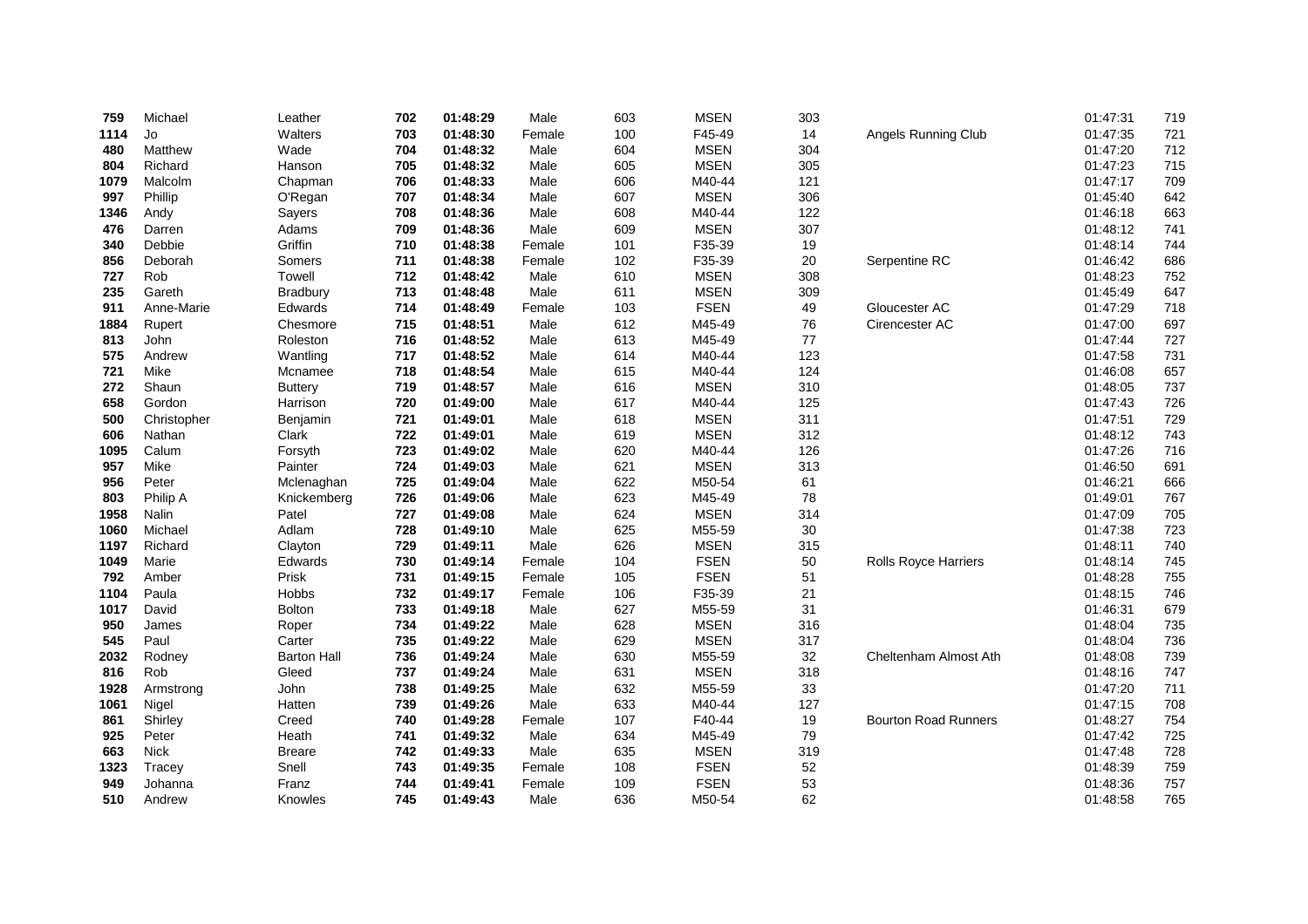| 789  | lan       | <b>Bratby</b> | 746 | 01:49:43 | Male   | 637 | M40-44      | 128          |                                | 01:49:22 | 784 |
|------|-----------|---------------|-----|----------|--------|-----|-------------|--------------|--------------------------------|----------|-----|
| 930  | Barrie    | Suthern       | 747 | 01:49:45 | Male   | 638 | M40-44      | 129          |                                | 01:48:21 | 750 |
| 923  | Andrew    | Weaver        | 748 | 01:49:45 | Male   | 639 | <b>MSEN</b> | 320          |                                | 01:48:08 | 738 |
| 1011 | Helen     | Comerford     | 749 | 01:49:46 | Female | 110 | <b>FSEN</b> | 54           |                                | 01:49:07 | 769 |
| 722  | Matthew   | Kemp          | 750 | 01:49:53 | Male   | 640 | <b>MSEN</b> | 321          | <b>Bitton Road Runners</b>     | 01:49:08 | 770 |
| 1966 | Andrew    | Fleming       | 751 | 01:49:55 | Male   | 641 | <b>MSEN</b> | 322          |                                | 01:47:56 | 730 |
| 1064 | Chris     | Gwilliam      | 752 | 01:49:55 | Male   | 642 | M50-54      | 63           |                                | 01:48:01 | 732 |
| 691  | Alastair  | Macleod       | 753 | 01:49:57 | Male   | 643 | <b>MSEN</b> | 323          |                                | 01:49:10 | 773 |
| 1973 | Phil      | Smith         | 754 | 01:49:59 | Male   | 644 | <b>MSEN</b> | 324          | plymouth tri club              | 01:47:34 | 720 |
| 522  | Graham    | Englefield    | 755 | 01:50:01 | Male   | 645 | M40-44      | 130          |                                | 01:47:36 | 722 |
| 630  | Julia     | Rutherford    | 756 | 01:50:01 | Female | 111 | F45-49      | 15           | <b>Bourton Road Runners</b>    | 01:48:59 | 766 |
| 1058 | Deborah   | Pritchard     | 757 | 01:50:03 | Female | 112 | F40-44      | 20           | Forest of Dean AC              | 01:48:22 | 751 |
| 989  | Richard   | Baker         | 758 | 01:50:04 | Male   | 646 | M50-54      | 64           | Amazing Feet RC                | 01:49:11 | 775 |
| 1837 | Peter     | Spargo        | 759 | 01:50:06 | Male   | 647 | M50-54      | 65           |                                | 01:48:01 | 733 |
| 572  | Matthew   | Hudson        | 760 | 01:50:06 | Male   | 648 | M40-44      | 131          |                                | 01:49:18 | 782 |
| 487  | Toby      | Moate         | 761 | 01:50:08 | Male   | 649 | M40-44      | 132          |                                | 01:47:03 | 700 |
| 1921 | Luan      | Wall          | 762 | 01:50:08 | Female | 113 | F35-39      | 22           | Royal Manor of Portland AC     | 01:48:51 | 763 |
| 550  | Justin    | Young         | 763 | 01:50:11 | Male   | 650 | <b>MSEN</b> | 325          |                                | 01:49:15 | 780 |
| 548  | Carl      | Osgathorp     | 764 | 01:50:11 | Male   | 651 | <b>MSEN</b> | 326          |                                | 01:49:15 | 779 |
| 1959 | Neil      | Whitehead     | 765 | 01:50:13 | Male   | 652 | $M60+$      | 15           | Avon Valley Runners            | 01:49:18 | 783 |
| 214  | Geoff     | <b>Bailey</b> | 766 | 01:50:14 | Male   | 653 | <b>MSEN</b> | 327          |                                | 01:49:47 | 800 |
| 389  | John Paul | Mclaghlin     | 767 | 01:50:15 | Male   | 654 | <b>MSEN</b> | 328          |                                | 01:49:25 | 785 |
| 917  | Charlotte | Mowbray       | 768 | 01:50:21 | Female | 114 | <b>FSEN</b> | 55           | Tewkesbury A.C                 | 01:48:43 | 762 |
| 800  | Kevin     | Horsfall      | 769 | 01:50:22 | Male   | 655 | <b>MSEN</b> | 329          |                                | 01:49:27 | 787 |
| 1106 | Andre     | David         | 770 | 01:50:22 | Male   | 656 | M40-44      | 133          |                                | 01:49:06 | 768 |
| 1437 | lan       | Holbrook      | 771 | 01:50:23 | Male   | 657 | <b>MSEN</b> | 330          |                                | 01:48:12 | 742 |
| 1057 | Sue       | Brown         | 772 | 01:50:26 | Female | 115 | F50-54      | $\mathbf{1}$ | Cirencester AC                 | 01:49:43 | 798 |
| 681  | Tom       | Beasley       | 773 | 01:50:28 | Male   | 658 | <b>MSEN</b> | 331          |                                | 01:49:43 | 799 |
| 2010 | Alex      | Delvin        | 774 | 01:50:31 | Male   | 659 | <b>MSEN</b> | 332          |                                | 01:49:39 | 794 |
| 809  | David     | Hamilton      | 775 | 01:50:34 | Male   | 660 | M50-54      | 66           |                                | 01:48:02 | 734 |
| 1306 | Joseph    | Proctor       | 776 | 01:50:38 | Male   | 661 | <b>MSEN</b> | 333          |                                | 01:49:12 | 776 |
| 602  | Bernard   | Lucas         | 777 | 01:50:39 | Male   | 662 | M60+        | 16           | Cheltenham and County Harriers | 01:49:52 | 802 |
| 1051 | Peter     | Albon-Crouch  | 778 | 01:50:41 | Male   | 663 | <b>MSEN</b> | 334          |                                | 01:50:18 | 815 |
| 1255 | Louise    | Mendelsohn    | 779 | 01:50:43 | Female | 116 | F35-39      | 23           |                                | 01:49:42 | 796 |
| 1256 | Grainne   | Carpenter     | 780 | 01:50:43 | Female | 117 | F35-39      | 24           |                                | 01:49:42 | 797 |
| 751  | Alan      | George        | 781 | 01:50:47 | Male   | 664 | <b>MSEN</b> | 335          |                                | 01:48:33 | 756 |
| 968  | Richard   | Farbrother    | 782 | 01:50:48 | Male   | 665 | M50-54      | 67           |                                | 01:48:42 | 761 |
| 1101 | Clare     | Farmiloe      | 783 | 01:50:48 | Female | 118 | <b>FSEN</b> | 56           |                                | 01:48:51 | 764 |
| 867  | Robert    | Turner        | 784 | 01:50:53 | Male   | 666 | M50-54      | 68           |                                | 01:49:29 | 789 |
| 2041 | Dennis    | Collins       | 785 | 01:50:53 | Male   | 667 | M40-44      | 134          |                                | 01:48:17 | 748 |
| 1878 | Joanna    | Creed         | 786 | 01:50:54 | Female | 119 | F35-39      | 25           |                                | 01:48:40 | 760 |
| 469  | David     | <b>Stokes</b> | 787 | 01:50:55 | Male   | 668 | <b>MSEN</b> | 336          |                                | 01:49:36 | 793 |
| 1440 | Andrew    | Sheard        | 788 | 01:50:59 | Male   | 669 | <b>MSEN</b> | 337          |                                | 01:48:24 | 753 |
| 1075 | Jim       | Brown         | 789 | 01:50:59 | Male   | 670 | M40-44      | 135          |                                | 01:48:18 | 749 |
|      |           |               |     |          |        |     |             |              |                                |          |     |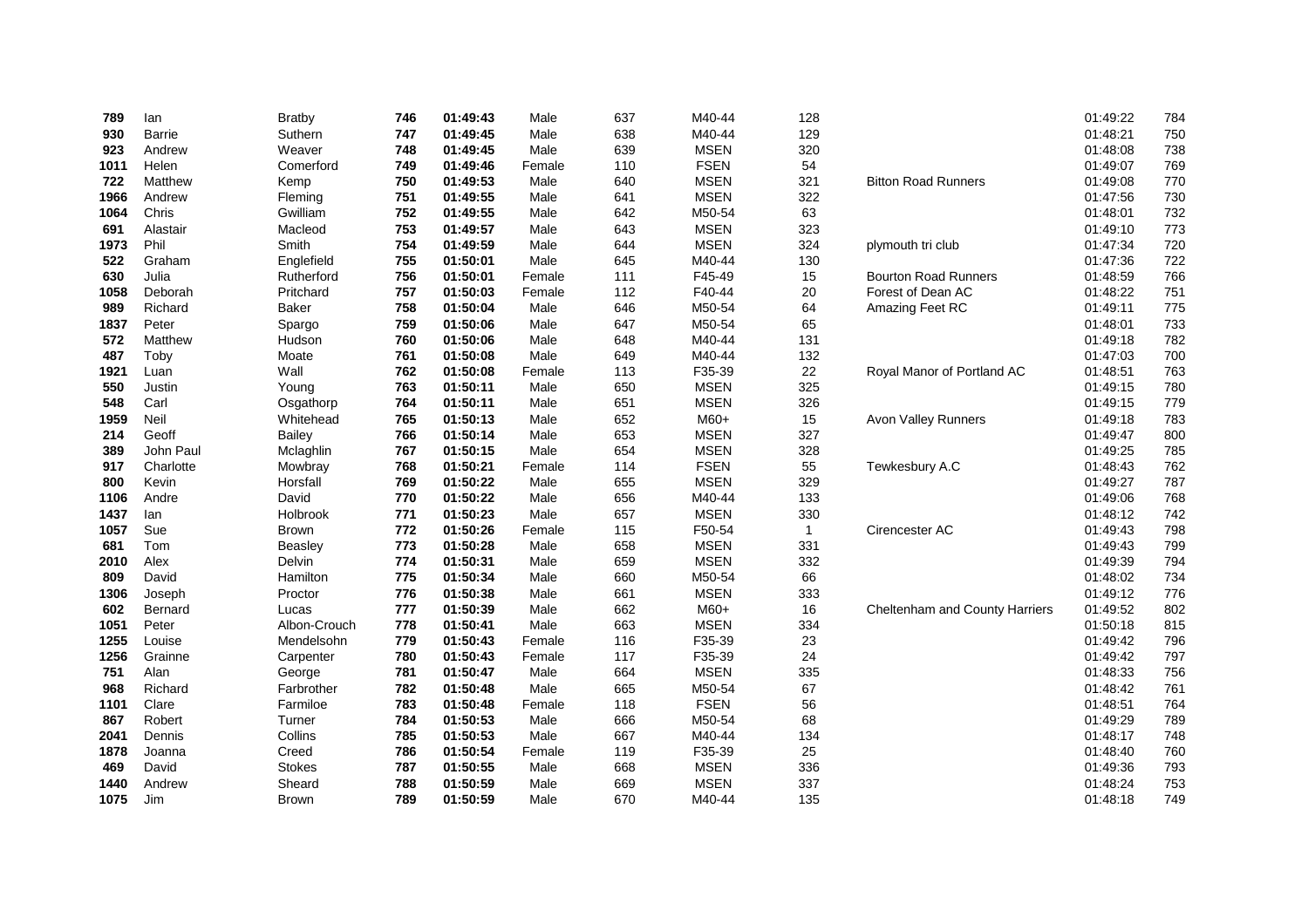| 1839 | Julie         | Schubert       | 790 | 01:51:00 | Female | 120 | F45-49      | 16             | <b>Tetbury Royals</b>          | 01:49:40 | 795 |
|------|---------------|----------------|-----|----------|--------|-----|-------------|----------------|--------------------------------|----------|-----|
| 582  | Colman        | Hegarty        | 791 | 01:51:01 | Male   | 671 | <b>MSEN</b> | 338            |                                | 01:49:11 | 774 |
| 910  | Robert        | Green          | 792 | 01:51:02 | Male   | 672 | M40-44      | 136            |                                | 01:50:34 | 821 |
| 1141 | <b>Bob</b>    | Heath          | 793 | 01:51:04 | Male   | 673 | M50-54      | 69             |                                | 01:49:13 | 778 |
| 982  | <b>Isobel</b> | Gillott        | 794 | 01:51:05 | Female | 121 | <b>FSEN</b> | 57             |                                | 01:48:36 | 758 |
| 842  | Rob           | Woodward       | 795 | 01:51:08 | Male   | 674 | M50-54      | $70\,$         | Dursley & District AC          | 01:50:12 | 811 |
| 1675 | Simon         | Parish         | 796 | 01:51:10 | Male   | 675 | <b>MSEN</b> | 339            |                                | 01:49:30 | 791 |
| 2021 | Derek         | Connell        | 797 | 01:51:11 | Male   | 676 | M40-44      | 137            | <b>Bell Harp Hornets</b>       | 01:50:02 | 806 |
| 857  | David         | Moody          | 798 | 01:51:12 | Male   | 677 | <b>MSEN</b> | 340            |                                | 01:49:27 | 786 |
| 733  | Simon         | Davies         | 799 | 01:51:15 | Male   | 678 | M45-49      | 80             |                                | 01:49:36 | 792 |
| 895  | Gillian       | Marles         | 800 | 01:51:16 | Female | 122 | F40-44      | 21             | <b>Westbury Harriers</b>       | 01:49:52 | 803 |
| 947  | Lee           | Hanks          | 801 | 01:51:16 | Male   | 679 | <b>MSEN</b> | 341            | <b>Bitton Road Runners</b>     | 01:50:16 | 812 |
| 1971 | Tina          | Outlaw         | 802 | 01:51:17 | Female | 123 | <b>FSEN</b> | 58             |                                | 01:49:50 | 801 |
| 729  | <b>Steve</b>  | Rhodes         | 803 | 01:51:18 | Male   | 680 | M45-49      | 81             | <b>Highworth RC</b>            | 01:50:36 | 823 |
| 1483 | Neil          | <b>Blewitt</b> | 804 | 01:51:18 | Male   | 681 | <b>MSEN</b> | 342            |                                | 01:49:29 | 790 |
| 1672 | Gary          | Godel          | 805 | 01:51:19 | Male   | 682 | <b>MSEN</b> | 343            |                                | 01:49:08 | 771 |
| 814  | Simon         | Sveder-Cain    | 806 | 01:51:25 | Male   | 683 | <b>MSEN</b> | 344            |                                | 01:50:37 | 824 |
| 815  | <b>Nick</b>   | Rieger         | 807 | 01:51:26 | Male   | 684 | <b>MSEN</b> | 345            |                                | 01:50:38 | 825 |
| 893  | Judy          | Vokes          | 808 | 01:51:29 | Female | 124 | F40-44      | 22             | <b>Westbury Harriers</b>       | 01:50:05 | 808 |
| 1110 | Nigel         | Andrews        | 809 | 01:51:32 | Male   | 685 | M50-54      | $71$           |                                | 01:50:16 | 813 |
| 686  | Stephen       | Price          | 810 | 01:51:37 | Male   | 686 | <b>MSEN</b> | 346            |                                | 01:50:32 | 819 |
| 834  | Keith         | Harrison       | 811 | 01:51:38 | Male   | 687 | <b>MSEN</b> | 347            |                                | 01:50:10 | 810 |
| 772  | Andrew        | lles           | 812 | 01:51:44 | Male   | 688 | M50-54      | 72             |                                | 01:50:07 | 809 |
| 688  | lan           | Williams       | 813 | 01:51:48 | Male   | 689 | M40-44      | 138            |                                | 01:50:35 | 822 |
| 766  | Daniel        | Bleaken        | 814 | 01:51:49 | Male   | 690 | <b>MSEN</b> | 348            | Almost Athletics - Cheltenham  | 01:49:10 | 772 |
| 640  | Andrew        | Griffiths      | 815 | 01:51:52 | Male   | 691 | M40-44      | 139            |                                | 01:50:53 | 831 |
| 1045 | Jane          | Rackham        | 816 | 01:51:52 | Female | 125 | F35-39      | 26             |                                | 01:51:18 | 839 |
| 786  | Nigel         | Frith          | 817 | 01:51:56 | Male   | 692 | <b>MSEN</b> | 349            | Bourton on the Water           | 01:51:05 | 836 |
| 795  | Tim           | Jackson        | 818 | 01:51:59 | Male   | 693 | <b>MSEN</b> | 350            |                                | 01:51:29 | 845 |
| 747  | Kelwyn        | Williams       | 819 | 01:51:59 | Male   | 694 | M40-44      | 140            |                                | 01:49:12 | 777 |
| 907  | Andrew        | Nash           | 820 | 01:52:02 | Male   | 695 | M55-59      | 34             |                                | 01:50:27 | 818 |
| 1127 | Michael       | Ward           | 821 | 01:52:04 | Male   | 696 | M70+        | $\overline{c}$ | Tewkesbury A.C                 | 01:51:31 | 848 |
| 1129 | Barry         | Ward           | 822 | 01:52:05 | Male   | 697 | <b>MSEN</b> | 351            |                                | 01:50:05 | 807 |
| 662  | Simon         | Dovaston       | 823 | 01:52:06 | Male   | 698 | <b>MSEN</b> | 352            |                                | 01:50:18 | 814 |
| 1517 | Hattie        | <b>Burgess</b> | 824 | 01:52:07 | Female | 126 | <b>FSEN</b> | 59             |                                | 01:49:16 | 781 |
| 1300 | Kate          | Brown          | 825 | 01:52:08 | Female | 127 | F35-39      | 27             |                                | 01:49:28 | 788 |
| 896  | Robert        | Evans          | 826 | 01:52:11 | Male   | 699 | <b>MSEN</b> | 353            |                                | 01:50:46 | 827 |
| 1969 | Chris         | Horwood        | 827 | 01:52:11 | Male   | 700 | <b>MSEN</b> | 354            |                                | 01:51:27 | 844 |
| 1076 | Vanessa       | Smith          | 828 | 01:52:18 | Female | 128 | F35-39      | 28             | <b>Westbury Harriers</b>       | 01:50:57 | 835 |
| 1091 | Janet         | Rothwell       | 829 | 01:52:20 | Female | 129 | F40-44      | 23             |                                | 01:50:53 | 830 |
| 1119 | Ailsa         | Sanders        | 830 | 01:52:20 | Female | 130 | <b>FSEN</b> | 60             | Stroud & District Athletic Clu | 01:49:58 | 804 |
| 974  | Julie         | Caseley        | 831 | 01:52:21 | Female | 131 | F45-49      | 17             | Malvern Joggers                | 01:50:33 | 820 |
| 1453 | Sarah         | Robinson       | 832 | 01:52:22 | Female | 132 | F35-39      | 29             | <b>Hogweed Trotters</b>        | 01:50:02 | 805 |
| 1444 | Melissa       | Adlam          | 833 | 01:52:26 | Female | 133 | <b>FSEN</b> | 61             |                                | 01:50:53 | 829 |
|      |               |                |     |          |        |     |             |                |                                |          |     |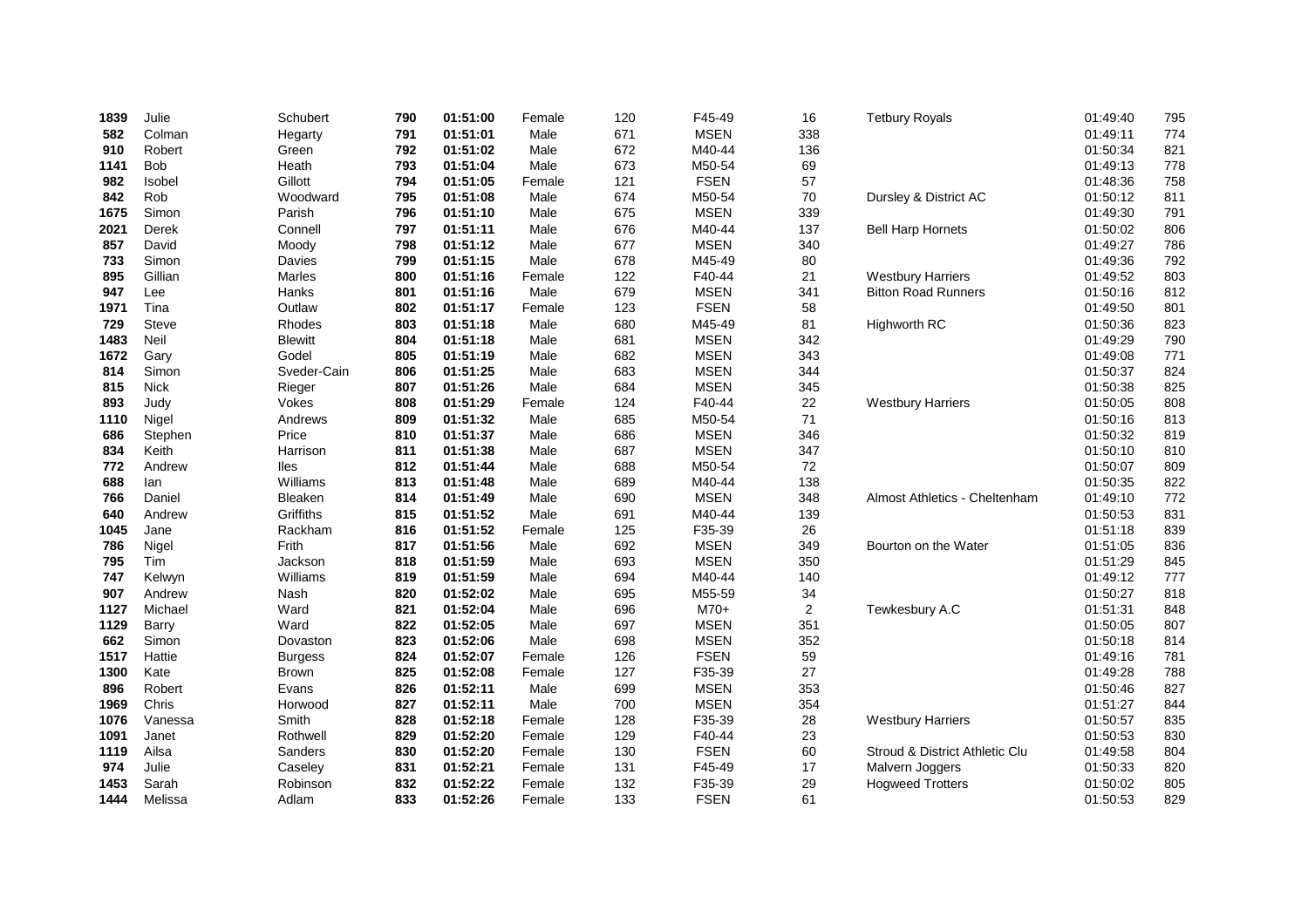| 1983 | Mark         | Sandford        | 834 | 01:52:33 | Male   | 701 | M40-44      | 141            | Alchester                        | 01:51:23 | 841 |
|------|--------------|-----------------|-----|----------|--------|-----|-------------|----------------|----------------------------------|----------|-----|
| 1008 | Kevin        | Meek            | 835 | 01:52:36 | Male   | 702 | <b>MSEN</b> | 355            |                                  | 01:50:53 | 832 |
| 918  | David        | Irons           | 836 | 01:52:37 | Male   | 703 | <b>MSEN</b> | 356            |                                  | 01:50:54 | 833 |
| 1065 | Jane         | Woodburn        | 837 | 01:52:37 | Female | 134 | F35-39      | 30             | Skelmersdale Boundary Harriers   | 01:51:25 | 842 |
| 1792 | Chris        | Taylor          | 838 | 01:52:40 | Male   | 704 | M45-49      | 82             |                                  | 01:51:37 | 854 |
| 785  | Matt         | <b>Richings</b> | 839 | 01:52:42 | Male   | 705 | <b>MSEN</b> | 357            |                                  | 01:52:01 | 866 |
| 620  | Thomas       | Goddard         | 840 | 01:52:43 | Male   | 706 | M40-44      | 142            | Forest of Dean AC                | 01:51:42 | 856 |
| 647  | Cheryl       | Spencer         | 841 | 01:52:47 | Female | 135 | F50-54      | $\overline{c}$ | Angels Running Club              | 01:51:05 | 837 |
| 1077 | Gill         | Carrick         | 842 | 01:52:54 | Female | 136 | F45-49      | 18             | <b>Bourton Road Runners</b>      | 01:51:30 | 847 |
| 898  | Julian       | Hancock         | 843 | 01:52:56 | Male   | 707 | M45-49      | 83             |                                  | 01:51:33 | 851 |
| 1252 | Jack         | Nicholson       | 844 | 01:52:56 | Male   | 708 | M40-44      | 143            | Fire Service (FSSAA)             | 01:51:34 | 853 |
| 684  | Gary         | Philpott        | 845 | 01:52:57 | Male   | 709 | <b>MSEN</b> | 358            |                                  | 01:51:29 | 846 |
| 2019 | Roderick     | Landymore       | 846 | 01:52:59 | Male   | 710 | M60+        | 17             |                                  | 01:51:47 | 857 |
| 1687 | Joe          | Lewis           | 847 | 01:53:01 | Male   | 711 | <b>MSEN</b> | 359            |                                  | 01:51:23 | 840 |
| 1030 | Roger        | Woodruff        | 848 | 01:53:02 | Male   | 712 | M50-54      | 73             | <b>Bitton Road Runners</b>       | 01:52:03 | 871 |
| 1326 | Andrew       | Murray          | 849 | 01:53:02 | Male   | 713 | <b>MSEN</b> | 360            |                                  | 01:51:53 | 861 |
| 1875 | Roger        | Gould           | 850 | 01:53:04 | Male   | 714 | M60+        | 18             | Cheltenham and County Harriers   | 01:52:09 | 873 |
| 1726 | Janis        | Stickland       | 851 | 01:53:05 | Female | 137 | F50-54      | 3              | Stroud & District Athletic Clu   | 01:51:14 | 838 |
| 1066 | Anne-Marie   | King            | 852 | 01:53:05 | Female | 138 | F40-44      | 24             |                                  | 01:50:40 | 826 |
| 744  | Darren       | Readman         | 853 | 01:53:14 | Male   | 715 | <b>MSEN</b> | 361            | <b>Thame Runners</b>             | 01:52:02 | 868 |
| 2003 | <b>Steve</b> | Roode           | 854 | 01:53:15 | Male   | 716 | M40-44      | 144            | Malvern Joggers                  | 01:50:23 | 817 |
| 880  | lan          | Shaw            | 855 | 01:53:15 | Male   | 717 | <b>MSEN</b> | 362            |                                  | 01:51:33 | 852 |
| 1132 | Stephen      | Woodford        | 856 | 01:53:16 | Male   | 718 | M45-49      | 84             |                                  | 01:52:27 | 883 |
| 1025 | Patrick      | Hobbs           | 857 | 01:53:17 | Male   | 719 | M55-59      | 35             | <b>Trail Runners Association</b> | 01:52:05 | 872 |
| 1382 | Eleanor      | Millington      | 858 | 01:53:18 | Female | 139 | F40-44      | 25             | <b>Almost Athletics</b>          | 01:51:52 | 860 |
| 1730 | Joe          | <b>Bailey</b>   | 859 | 01:53:18 | Male   | 720 | M55-59      | 36             |                                  | 01:52:26 | 882 |
| 1992 | Allan        | Green           | 860 | 01:53:22 | Male   | 721 | M50-54      | 74             | <b>Almost Athletes</b>           | 01:50:22 | 816 |
| 1047 | Colin        | Davis           | 861 | 01:53:23 | Male   | 722 | M45-49      | 85             |                                  | 01:53:11 | 901 |
| 720  | Stephen      | Flanagan        | 862 | 01:53:25 | Male   | 723 | M55-59      | 37             |                                  | 01:51:49 | 858 |
| 1592 | Martyn       | <b>Brabbins</b> | 863 | 01:53:27 | Male   | 724 | M45-49      | 86             |                                  | 01:52:13 | 874 |
| 771  | Victoria     | Elvidge         | 864 | 01:53:28 | Female | 140 | F40-44      | 26             |                                  | 01:53:06 | 895 |
| 1389 | Sally        | Gould           | 865 | 01:53:34 | Female | 141 | F40-44      | 27             | <b>Barnt Green Chuggers</b>      | 01:51:31 | 849 |
| 1265 | Jane         | Townsend        | 866 | 01:53:36 | Female | 142 | F50-54      | $\overline{4}$ |                                  | 01:52:16 | 877 |
| 1907 | Kevin        | Wood            | 867 | 01:53:39 | Male   | 725 | M40-44      | 145            |                                  | 01:51:53 | 862 |
| 1094 | Jo           | <b>Miners</b>   | 868 | 01:53:40 | Female | 143 | F40-44      | 28             | <b>Barnt Green Chuggers</b>      | 01:51:37 | 855 |
| 1348 | Tasos        | Zodiates        | 869 | 01:53:41 | Male   | 726 | M45-49      | 87             | Stroud & District Athletic Clu   | 01:50:51 | 828 |
| 1384 | Marc         | Whiting         | 870 | 01:53:42 | Male   | 727 | <b>MSEN</b> | 363            |                                  | 01:52:03 | 869 |
| 1089 | Eve          | Scarle          | 871 | 01:53:46 | Female | 144 | <b>FSEN</b> | 62             |                                  | 01:50:55 | 834 |
| 960  | Nathan       | Wicks           | 872 | 01:53:49 | Male   | 728 | <b>MSEN</b> | 364            |                                  | 01:53:10 | 899 |
| 847  | Den          | Evans           | 873 | 01:53:50 | Female | 145 | F40-44      | 29             | Angels Running Club              | 01:51:58 | 865 |
| 1484 | Euan         | Scott           | 874 | 01:53:50 | Male   | 729 | <b>MSEN</b> | 365            |                                  | 01:52:01 | 867 |
| 1311 | Nichola      | Martin          | 875 | 01:53:50 | Female | 146 | <b>FSEN</b> | 63             |                                  | 01:52:34 | 884 |
| 938  | Susie        | Amann           | 876 | 01:53:54 | Female | 147 | F35-39      | 31             |                                  | 01:52:18 | 878 |
| 1085 | John         | East            | 877 | 01:53:55 | Male   | 730 | M50-54      | 75             |                                  | 01:52:50 | 892 |
|      |              |                 |     |          |        |     |             |                |                                  |          |     |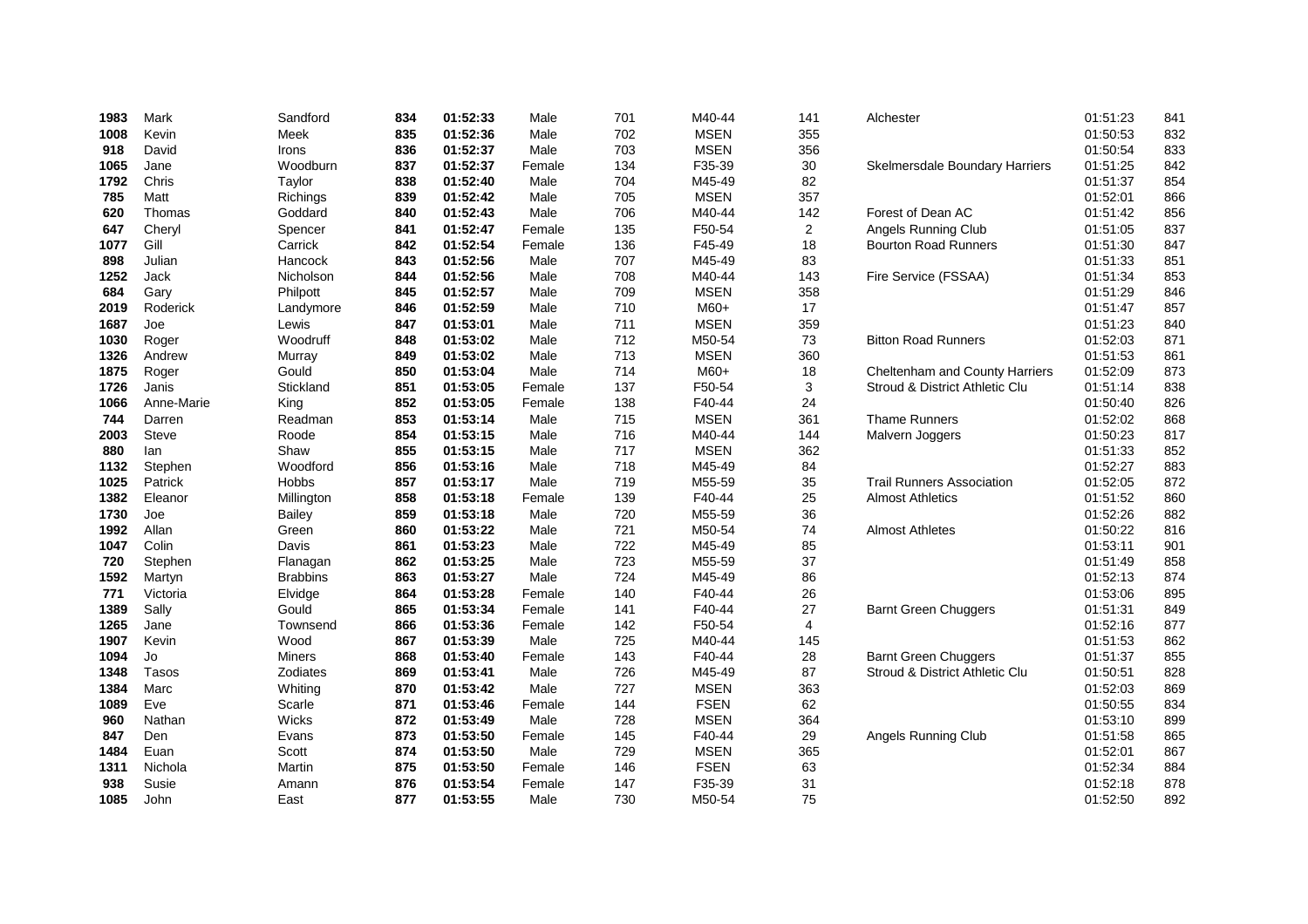| 501  | Cliff       | Stephens      | 878 | 01:53:56 | Male   | 731 | M45-49      | 88          |                             | 01:53:17 | 905 |
|------|-------------|---------------|-----|----------|--------|-----|-------------|-------------|-----------------------------|----------|-----|
| 1148 | John        | Cullen        | 879 | 01:53:56 | Male   | 732 | M55-59      | 38          | <b>Riverside Runners</b>    | 01:53:17 | 904 |
| 1279 | Vince       | Mitchell      | 880 | 01:53:57 | Male   | 733 | <b>MSEN</b> | 366         |                             | 01:52:03 | 870 |
| 835  | Robert      | Koppenhol     | 881 | 01:54:03 | Male   | 734 | <b>MSEN</b> | 367         |                             | 01:52:34 | 885 |
| 1254 | Kevin       | Brosnan       | 882 | 01:54:09 | Male   | 735 | <b>MSEN</b> | 368         |                             | 01:51:56 | 864 |
| 945  | Neil J      | Scott         | 883 | 01:54:10 | Male   | 736 | <b>MSEN</b> | 369         |                             | 01:51:27 | 843 |
| 1280 | Anthony     | Davies        | 884 | 01:54:13 | Male   | 737 | <b>MSEN</b> | 370         |                             | 01:51:33 | 850 |
| 1118 | Rachel      | Griffin       | 885 | 01:54:16 | Female | 148 | <b>FSEN</b> | 64          |                             | 01:52:40 | 887 |
| 1938 | Matthew     | Crimes        | 886 | 01:54:20 | Male   | 738 | <b>MSEN</b> | 371         |                             | 01:53:44 | 922 |
| 2025 | Sarah       | Chatterton    | 887 | 01:54:20 | Female | 149 | F40-44      | 30          |                             | 01:52:23 | 880 |
| 712  | Chris       | Chatterton    | 888 | 01:54:20 | Male   | 739 | M40-44      | 146         |                             | 01:52:23 | 881 |
| 1342 | Richard     | Townsend      | 889 | 01:54:20 | Male   | 740 | M40-44      | 147         |                             | 01:51:53 | 863 |
| 1962 | Angela      | Thomas        | 890 | 01:54:24 | Female | 150 | F40-44      | 31          |                             | 01:53:16 | 902 |
| 1023 | Alan        | Macdonald     | 891 | 01:54:30 | Male   | 741 | M40-44      | 148         |                             | 01:52:16 | 876 |
| 1381 | Alan        | Hartley       | 892 | 01:54:31 | Male   | 742 | M55-59      | 39          | <b>Shropshire Shufflers</b> | 01:54:03 | 935 |
| 1353 | Stephen     | <b>Dix</b>    | 893 | 01:54:32 | Male   | 743 | M45-49      | 89          |                             | 01:52:42 | 890 |
| 1189 | Barnaby     | Clutterbuck   | 894 | 01:54:35 | Male   | 744 | <b>MSEN</b> | 372         |                             | 01:52:37 | 886 |
| 197  | Daniel      | Wright        | 895 | 01:54:36 | Male   | 745 | <b>MSEN</b> | 373         |                             | 01:53:36 | 915 |
| 902  | Jenny       | Lewis         | 896 | 01:54:37 | Female | 151 | F40-44      | 32          |                             | 01:52:59 | 893 |
| 2036 | Joyce       | <b>Barrus</b> | 897 | 01:54:38 | Female | 152 | F50-54      | $\mathbf 5$ |                             | 01:53:52 | 926 |
| 597  | Nancy       | Harding       | 898 | 01:54:40 | Female | 153 | F40-44      | 33          | Thornbury Running Club      | 01:53:11 | 900 |
| 1161 | John        | Trafford      | 899 | 01:54:42 | Male   | 746 | M60+        | 19          |                             | 01:53:47 | 924 |
| 1071 | Liz         | Hulcup        | 900 | 01:54:43 | Female | 154 | F50-54      | 6           | <b>Bourton Road Runners</b> | 01:53:32 | 913 |
| 1093 | Tony        | Chalk         | 901 | 01:54:43 | Male   | 747 | M40-44      | 149         |                             | 01:53:16 | 903 |
| 1395 | Charles     | Bruce         | 902 | 01:54:48 | Male   | 748 | <b>MSEN</b> | 374         |                             | 01:52:20 | 879 |
| 1991 | Tony        | Rudge         | 903 | 01:54:49 | Male   | 749 | M45-49      | 90          | <b>Langport Runners</b>     | 01:53:18 | 906 |
| 1364 | Nathan      | Gregory       | 904 | 01:54:53 | Male   | 750 | M40-44      | 150         | Chattacies                  | 01:53:07 | 898 |
| 787  | Alistair    | <b>Booth</b>  | 905 | 01:54:54 | Male   | 751 | M45-49      | 91          |                             | 01:51:50 | 859 |
| 1031 | Linda       | Holley        | 906 | 01:54:55 | Female | 155 | F40-44      | 34          |                             | 01:52:41 | 888 |
| 1448 | Emily       | Farran        | 907 | 01:54:56 | Female | 156 | <b>FSEN</b> | 65          |                             | 01:53:28 | 911 |
| 998  | Christopher | Peel          | 908 | 01:54:58 | Male   | 752 | M45-49      | 92          |                             | 01:53:43 | 920 |
| 940  | Andy        | Turner        | 909 | 01:54:59 | Male   | 753 | <b>MSEN</b> | 375         |                             | 01:53:51 | 925 |
| 458  | Edward      | Rozier        | 910 | 01:55:00 | Male   | 754 | M45-49      | 93          | <b>Bourton Road Runners</b> | 01:54:09 | 939 |
| 1130 | Nigel       | Owen          | 911 | 01:55:05 | Male   | 755 | M50-54      | 76          |                             | 01:53:32 | 912 |
| 1421 | Lorraine    | Motuel        | 912 | 01:55:07 | Female | 157 | F40-44      | 35          |                             | 01:53:37 | 916 |
| 920  | Mark        | Mason         | 913 | 01:55:07 | Male   | 756 | <b>MSEN</b> | 376         |                             | 01:52:48 | 891 |
| 1422 | Sandra      | Jenkins       | 914 | 01:55:07 | Female | 158 | F35-39      | 32          | Thornbury Running Club      | 01:53:38 | 917 |
| 1488 | <b>Ben</b>  | Oliver        | 915 | 01:55:07 | Male   | 757 | <b>MSEN</b> | 377         |                             | 01:52:41 | 889 |
| 660  | Andy        | Prince        | 916 | 01:55:08 | Male   | 758 | M45-49      | 94          |                             | 01:53:02 | 894 |
| 833  | Jeffrey     | Cowley        | 917 | 01:55:09 | Male   | 759 | <b>MSEN</b> | 378         |                             | 01:52:15 | 875 |
| 948  | Andrew      | Firetto       | 918 | 01:55:12 | Male   | 760 | M40-44      | 151         |                             | 01:54:08 | 938 |
| 1370 | Claire      | Varlet-Baker  | 919 | 01:55:13 | Female | 159 | <b>FSEN</b> | 66          |                             | 01:54:04 | 936 |
| 1927 | Barry John  | Gilbert       | 920 | 01:55:25 | Male   | 761 | M55-59      | 40          | <b>Tortoise Races</b>       | 01:53:34 | 914 |
| 734  | Karen       | Holmes        | 921 | 01:55:37 | Female | 160 | F40-44      | 36          | Stratford-Upon-Avon AC      | 01:53:07 | 896 |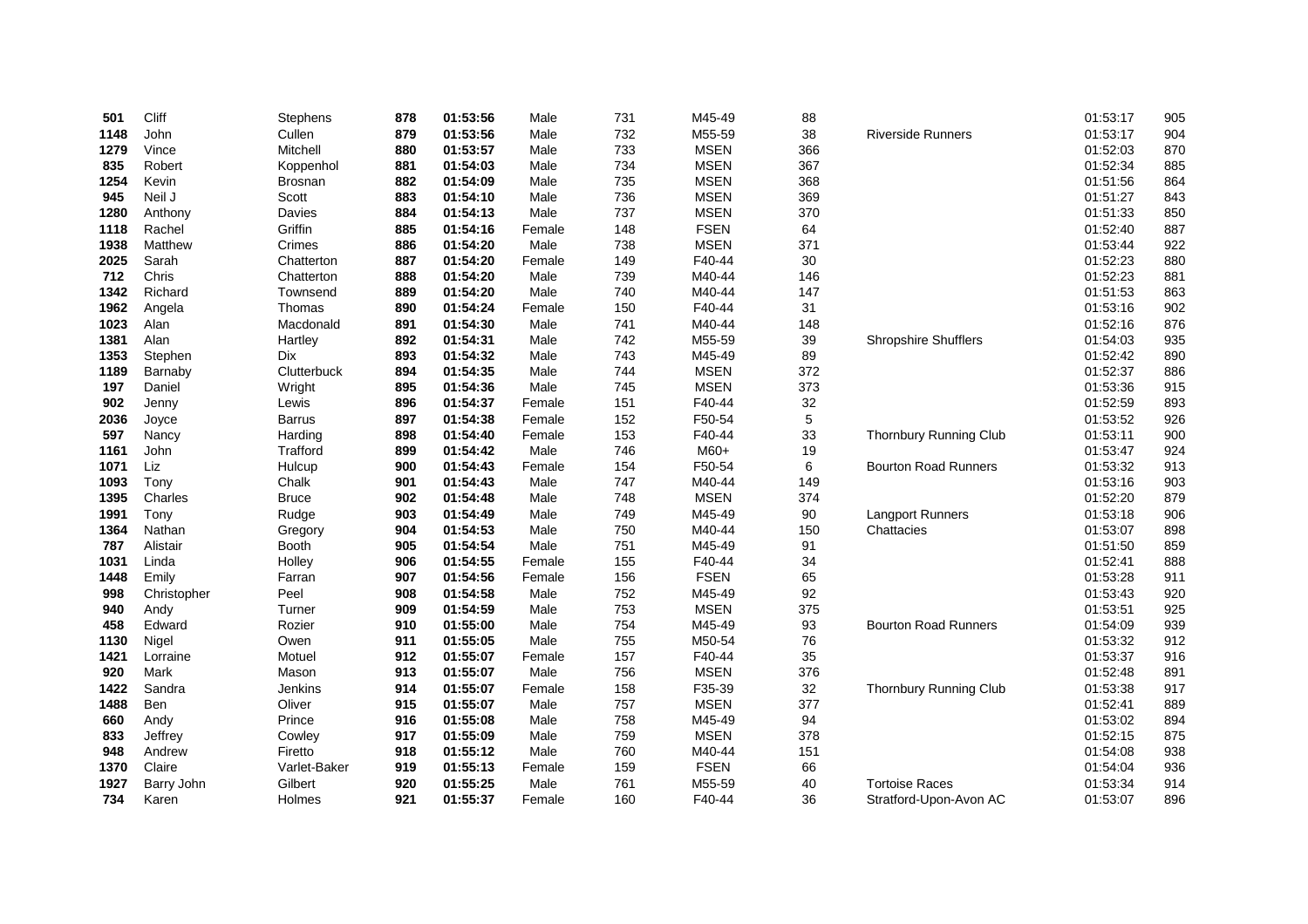| 1115 | Alison      | Thombs         | 922 | 01:55:37 | Female | 161 | F35-39      | 33             |                                | 01:53:07 | 897 |
|------|-------------|----------------|-----|----------|--------|-----|-------------|----------------|--------------------------------|----------|-----|
| 1487 | Sophie      | Whitcombe      | 923 | 01:55:37 | Female | 162 | F45-49      | 19             |                                | 01:54:28 | 945 |
| 200  | Nathan      | Powell         | 924 | 01:55:38 | Male   | 762 | <b>MSEN</b> | 379            |                                | 01:53:22 | 907 |
| 479  | Ben         | Whitfield      | 925 | 01:55:40 | Male   | 763 | <b>MSEN</b> | 380            |                                | 01:54:19 | 943 |
| 872  | Jonathan    | Weedon         | 926 | 01:55:42 | Male   | 764 | <b>MSEN</b> | 381            |                                | 01:53:58 | 933 |
| 1285 | Keith       | Homer          | 927 | 01:55:44 | Male   | 765 | M50-54      | 77             |                                | 01:53:43 | 921 |
| 852  | Claire      | Evans          | 928 | 01:55:45 | Female | 163 | <b>FSEN</b> | 67             |                                | 01:54:07 | 937 |
| 1827 | <b>Nick</b> | Sarson         | 929 | 01:55:47 | Male   | 766 | <b>MSEN</b> | 382            |                                | 01:53:27 | 909 |
| 1272 | Ronan       | Conlon         | 930 | 01:55:49 | Male   | 767 | <b>MSEN</b> | 383            | <b>Hogweed Trotters</b>        | 01:53:28 | 910 |
| 1203 | Dave        | Mcmahon        | 931 | 01:55:52 | Male   | 768 | <b>MSEN</b> | 384            |                                | 01:53:41 | 919 |
| 1084 | Clare       | Whelan         | 932 | 01:55:56 | Female | 164 | F40-44      | 37             |                                | 01:54:43 | 948 |
| 1425 | Gary        | Wetson         | 933 | 01:55:57 | Male   | 769 | M45-49      | 95             | Stroud & District Athletic Clu | 01:54:39 | 947 |
| 2006 | Carole      | Bishop         | 934 | 01:55:57 | Female | 165 | F60-64      | $\mathbf{1}$   | Thornbury Running Club         | 01:53:54 | 928 |
| 1608 | Richard     | Hemmings       | 935 | 01:55:57 | Male   | 770 | <b>MSEN</b> | 385            | <b>Hogweed Trotters</b>        | 01:53:40 | 918 |
| 2023 | Graham      | Bishop         | 936 | 01:55:58 | Male   | 771 | M60+        | 20             | Thornbury Running Club         | 01:53:53 | 927 |
| 1000 | John        | Salter         | 937 | 01:56:00 | Male   | 772 | M45-49      | 96             |                                | 01:55:19 | 968 |
| 1261 | James       | Eyles          | 938 | 01:56:04 | Male   | 773 | <b>MSEN</b> | 386            |                                | 01:53:59 | 934 |
| 1537 | Paul        | Tuckey         | 939 | 01:56:06 | Male   | 774 | <b>MSEN</b> | 387            |                                | 01:53:56 | 932 |
| 878  | Florence    | Alden          | 940 | 01:56:13 | Female | 166 | F35-39      | 34             |                                | 01:54:10 | 940 |
| 1729 | Jane        | Selby          | 941 | 01:56:16 | Female | 167 | F40-44      | 38             |                                | 01:53:55 | 931 |
| 1433 | Mark        | <b>Bennett</b> | 942 | 01:56:18 | Male   | 775 | <b>MSEN</b> | 388            |                                | 01:56:12 | 988 |
| 790  | Sean        | Lewton         | 943 | 01:56:21 | Male   | 776 | M40-44      | 152            | <b>Bitton Road Runners</b>     | 01:54:21 | 944 |
| 1291 | Francis     | Lee            | 944 | 01:56:21 | Male   | 777 | <b>MSEN</b> | 389            |                                | 01:53:54 | 930 |
| 1327 | Evans       | Rhys           | 945 | 01:56:21 | Male   | 778 | M40-44      | 153            |                                | 01:55:33 | 972 |
| 561  | Adam        | Ashley         | 946 | 01:56:22 | Male   | 779 | <b>MSEN</b> | 390            |                                | 01:53:46 | 923 |
| 1333 | Laraine     | Harris         | 947 | 01:56:23 | Female | 168 | F50-54      | $\overline{7}$ | <b>Westbury Harriers</b>       | 01:55:00 | 959 |
| 969  | Dave        | Heywood        | 948 | 01:56:25 | Male   | 780 | <b>MSEN</b> | 391            |                                | 01:53:26 | 908 |
| 1102 | David       | <b>Stares</b>  | 949 | 01:56:25 | Male   | 781 | M60+        | 21             | reading road runners           | 01:55:00 | 960 |
| 1103 | Diane       | <b>Stares</b>  | 950 | 01:56:26 | Female | 169 | F60-64      | $\overline{2}$ | reading road runners           | 01:55:01 | 961 |
| 936  | Claire      | Flanagan       | 951 | 01:56:29 | Female | 170 | F45-49      | 20             |                                | 01:54:53 | 957 |
| 1697 | lain        | Wilson         | 952 | 01:56:30 | Male   | 782 | <b>MSEN</b> | 392            |                                | 01:55:23 | 969 |
| 1417 | Sarah       | Jones          | 953 | 01:56:34 | Female | 171 | F35-39      | 35             | Angels Running Club            | 01:54:52 | 955 |
| 673  | <b>Nick</b> | Robinson       | 954 | 01:56:36 | Male   | 783 | <b>MSEN</b> | 393            |                                | 01:55:25 | 970 |
| 1166 | Martin      | O'Connor       | 955 | 01:56:42 | Male   | 784 | <b>MSEN</b> | 394            |                                | 01:55:17 | 965 |
| 996  | Gordon      | Robbins        | 956 | 01:56:42 | Male   | 785 | M55-59      | 41             | <b>Bitton Road Runners</b>     | 01:55:09 | 962 |
| 573  | Howard      | Bevan          | 957 | 01:56:47 | Male   | 786 | M55-59      | 42             |                                | 01:55:57 | 982 |
| 962  | Peter       | <b>Barlow</b>  | 958 | 01:56:49 | Male   | 787 | <b>MSEN</b> | 395            |                                | 01:54:55 | 958 |
| 1485 | Alison      | Williams       | 959 | 01:56:50 | Female | 172 | <b>FSEN</b> | 68             |                                | 01:53:54 | 929 |
| 1006 | Martin      | Smith          | 960 | 01:56:50 | Male   | 788 | M50-54      | 78             |                                | 01:55:35 | 974 |
| 885  | Monica      | Stephens       | 961 | 01:56:57 | Female | 173 | F35-39      | 36             |                                | 01:55:43 | 976 |
| 1405 | Claire      | Tirel          | 962 | 01:56:59 | Female | 174 | F40-44      | 39             |                                | 01:54:48 | 950 |
| 1358 | Jennifer    | Scott          | 963 | 01:57:01 | Female | 175 | <b>FSEN</b> | 69             |                                | 01:54:38 | 946 |
| 1150 | Amanda      | Zahringer      | 964 | 01:57:01 | Female | 176 | <b>FSEN</b> | 70             |                                | 01:55:45 | 979 |
| 1090 | <b>Nic</b>  | Oughton        | 965 | 01:57:04 | Male   | 789 | <b>MSEN</b> | 396            | <b>Great Western Runners</b>   | 01:55:17 | 964 |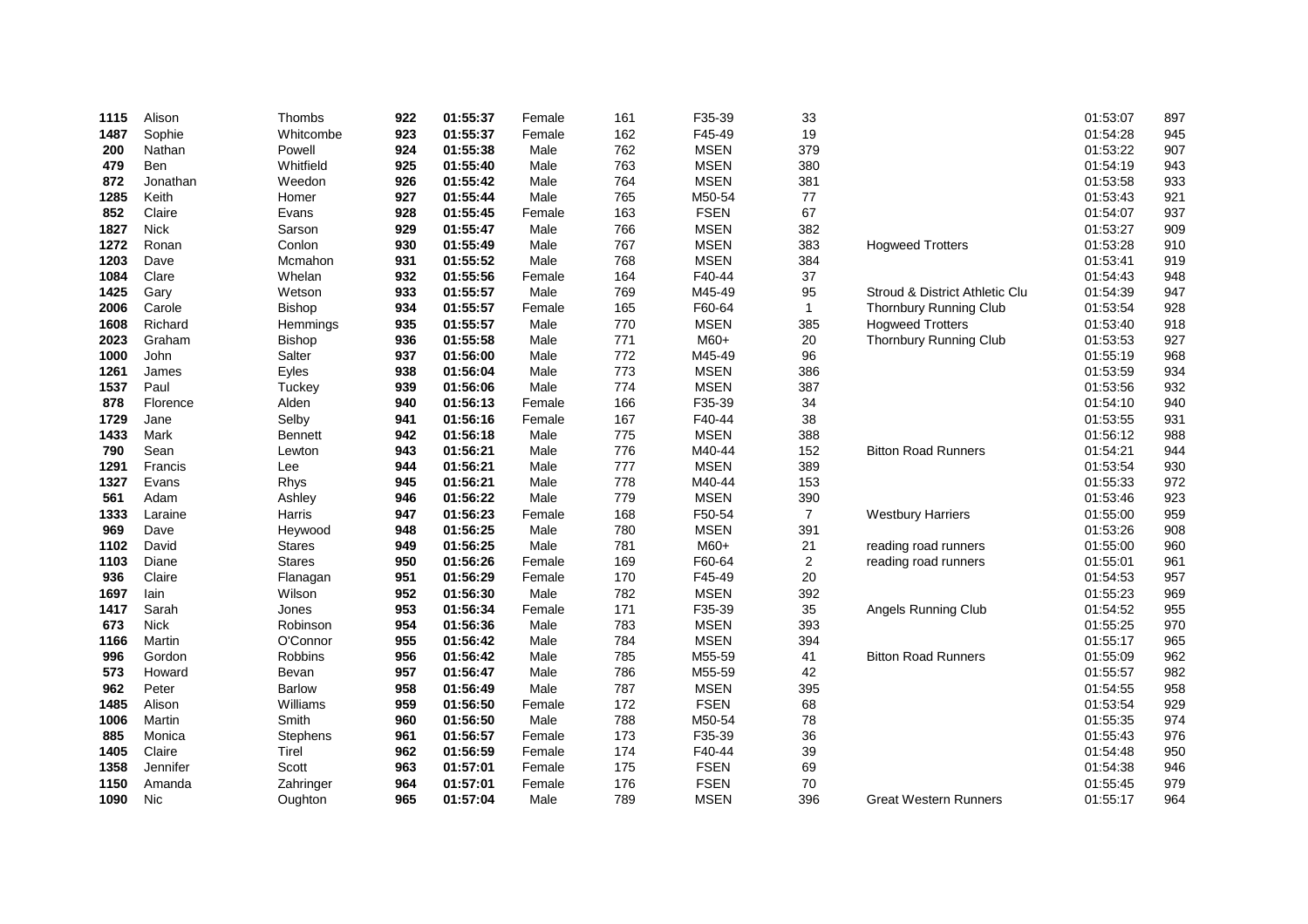| 745  | Russell      | Steel         | 966  | 01:57:07 | Male   | 790 | M45-49      | 97      |                                | 01:54:13 | 942  |
|------|--------------|---------------|------|----------|--------|-----|-------------|---------|--------------------------------|----------|------|
| 926  | Alison       | Bethell       | 967  | 01:57:10 | Female | 177 | F40-44      | 40      |                                | 01:54:11 | 941  |
| 1426 | Emily        | Fowler        | 968  | 01:57:11 | Female | 178 | F35-39      | 37      |                                | 01:55:47 | 980  |
| 1070 | Sara         | Brown         | 969  | 01:57:12 | Female | 179 | <b>FSEN</b> | 71      |                                | 01:55:45 | 978  |
| 986  | Marion       | Stoneman      | 970  | 01:57:14 | Female | 180 | F60-64      | 3       | City of Bath AC                | 01:56:24 | 992  |
| 1442 | Adrienne     | Matchan       | 971  | 01:57:15 | Female | 181 | <b>FSEN</b> | 72      |                                | 01:55:44 | 977  |
| 1310 | Simon        | Rothery       | 972  | 01:57:15 | Male   | 791 | <b>MSEN</b> | 397     |                                | 01:55:19 | 967  |
| 767  | Frank        | Barnsley      | 973  | 01:57:16 | Male   | 792 | M60+        | 22      |                                | 01:56:43 | 1004 |
| 1418 | Lesley       | Hughes        | 974  | 01:57:25 | Female | 182 | F40-44      | 41      | Stroud & District Athletic Clu | 01:54:50 | 952  |
| 1429 | Gary         | Strong        | 975  | 01:57:27 | Male   | 793 | M45-49      | 98      |                                | 01:55:55 | 981  |
| 906  | Andrew       | Calder        | 976  | 01:57:28 | Male   | 794 | <b>MSEN</b> | 398     |                                | 01:55:18 | 966  |
| 1375 | Kate         | Wilkins       | 977  | 01:57:29 | Female | 183 | <b>FSEN</b> | 73      |                                | 01:54:48 | 951  |
| 874  | Ben          | White         | 978  | 01:57:33 | Male   | 795 | <b>MSEN</b> | 399     |                                | 01:54:51 | 953  |
| 873  | Jon          | Wingfield     | 979  | 01:57:33 | Male   | 796 | <b>MSEN</b> | 400     |                                | 01:54:52 | 956  |
| 875  | Daniel       | Wilkins       | 980  | 01:57:33 | Male   | 797 | <b>MSEN</b> | 401     |                                | 01:54:52 | 954  |
| 1415 | Michael      | Monaghan      | 981  | 01:57:46 | Male   | 798 | <b>MSEN</b> | 402     |                                | 01:56:33 | 996  |
| 1068 | John         | Francksen     | 982  | 01:57:47 | Male   | 799 | M45-49      | 99      | Thornbury Running Club         | 01:55:40 | 975  |
| 1036 | Zosia        | Young         | 983  | 01:57:47 | Female | 184 | <b>FSEN</b> | 74      |                                | 01:54:44 | 949  |
| 866  | Hester       | Davis         | 984  | 01:57:48 | Female | 185 | <b>FSEN</b> | 75      |                                | 01:57:08 | 1020 |
| 1123 | Ann          | Cutler        | 985  | 01:57:54 | Female | 186 | F55-59      | 4       |                                | 01:56:41 | 1002 |
| 1336 | Pete         | Morris        | 986  | 01:57:55 | Male   | 800 | <b>MSEN</b> | 403     |                                | 01:55:30 | 971  |
| 1177 | Philip       | Ward          | 987  | 01:57:56 | Male   | 801 | <b>MSEN</b> | 404     |                                | 01:56:35 | 1000 |
| 1294 | Katie        | Thomson       | 988  | 01:57:58 | Female | 187 | <b>FSEN</b> | 76      |                                | 01:56:59 | 1009 |
| 1351 | Lewis        | Cotterell     | 989  | 01:57:58 | Male   | 802 | <b>MSEN</b> | 405     |                                | 01:56:11 | 987  |
| 1476 | Kim          | Bolton        | 990  | 01:58:00 | Female | 188 | F45-49      | 21      |                                | 01:55:13 | 963  |
| 1301 | David        | Pratt         | 991  | 01:58:01 | Male   | 803 | <b>MSEN</b> | 406     |                                | 01:56:07 | 986  |
| 1475 | Michelle     | Spilsbury     | 992  | 01:58:02 | Female | 189 | <b>FSEN</b> | $77 \,$ |                                | 01:56:43 | 1003 |
| 966  | Gordon       | Robbins       | 993  | 01:58:03 | Male   | 804 | M55-59      | 43      | <b>Bitton Road Runners</b>     | 01:56:04 | 983  |
| 1122 | Janice       | Clement       | 994  | 01:58:05 | Female | 190 | F45-49      | 22      | Penarth + Dinas Harriers       | 01:57:30 | 1033 |
| 1302 | Martin       | Line          | 995  | 01:58:10 | Male   | 805 | <b>MSEN</b> | 407     |                                | 01:56:27 | 994  |
| 1806 | Antony       | Boucher       | 996  | 01:58:13 | Male   | 806 | <b>MSEN</b> | 408     |                                | 01:57:03 | 1012 |
| 1634 | David        | Howells       | 997  | 01:58:14 | Male   | 807 | M40-44      | 154     |                                | 01:57:03 | 1014 |
| 912  | Rachel       | Kayani        | 998  | 01:58:17 | Female | 191 | F35-39      | 38      |                                | 01:56:40 | 1001 |
| 1978 | Caroline     | Holmes        | 999  | 01:58:22 | Female | 192 | <b>FSEN</b> | 78      | Serpentine RC                  | 01:57:00 | 1010 |
| 922  | Paul         | Kuc           | 1000 | 01:58:23 | Male   | 808 | M40-44      | 155     |                                | 01:55:34 | 973  |
| 1199 | Rosemary     | Healy         | 1001 | 01:58:28 | Female | 193 | F45-49      | 23      |                                | 01:57:24 | 1027 |
| 1550 | Alison       | Woods         | 1002 | 01:58:29 | Female | 194 | F45-49      | 24      | <b>Hogweed Trotters</b>        | 01:56:14 | 989  |
| 1334 | Helen        | <b>Bown</b>   | 1003 | 01:58:29 | Female | 195 | F50-54      | 8       | <b>Angels Running Club</b>     | 01:56:47 | 1006 |
| 1016 | <b>Steve</b> | Beardsmore    | 1004 | 01:58:30 | Male   | 809 | M40-44      | 156     | <b>Almost Athletics</b>        | 01:56:20 | 991  |
| 1053 | Anthony      | Edwards       | 1005 | 01:58:36 | Male   | 810 | M55-59      | 44      | Rolls Royce Harriers           | 01:57:36 | 1037 |
| 1340 | Simon        | Hillman       | 1006 | 01:58:39 | Male   | 811 | <b>MSEN</b> | 409     |                                | 01:56:43 | 1005 |
| 1164 | Helen        | Edwards       | 1007 | 01:58:41 | Female | 196 | F35-39      | 39      |                                | 01:57:28 | 1028 |
| 1500 | Loz          | Johnson       | 1008 | 01:58:44 | Male   | 812 | M40-44      | 157     |                                | 01:57:34 | 1036 |
| 1243 | Linda        | <b>Bruton</b> | 1009 | 01:58:45 | Female | 197 | F35-39      | 40      |                                | 01:57:30 | 1032 |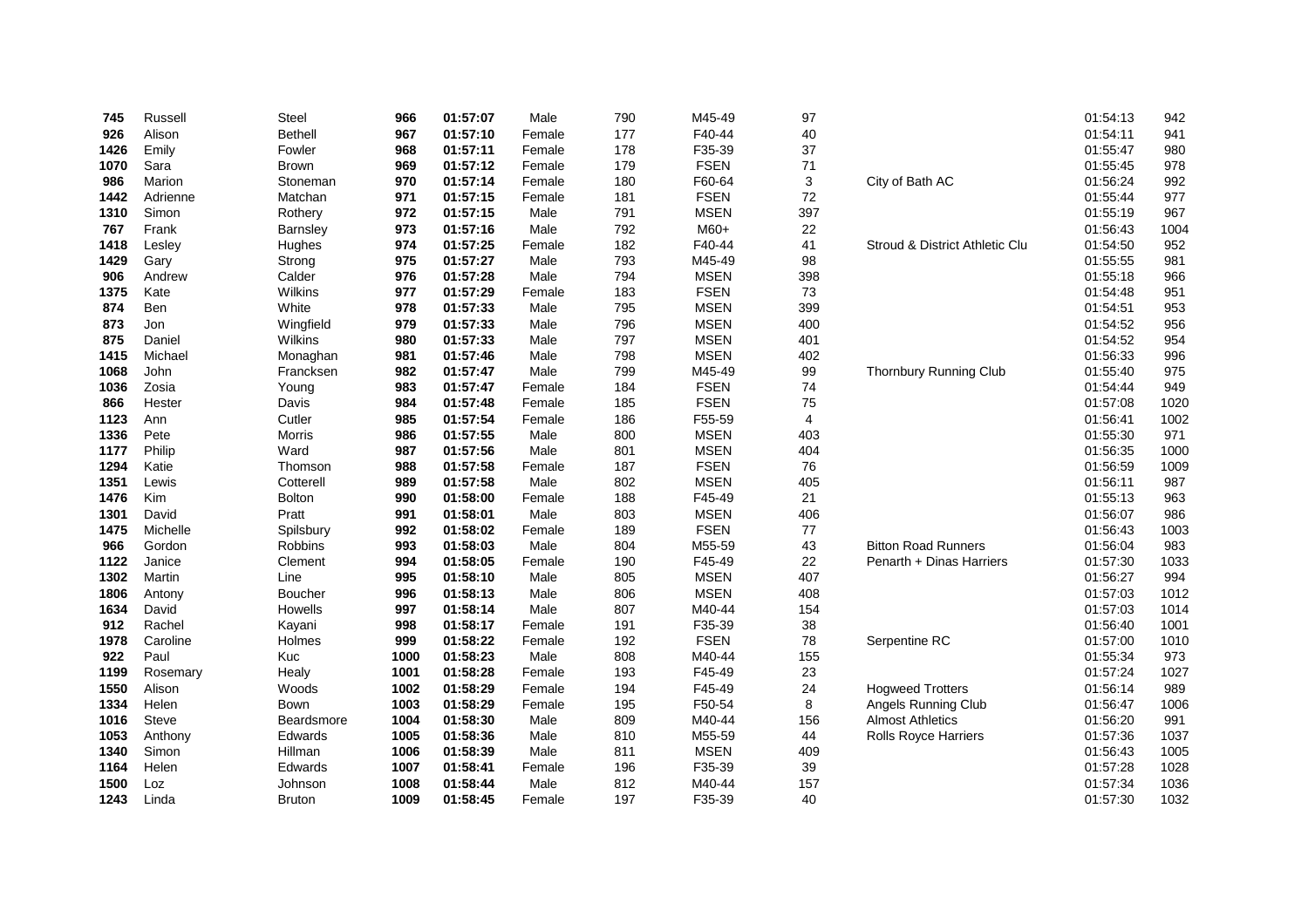| 1029 | Malcom       | Williams     | 1010 | 01:58:46 | Male   | 813 | M50-54      | 79  |                                | 01:56:33 | 997  |
|------|--------------|--------------|------|----------|--------|-----|-------------|-----|--------------------------------|----------|------|
| 1154 | Sarah        | Simmons      | 1011 | 01:58:49 | Female | 198 | <b>FSEN</b> | 79  | <b>Thame Runners</b>           | 01:57:16 | 1024 |
| 939  | Diane        | Rankin       | 1012 | 01:58:49 | Female | 199 | F35-39      | 41  |                                | 01:57:30 | 1031 |
| 1838 | Claire       | Searle       | 1013 | 01:58:51 | Female | 200 | F40-44      | 42  | <b>Hogweed Trotters</b>        | 01:57:05 | 1019 |
| 1411 | David        | Colman       | 1014 | 01:58:52 | Male   | 814 | M40-44      | 158 | <b>Bitton Road Runners</b>     | 01:56:34 | 998  |
| 1397 | Sue          | Crampton     | 1015 | 01:58:54 | Female | 201 | <b>FSEN</b> | 80  | Stroud & District Athletic Clu | 01:57:03 | 1016 |
| 1392 | Hillary      | Becerra      | 1016 | 01:58:55 | Female | 202 | F45-49      | 25  | Thornbury Running Club         | 01:57:02 | 1011 |
| 951  | Alastair     | Donaldson    | 1017 | 01:58:56 | Male   | 815 | <b>MSEN</b> | 410 |                                | 01:58:11 | 1056 |
| 1833 | David        | Greenwood    | 1018 | 01:58:57 | Male   | 816 | $M60+$      | 23  |                                | 01:57:38 | 1038 |
| 624  | Neil Clive   | Middleton    | 1019 | 01:58:59 | Male   | 817 | M45-49      | 100 |                                | 01:57:28 | 1029 |
| 623  | Michael John | Middleton    | 1020 | 01:58:59 | Male   | 818 | <b>MSEN</b> | 411 |                                | 01:57:29 | 1030 |
| 1394 | lan          | Bruce        | 1021 | 01:59:03 | Male   | 819 | M45-49      | 101 |                                | 01:56:35 | 999  |
| 897  | Ken          | Brown        | 1022 | 01:59:04 | Male   | 820 | $M60+$      | 24  | Stroud & District Athletic Clu | 01:56:50 | 1007 |
| 1056 | Max          | Barr         | 1023 | 01:59:05 | Male   | 821 | <b>MSEN</b> | 412 |                                | 01:56:07 | 984  |
| 1341 | Rhys         | Martin       | 1024 | 01:59:07 | Male   | 822 | <b>MSEN</b> | 413 |                                | 01:57:12 | 1023 |
| 1644 | Emily        | Adam         | 1025 | 01:59:08 | Female | 203 | <b>FSEN</b> | 81  |                                | 01:56:14 | 990  |
| 1497 | Sam          | Okyere       | 1026 | 01:59:09 | Male   | 823 | <b>MSEN</b> | 414 |                                | 01:57:51 | 1044 |
| 1801 | Julia        | Shefras      | 1027 | 01:59:10 | Female | 204 | F40-44      | 43  |                                | 01:58:30 | 1068 |
| 1775 | Wayne        | Bond         | 1028 | 01:59:11 | Male   | 824 | <b>MSEN</b> | 415 | Gloucester AC                  | 01:56:07 | 985  |
| 1174 | Rachel       | <b>Brown</b> | 1029 | 01:59:16 | Female | 205 | F35-39      | 42  | Stroud & District Athletic Clu | 01:56:55 | 1008 |
| 1185 | Jane         | Staniforth   | 1030 | 01:59:23 | Female | 206 | F45-49      | 26  | Stroud & District Athletic Clu | 01:57:51 | 1043 |
| 735  | Kate         | Markland     | 1031 | 01:59:25 | Female | 207 | <b>FSEN</b> | 82  | Cheltenham and County Harriers | 01:57:03 | 1018 |
| 736  | Sarah        | Cotter       | 1032 | 01:59:25 | Female | 208 | <b>FSEN</b> | 83  | Cheltenham and County Harriers | 01:57:03 | 1015 |
| 265  | Terry        | Welch        | 1033 | 01:59:25 | Male   | 825 | M55-59      | 45  | <b>Bitton Road Runners</b>     | 01:58:28 | 1066 |
| 1003 | Jacqui       | Perriman     | 1034 | 01:59:26 | Female | 209 | F45-49      | 27  | <b>Bitton Road Runners</b>     | 01:58:29 | 1067 |
| 2030 | Linzy        | Ottley       | 1035 | 01:59:26 | Female | 210 | F40-44      | 44  |                                | 01:57:19 | 1025 |
| 1037 | Kara         | Nenham       | 1036 | 01:59:28 | Female | 211 | <b>FSEN</b> | 84  |                                | 01:56:25 | 993  |
| 937  | Deborah      | Wallace      | 1037 | 01:59:28 | Female | 212 | F40-44      | 45  |                                | 01:57:52 | 1045 |
| 892  | Valerie      | Brown        | 1038 | 01:59:28 | Female | 213 | F60-64      | 4   |                                | 01:58:59 | 1087 |
| 1931 | <b>Steve</b> | Pike         | 1039 | 01:59:29 | Male   | 826 | <b>MSEN</b> | 416 |                                | 01:56:33 | 995  |
| 1465 | Paula        | Pitcher      | 1040 | 01:59:31 | Female | 214 | F35-39      | 43  |                                | 01:57:49 | 1041 |
| 953  | Paul         | Clark        | 1041 | 01:59:32 | Male   | 827 | <b>MSEN</b> | 417 |                                | 01:57:09 | 1021 |
| 1273 | Karen        | Edmond       | 1042 | 01:59:33 | Female | 215 | F40-44      | 46  | Stroud & District Athletic Clu | 01:57:30 | 1034 |
| 1401 | Sue          | Walker       | 1043 | 01:59:33 | Female | 216 | F45-49      | 28  |                                | 01:57:41 | 1040 |
| 726  | Lee          | Price        | 1044 | 01:59:34 | Male   | 828 | <b>MSEN</b> | 418 |                                | 01:59:21 | 1098 |
| 1257 | Emma         | Park         | 1045 | 01:59:34 | Female | 217 | F35-39      | 44  |                                | 01:57:03 | 1013 |
| 694  | Andy         | Park         | 1046 | 01:59:35 | Male   | 829 | <b>MSEN</b> | 419 |                                | 01:57:03 | 1017 |
| 1462 | Karen        | Dunbabin     | 1047 | 01:59:43 | Female | 218 | <b>FSEN</b> | 85  |                                | 01:58:21 | 1065 |
| 1413 | Jane         | Mcgill       | 1048 | 01:59:46 | Female | 219 | F35-39      | 45  | Angels Running Club            | 01:58:40 | 1072 |
| 877  | Terry        | Kemple       | 1049 | 01:59:49 | Male   | 830 | M50-54      | 80  | <b>Great Western Runners</b>   | 01:58:50 | 1077 |
| 1529 | Lucy         | Howes        | 1050 | 01:59:52 | Female | 220 | F40-44      | 47  |                                | 01:57:33 | 1035 |
| 1142 | Sylvia       | Fox          | 1051 | 01:59:54 | Female | 221 | F60-64      | 5   | Thornbury Running Club         | 01:57:49 | 1042 |
| 1018 | Christopher  | Rees         | 1052 | 01:59:55 | Male   | 831 | M45-49      | 102 |                                | 01:57:39 | 1039 |
| 928  | Daan         | Claassen     | 1053 | 01:59:56 | Male   | 832 | <b>MSEN</b> | 420 |                                | 01:59:38 | 1102 |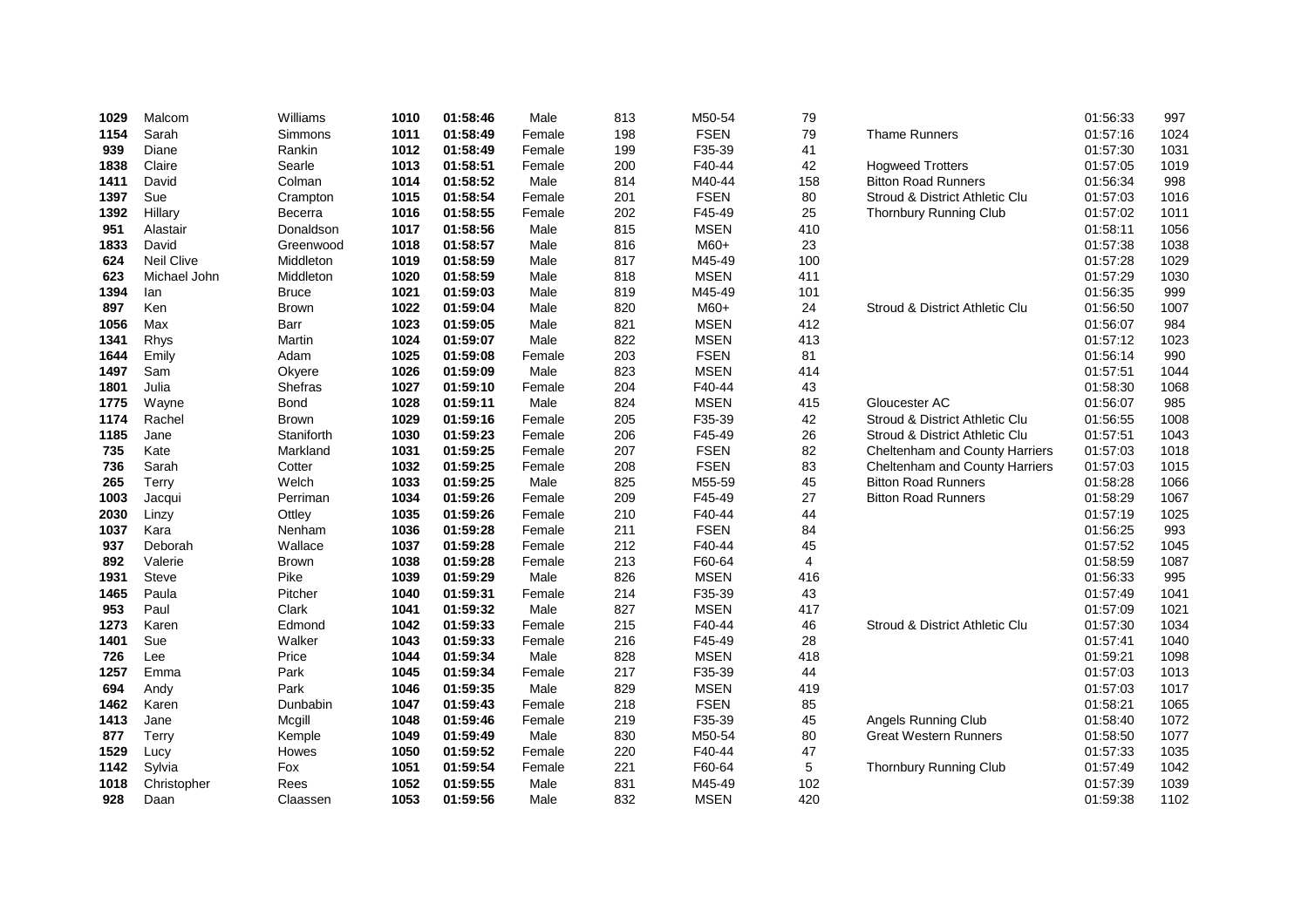| 1424 | Debbie            | Foerster       | 1054 | 02:00:00 | Female | 222 | F40-44      | 48  |                                | 01:58:41 | 1073 |
|------|-------------------|----------------|------|----------|--------|-----|-------------|-----|--------------------------------|----------|------|
| 1703 | Sarah             | Morgan         | 1055 | 02:00:03 | Female | 223 | <b>FSEN</b> | 86  |                                | 01:57:58 | 1047 |
| 1135 | Sharam            | Patel          | 1056 | 02:00:03 | Male   | 833 | M45-49      | 103 | Smiths AC                      | 01:57:11 | 1022 |
| 1069 | Lynne             | Rennie         | 1057 | 02:00:03 | Female | 224 | F35-39      | 46  |                                | 01:58:12 | 1058 |
| 1117 | David             | <b>Barnes</b>  | 1058 | 02:00:04 | Male   | 834 | M60+        | 25  | Dysinni AC                     | 01:59:14 | 1093 |
| 1853 | Michelle          | <b>Stark</b>   | 1059 | 02:00:05 | Female | 225 | F35-39      | 47  |                                | 01:58:19 | 1063 |
| 1909 | Carol             | Durn           | 1060 | 02:00:07 | Female | 226 | F45-49      | 29  | <b>Swindon Harriers</b>        | 01:57:53 | 1046 |
| 753  | Maurice           | Taylor         | 1061 | 02:00:09 | Male   | 835 | M50-54      | 81  |                                | 01:59:07 | 1089 |
| 1241 | Neil              | Dooley         | 1062 | 02:00:11 | Male   | 836 | M45-49      | 104 |                                | 01:58:21 | 1064 |
| 1406 | Susan             | Leyden         | 1063 | 02:00:11 | Female | 227 | F40-44      | 49  |                                | 01:58:03 | 1051 |
| 983  | Graham            | Reeves         | 1064 | 02:00:14 | Male   | 837 | M40-44      | 159 |                                | 01:57:21 | 1026 |
| 1263 | Linda             | Summers        | 1065 | 02:00:16 | Female | 228 | F50-54      | 9   |                                | 01:58:12 | 1060 |
| 1737 | Diane             | Long           | 1066 | 02:00:17 | Female | 229 | <b>FSEN</b> | 87  | Stroud & District Athletic Clu | 01:58:15 | 1062 |
| 941  | Sandra            | <b>Brown</b>   | 1067 | 02:00:19 | Female | 230 | F45-49      | 30  | Severn AC                      | 01:59:13 | 1092 |
| 1224 | Stephen           | Twine          | 1068 | 02:00:22 | Male   | 838 | <b>MSEN</b> | 421 |                                | 01:58:32 | 1070 |
| 1576 | Paul              | Salem          | 1069 | 02:00:23 | Male   | 839 | <b>MSEN</b> | 422 |                                | 01:58:03 | 1050 |
| 1365 | Ngaio             | Trueman        | 1070 | 02:00:23 | Female | 231 | <b>FSEN</b> | 88  | Stroud & District Athletic Clu | 01:58:03 | 1049 |
| 1043 | Fiona             | <b>Barnes</b>  | 1071 | 02:00:24 | Female | 232 | <b>FSEN</b> | 89  |                                | 01:58:51 | 1078 |
| 935  | Clare             | Flenley        | 1072 | 02:00:24 | Female | 233 | F35-39      | 48  |                                | 01:58:52 | 1079 |
| 1820 | John              | Parker         | 1073 | 02:00:24 | Male   | 840 | <b>MSEN</b> | 423 |                                | 01:58:12 | 1059 |
| 739  | Will              | Cronshaw       | 1074 | 02:00:25 | Male   | 841 | <b>MSEN</b> | 424 | Gloucester AC                  | 01:59:44 | 1105 |
| 1021 | Susan             | Sumner         | 1075 | 02:00:27 | Female | 234 | F35-39      | 49  |                                | 01:58:39 | 1071 |
| 1366 | lan               | Trueman        | 1076 | 02:00:31 | Male   | 842 | <b>MSEN</b> | 425 | Stroud & District Athletic Clu | 01:58:11 | 1057 |
| 2029 | Stephen           | Hoyle          | 1077 | 02:00:32 | Male   | 843 | <b>MSEN</b> | 426 |                                | 01:58:06 | 1054 |
| 779  | Chris             | Jenner         | 1078 | 02:00:33 | Male   | 844 | M45-49      | 105 |                                | 01:58:56 | 1082 |
| 1443 | Andy              | <b>Starkes</b> | 1079 | 02:00:35 | Male   | 845 | M50-54      | 82  |                                | 01:58:05 | 1052 |
| 1427 | Mark              | Mcnally        | 1080 | 02:00:38 | Male   | 846 | <b>MSEN</b> | 427 |                                | 01:59:24 | 1101 |
| 1022 | Michael           | England        | 1081 | 02:00:38 | Male   | 847 | M55-59      | 46  |                                | 01:58:54 | 1081 |
| 1221 | David             | <b>Burdett</b> | 1082 | 02:00:43 | Male   | 848 | <b>MSEN</b> | 428 |                                | 01:58:47 | 1075 |
| 1868 | Alan Keith        | Chinn          | 1083 | 02:00:49 | Male   | 849 | M45-49      | 106 |                                | 01:59:11 | 1091 |
| 1454 | Peter             | Tanner         | 1084 | 02:00:53 | Male   | 850 | M40-44      | 160 | <b>Great Western Runners</b>   | 01:58:48 | 1076 |
| 2002 | Jacob             | Woods          | 1085 | 02:00:56 | Male   | 851 | <b>MSEN</b> | 429 |                                | 01:58:58 | 1085 |
| 1137 | Alan              | Kentish        | 1086 | 02:01:00 | Male   | 852 | M55-59      | 47  | Smiths AC                      | 01:58:07 | 1055 |
| 1136 | John              | Lucking        | 1087 | 02:01:00 | Male   | 853 | $M60+$      | 26  | Smiths AC                      | 01:58:06 | 1053 |
| 980  | <b>Anne Marie</b> | Vicary         | 1088 | 02:01:05 | Female | 235 | F35-39      | 50  | Angels Running Club            | 01:58:43 | 1074 |
| 1304 | Philip            | Withers        | 1089 | 02:01:06 | Male   | 854 | M45-49      | 107 |                                | 01:59:22 | 1099 |
| 1420 | Bee Wah           | Cheok          | 1090 | 02:01:06 | Female | 236 | F55-59      | 5   |                                | 01:58:03 | 1048 |
| 1024 | Karen             | Saunders       | 1091 | 02:01:11 | Female | 237 | F35-39      | 51  |                                | 01:59:53 | 1109 |
| 1140 | Helen Ruth        | James          | 1092 | 02:01:16 | Female | 238 | F40-44      | 50  | Serpentine RC                  | 01:58:32 | 1069 |
| 900  | Gordon            | Lewis          | 1093 | 02:01:19 | Male   | 855 | M55-59      | 48  | <b>Bitton Road Runners</b>     | 02:01:00 | 1139 |
| 1099 | Phillip           | Evans          | 1094 | 02:01:19 | Male   | 856 | <b>MSEN</b> | 430 |                                | 01:58:13 | 1061 |
| 1388 | Steven            | <b>Nichols</b> | 1095 | 02:01:20 | Male   | 857 | <b>MSEN</b> | 431 |                                | 01:58:56 | 1083 |
| 1320 | Martin            | Clark          | 1096 | 02:01:22 | Male   | 858 | <b>MSEN</b> | 432 |                                | 01:58:58 | 1086 |
| 1540 | Louise            | Page           | 1097 | 02:01:26 | Female | 239 | F35-39      | 52  | <b>Angels Running Club</b>     | 02:00:20 | 1118 |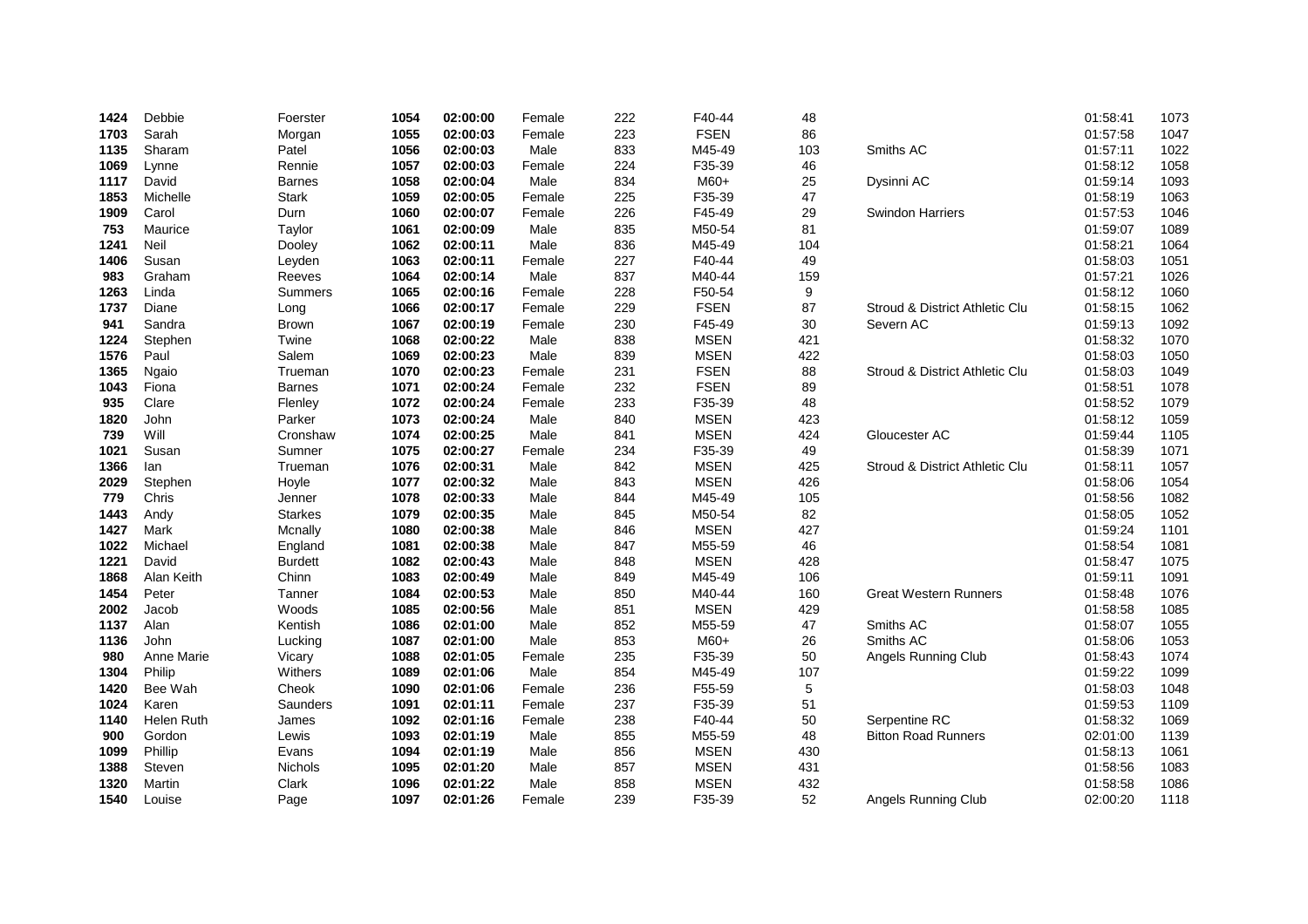| 1591 | Derek           | <b>Brown</b>   | 1098 | 02:01:26 | Male   | 859 | M60+        | 27  |                                 | 01:58:53 | 1080 |
|------|-----------------|----------------|------|----------|--------|-----|-------------|-----|---------------------------------|----------|------|
| 1044 | Tom             | Smith          | 1099 | 02:01:32 | Male   | 860 | <b>MSEN</b> | 433 |                                 | 02:00:48 | 1131 |
| 1315 | Claire          | Roberts        | 1100 | 02:01:33 | Female | 240 | F35-39      | 53  |                                 | 02:00:26 | 1123 |
| 1316 | Kevin           | Cole           | 1101 | 02:01:33 | Male   | 861 | <b>MSEN</b> | 434 |                                 | 02:00:25 | 1122 |
| 1227 | Mark            | Greenwood      | 1102 | 02:01:38 | Male   | 862 | M45-49      | 108 |                                 | 02:00:33 | 1126 |
| 1120 | Mark            | Lawrence       | 1103 | 02:01:39 | Male   | 863 | M40-44      | 161 |                                 | 01:59:46 | 1106 |
| 994  | lan             | Whyte          | 1104 | 02:01:43 | Male   | 864 | M55-59      | 49  |                                 | 01:59:03 | 1088 |
| 915  | Richard         | Waldron        | 1105 | 02:01:46 | Male   | 865 | M60+        | 28  | Cirencester AC                  | 01:58:57 | 1084 |
| 1078 | Thomas          | Mclaughlin     | 1106 | 02:01:48 | Male   | 866 | <b>MSEN</b> | 435 |                                 | 02:00:56 | 1138 |
| 837  | Shaun           | Vernall        | 1107 | 02:01:49 | Male   | 867 | <b>MSEN</b> | 436 |                                 | 01:59:24 | 1100 |
| 1347 | David           | Dalby          | 1108 | 02:01:49 | Male   | 868 | <b>MSEN</b> | 437 |                                 | 01:59:18 | 1095 |
| 1352 | Samantha        | Caseley        | 1109 | 02:01:51 | Female | 241 | <b>FSEN</b> | 90  | Malvern Joggers                 | 02:00:04 | 1112 |
| 1247 | Seamus          | Edney          | 1110 | 02:01:52 | Male   | 869 | M45-49      | 109 |                                 | 01:59:54 | 1110 |
| 764  | Mark            | <b>Bennett</b> | 1111 | 02:02:02 | Male   | 870 | M45-49      | 110 |                                 | 01:59:15 | 1094 |
| 1369 | Dave            | Cable          | 1112 | 02:02:02 | Male   | 871 | M45-49      | 111 |                                 | 02:00:54 | 1137 |
| 1004 | Gareth          | Wood           | 1113 | 02:02:04 | Male   | 872 | <b>MSEN</b> | 438 |                                 | 02:00:21 | 1119 |
| 1059 | Fadi            | Dahdouh        | 1114 | 02:02:05 | Male   | 873 | M40-44      | 162 | <b>SDAC</b>                     | 01:59:20 | 1097 |
| 1815 | Paul            | <b>Bremner</b> | 1115 | 02:02:05 | Male   | 874 | M45-49      | 112 |                                 | 01:59:20 | 1096 |
| 1178 | Peter           | Whitfield      | 1116 | 02:02:10 | Male   | 875 | M55-59      | 50  |                                 | 02:00:48 | 1132 |
| 1126 | Mayumi          | <b>Bradley</b> | 1117 | 02:02:11 | Female | 242 | <b>FSEN</b> | 91  |                                 | 02:00:29 | 1125 |
| 1452 | Alun            | Griffiths      | 1118 | 02:02:12 | Male   | 876 | M40-44      | 163 |                                 | 01:59:50 | 1107 |
| 1456 | Alison Jayne    | Swallow        | 1119 | 02:02:13 | Female | 243 | F40-44      | 51  |                                 | 02:01:47 | 1153 |
| 1223 | Yvonne          | Corless        | 1120 | 02:02:18 | Female | 244 | F35-39      | 54  |                                 | 02:00:24 | 1121 |
| 1987 | Jemma           | Stevenson      | 1121 | 02:02:29 | Female | 245 | <b>FSEN</b> | 92  |                                 | 02:00:07 | 1114 |
| 2039 | John            | Cuthbert       | 1122 | 02:02:31 | Male   | 877 | <b>MSEN</b> | 439 |                                 | 02:00:44 | 1129 |
| 1239 | Marcus          | Johnson        | 1123 | 02:02:32 | Male   | 878 | <b>MSEN</b> | 440 |                                 | 02:01:09 | 1140 |
| 1240 | Russell         | Johnson        | 1124 | 02:02:32 | Male   | 879 | <b>MSEN</b> | 441 |                                 | 02:01:09 | 1141 |
| 1014 | David           | Mordecai       | 1125 | 02:02:34 | Male   | 880 | <b>MSEN</b> | 442 |                                 | 01:59:40 | 1103 |
| 1281 | Jeff            | Hutchens       | 1126 | 02:02:36 | Male   | 881 | <b>MSEN</b> | 443 |                                 | 02:00:41 | 1128 |
| 1557 | <b>Brian</b>    | Taylor         | 1127 | 02:02:39 | Male   | 882 | M40-44      | 164 |                                 | 01:59:42 | 1104 |
| 1665 | Robert          | Giles          | 1128 | 02:02:40 | Male   | 883 | M40-44      | 165 |                                 | 02:00:51 | 1134 |
| 1267 | Kate            | Griffiths      | 1129 | 02:02:42 | Female | 246 | <b>FSEN</b> | 93  |                                 | 02:00:20 | 1116 |
| 706  | Che             | Rudge          | 1130 | 02:02:43 | Male   | 884 | <b>MSEN</b> | 444 |                                 | 02:00:20 | 1117 |
| 1512 | Kitty           | Hung           | 1131 | 02:02:46 | Female | 247 | F40-44      | 52  | <b>Comets Road Running Club</b> | 02:00:19 | 1115 |
| 1692 | Martin          | Whitfield      | 1132 | 02:02:49 | Male   | 885 | M55-59      | 51  |                                 | 02:00:21 | 1120 |
| 1510 | Chris           | Hill           | 1133 | 02:02:54 | Male   | 886 | M40-44      | 166 |                                 | 02:01:33 | 1147 |
| 1611 | Diana           | Newport-Peace  | 1134 | 02:02:55 | Female | 248 | <b>FSEN</b> | 94  | Corsham Running Club            | 01:59:52 | 1108 |
| 1676 | Malcolm         | Harding        | 1135 | 02:02:57 | Male   | 887 | <b>MSEN</b> | 445 |                                 | 02:00:48 | 1130 |
| 154  | Taff            | Tanner         | 1136 | 02:02:58 | Male   | 888 | <b>MSEN</b> | 446 | <b>Corsham Running Club</b>     | 01:59:55 | 1111 |
| 1293 | <b>Nicholas</b> | Parker         | 1137 | 02:03:02 | Male   | 889 | <b>MSEN</b> | 447 |                                 | 02:00:54 | 1135 |
| 1511 | Helen           | Parker         | 1138 | 02:03:02 | Female | 249 | F35-39      | 55  |                                 | 02:00:54 | 1136 |
| 1249 | Helen           | Jesson         | 1139 | 02:03:04 | Female | 250 | F40-44      | 53  |                                 | 02:01:53 | 1155 |
| 1628 | Trudy           | Chudleigh      | 1140 | 02:03:07 | Female | 251 | F35-39      | 56  |                                 | 02:00:04 | 1113 |
| 1734 | Ben             | <b>Travers</b> | 1141 | 02:03:13 | Male   | 890 | <b>MSEN</b> | 448 |                                 | 02:00:27 | 1124 |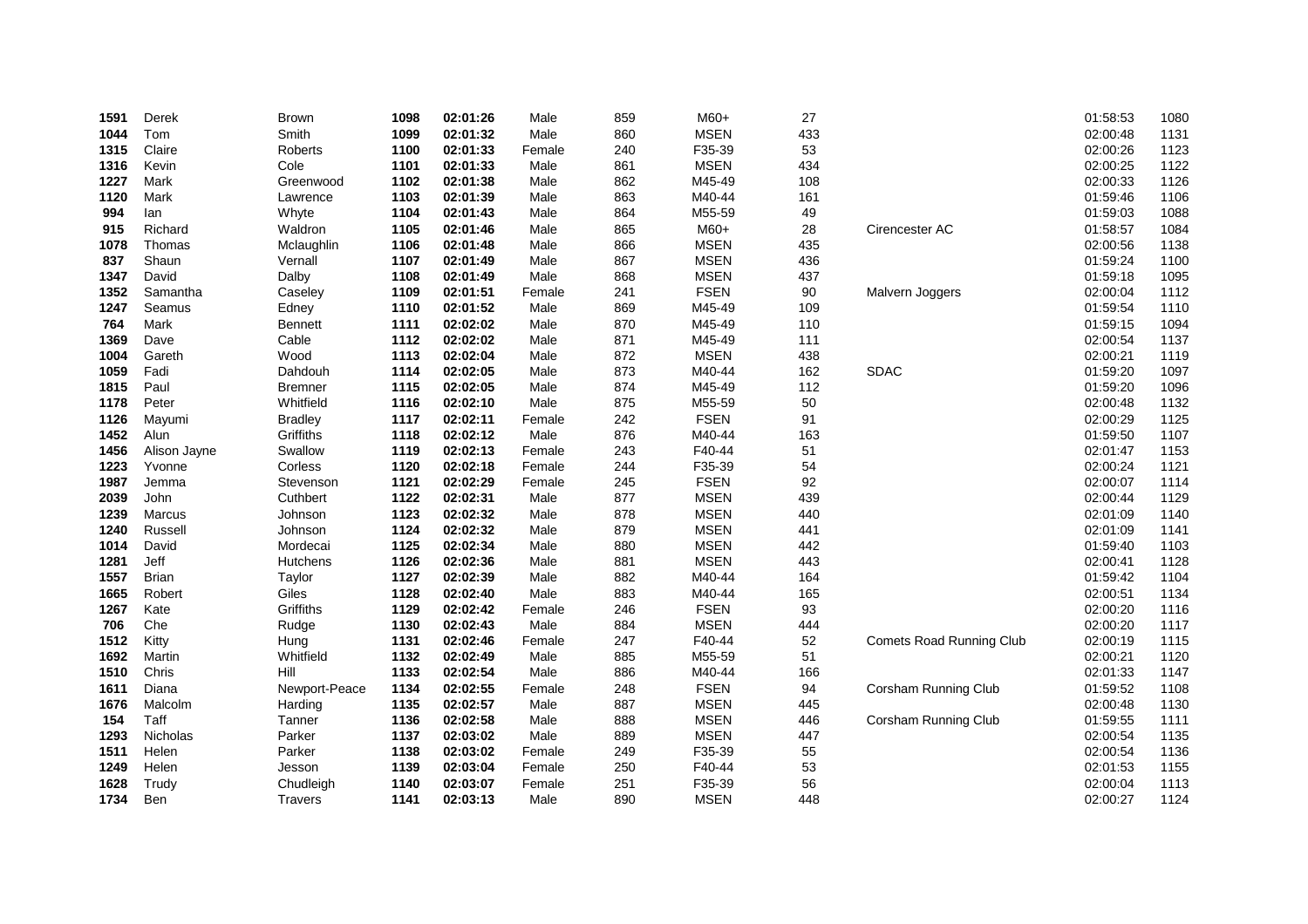| 1270 | Colin       | Bell            | 1142 | 02:03:13 | Male   | 891 | <b>MSEN</b> | 449 | Thornbury Running Club         | 02:02:25 | 1163 |
|------|-------------|-----------------|------|----------|--------|-----|-------------|-----|--------------------------------|----------|------|
| 1399 | Paula       | Kempton         | 1143 | 02:03:16 | Female | 252 | F45-49      | 31  | <b>Chepstow Harriers</b>       | 02:00:51 | 1133 |
| 1761 | Krista      | Richards        | 1144 | 02:03:18 | Female | 253 | <b>FSEN</b> | 95  |                                | 02:02:14 | 1158 |
| 1268 | Jennika     | Bramer          | 1145 | 02:03:22 | Female | 254 | <b>FSEN</b> | 96  |                                | 02:02:49 | 1174 |
| 1283 | Emerson     | Osmond          | 1146 | 02:03:27 | Male   | 892 | <b>MSEN</b> | 450 |                                | 02:01:25 | 1144 |
| 1626 | Jane        | Thomas          | 1147 | 02:03:28 | Female | 255 | <b>FSEN</b> | 97  |                                | 02:01:45 | 1149 |
| 1480 | Alison      | Heath           | 1148 | 02:03:28 | Female | 256 | F40-44      | 54  |                                | 02:01:21 | 1143 |
| 1627 | Shelly      | Perkins         | 1149 | 02:03:29 | Female | 257 | <b>FSEN</b> | 98  |                                | 02:01:45 | 1151 |
| 1144 | Kevin       | Creton          | 1150 | 02:03:30 | Male   | 893 | M60+        | 29  |                                | 02:01:15 | 1142 |
| 1160 | <b>Dirk</b> | Van Eeden       | 1151 | 02:03:32 | Male   | 894 | M45-49      | 113 | <b>Hogweed Trotters</b>        | 01:59:07 | 1090 |
| 1459 | Stephen     | Hart            | 1152 | 02:03:34 | Male   | 895 | M45-49      | 114 |                                | 02:01:45 | 1150 |
| 1846 | <b>Ben</b>  | Wilson          | 1153 | 02:03:36 | Male   | 896 | <b>MSEN</b> | 451 |                                | 02:01:31 | 1146 |
| 1217 | Adam        | Morton          | 1154 | 02:03:36 | Male   | 897 | M40-44      | 167 |                                | 02:00:36 | 1127 |
| 1313 | Paul        | Peakman-Short   | 1155 | 02:03:39 | Male   | 898 | <b>MSEN</b> | 452 |                                | 02:01:43 | 1148 |
| 1695 | Tamsin      | Hannah          | 1156 | 02:03:45 | Female | 258 | <b>FSEN</b> | 99  |                                | 02:02:29 | 1164 |
| 1393 | Richard     | White           | 1157 | 02:03:46 | Male   | 899 | M40-44      | 168 |                                | 02:01:55 | 1156 |
| 1400 | Julian      | <b>Bullas</b>   | 1158 | 02:03:47 | Male   | 900 | <b>MSEN</b> | 453 |                                | 02:01:30 | 1145 |
| 1841 | Farah       | Rachlin         | 1159 | 02:03:52 | Female | 259 | F40-44      | 55  |                                | 02:02:41 | 1170 |
| 1039 | Deanne      | Bennett         | 1160 | 02:03:54 | Female | 260 | F35-39      | 57  |                                | 02:02:54 | 1177 |
| 1162 | Sharon      | Hemmings        | 1161 | 02:03:57 | Female | 261 | F45-49      | 32  | <b>Great Western Runners</b>   | 02:02:23 | 1161 |
| 1026 | Frank       | Prentice        | 1162 | 02:04:08 | Male   | 901 | M60+        | 30  | Victoria T-O-W                 | 02:02:21 | 1160 |
| 1691 | Nancy       | Lokos           | 1163 | 02:04:13 | Female | 262 | <b>FSEN</b> | 100 |                                | 02:02:38 | 1167 |
| 1113 | Joyce       | Field           | 1164 | 02:04:17 | Female | 263 | F60-64      | 6   | <b>Avon Valley Runners</b>     | 02:02:33 | 1165 |
| 1258 | Catherine   | See             | 1165 | 02:04:21 | Female | 264 | F40-44      | 56  |                                | 02:02:56 | 1178 |
| 1050 | Adrian      | Holloway        | 1166 | 02:04:21 | Male   | 902 | M50-54      | 83  |                                | 02:02:45 | 1171 |
| 1139 | lan         | Lake            | 1167 | 02:04:29 | Male   | 903 | M45-49      | 115 |                                | 02:02:25 | 1162 |
| 1322 | Darren      | White           | 1168 | 02:04:31 | Male   | 904 | <b>MSEN</b> | 454 |                                | 02:02:51 | 1176 |
| 1630 | Sara        | Parkhurst       | 1169 | 02:04:33 | Female | 265 | F35-39      | 58  |                                | 02:02:05 | 1157 |
| 1746 | Tina        | O'Brien         | 1170 | 02:04:38 | Female | 266 | F40-44      | 57  |                                | 02:03:31 | 1183 |
| 1428 | Clare       | Hill            | 1171 | 02:04:43 | Female | 267 | <b>FSEN</b> | 101 | Malvern Joggers                | 02:01:51 | 1154 |
| 1380 | Richard     | Polhill         | 1172 | 02:04:48 | Male   | 905 | <b>MSEN</b> | 455 |                                | 02:02:49 | 1175 |
| 1423 | Stewart     | Poper           | 1173 | 02:04:50 | Male   | 906 | M55-59      | 52  |                                | 02:03:35 | 1184 |
| 1825 | Zoe         | Sumpter         | 1174 | 02:04:51 | Female | 268 | <b>FSEN</b> | 102 |                                | 02:01:46 | 1152 |
| 1171 | Nicola      | Fowles          | 1175 | 02:04:58 | Female | 269 | <b>FSEN</b> | 103 |                                | 02:03:37 | 1185 |
| 1357 | Andy        | Leatherbarrow   | 1176 | 02:05:02 | Male   | 907 | <b>MSEN</b> | 456 |                                | 02:02:48 | 1173 |
| 1108 | Stephen     | Ludlow          | 1177 | 02:05:13 | Male   | 908 | M45-49      | 116 |                                | 02:03:47 | 1190 |
| 661  | lestyn      | Morris          | 1178 | 02:05:14 | Male   | 909 | <b>MSEN</b> | 457 |                                | 02:03:52 | 1191 |
| 1228 | Keith       | Noble           | 1179 | 02:05:15 | Male   | 910 | M45-49      | 117 |                                | 02:02:15 | 1159 |
| 1007 | Stewart     | Clements        | 1180 | 02:05:18 | Male   | 911 | M45-49      | 118 |                                | 02:02:39 | 1168 |
| 1843 | Peter       | <b>Starkiss</b> | 1181 | 02:05:18 | Male   | 912 | M40-44      | 169 |                                | 02:03:42 | 1188 |
| 612  | Dan         | Wood            | 1182 | 02:05:20 | Male   | 913 | <b>MSEN</b> | 458 |                                | 02:03:14 | 1181 |
| 1253 | Alan        | Mcintyre        | 1183 | 02:05:21 | Male   | 914 | <b>MSEN</b> | 459 |                                | 02:03:41 | 1187 |
| 1605 | David       | <b>Bates</b>    | 1184 | 02:05:23 | Male   | 915 | M40-44      | 170 |                                | 02:03:11 | 1179 |
| 1133 | Steve       | Chandler        | 1185 | 02:05:25 | Male   | 916 | M55-59      | 53  | Stroud & District Athletic Clu | 02:03:59 | 1193 |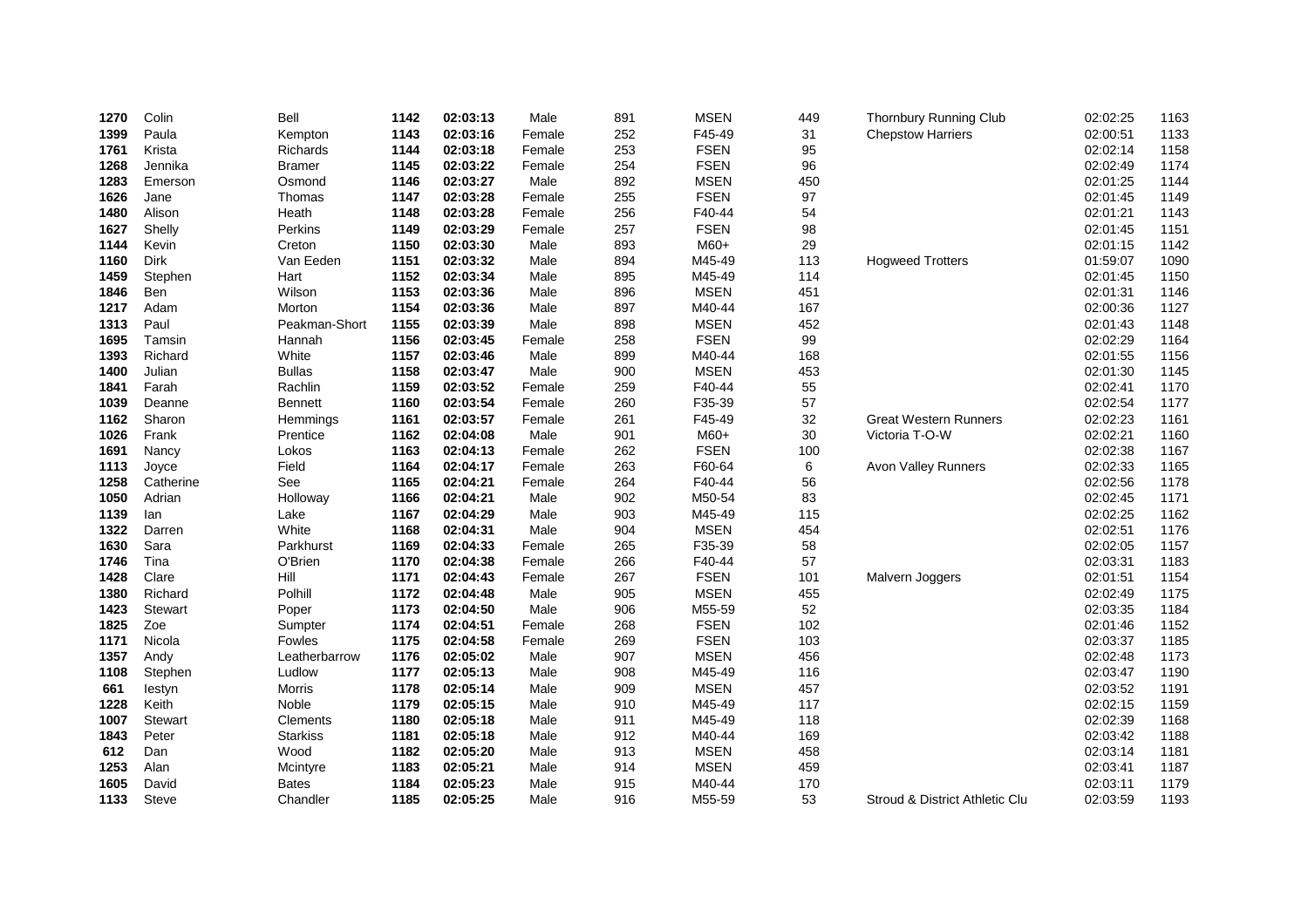| 1502 | Emma           | Hawkins        | 1186 | 02:05:25 | Female | 270 | <b>FSEN</b> | 104 |                                 | 02:03:59 | 1194 |
|------|----------------|----------------|------|----------|--------|-----|-------------|-----|---------------------------------|----------|------|
| 1361 | Anthony        | Quigley        | 1187 | 02:05:26 | Male   | 917 | <b>MSEN</b> | 460 |                                 | 02:02:46 | 1172 |
| 1716 | Ivor           | Ward-Davies    | 1188 | 02:05:29 | Male   | 918 | M55-59      | 54  |                                 | 02:02:40 | 1169 |
| 1109 | Paul           | Regan          | 1189 | 02:05:35 | Male   | 919 | <b>MSEN</b> | 461 |                                 | 02:02:36 | 1166 |
| 1207 | Caroline       | Tarring        | 1190 | 02:05:40 | Female | 271 | F35-39      | 59  |                                 | 02:04:26 | 1203 |
| 1974 | Peter          | Robinson       | 1191 | 02:05:53 | Male   | 920 | M50-54      | 84  |                                 | 02:04:22 | 1201 |
| 1295 | Hazel          | Everett        | 1192 | 02:05:55 | Female | 272 | F35-39      | 60  |                                 | 02:03:40 | 1186 |
| 556  | James          | Billingham     | 1193 | 02:05:57 | Male   | 921 | <b>MSEN</b> | 462 |                                 | 02:04:20 | 1200 |
| 1544 | Andy           | Williams       | 1194 | 02:06:00 | Male   | 922 | M45-49      | 119 | <b>Hogweed Trotters</b>         | 02:03:43 | 1189 |
| 1715 | Roger          | Gibson         | 1195 | 02:06:08 | Male   | 923 | $M60+$      | 31  |                                 | 02:03:13 | 1180 |
| 1299 | Tracey         | Lewis          | 1196 | 02:06:11 | Female | 273 | <b>FSEN</b> | 105 |                                 | 02:05:00 | 1211 |
| 1602 | Keith          | Garner         | 1197 | 02:06:13 | Male   | 924 | M50-54      | 85  |                                 | 02:03:57 | 1192 |
| 1457 | Jill           | Davies         | 1198 | 02:06:17 | Female | 274 | F45-49      | 33  |                                 | 02:03:29 | 1182 |
| 551  | Anton          | Gould          | 1199 | 02:06:17 | Male   | 925 | <b>MSEN</b> | 463 |                                 | 02:05:25 | 1221 |
| 567  | Wayne          | Peers          | 1200 | 02:06:18 | Male   | 926 | M40-44      | 171 |                                 | 02:05:25 | 1220 |
| 1891 | Martelle       | Lund           | 1201 | 02:06:20 | Female | 275 | <b>FSEN</b> | 106 | <b>RAF</b>                      | 02:05:12 | 1214 |
| 836  | Richard        | Carr           | 1202 | 02:06:26 | Male   | 927 | <b>MSEN</b> | 464 | Stroud & District Athletic Clu  | 02:04:01 | 1196 |
| 1343 | Emma           | Jackson        | 1203 | 02:06:28 | Female | 276 | <b>FSEN</b> | 107 |                                 | 02:04:48 | 1207 |
| 1344 | Michael        | Moulsdale      | 1204 | 02:06:28 | Male   | 928 | M55-59      | 55  |                                 | 02:04:48 | 1206 |
| 639  | Paul           | <b>Buckley</b> | 1205 | 02:06:29 | Male   | 929 | <b>MSEN</b> | 465 |                                 | 02:05:26 | 1223 |
| 1780 | Andy           | Clay           | 1206 | 02:06:35 | Male   | 930 | M40-44      | 172 |                                 | 02:04:00 | 1195 |
| 1645 | <b>Brinley</b> | Bond           | 1207 | 02:06:36 | Male   | 931 | M55-59      | 56  |                                 | 02:04:15 | 1198 |
| 1196 | Andrew         | Roberts        | 1208 | 02:06:50 | Male   | 932 | M55-59      | 57  | Stroud & District Athletic Clu  | 02:05:04 | 1213 |
| 1719 | Paul           | Rolfe          | 1209 | 02:06:56 | Male   | 933 | M40-44      | 173 |                                 | 02:04:53 | 1209 |
| 1229 | Charlotte      | Kitama-Brown   | 1210 | 02:06:57 | Female | 277 | F40-44      | 58  | <b>Clutton Running Club</b>     | 02:04:19 | 1199 |
| 1574 | John           | Fernandez      | 1211 | 02:06:58 | Male   | 934 | <b>MSEN</b> | 466 | <b>Comets Road Running Club</b> | 02:04:29 | 1204 |
| 1559 | Andrew         | Purnell        | 1212 | 02:06:58 | Male   | 935 | M45-49      | 120 |                                 | 02:04:15 | 1197 |
| 1219 | Heather        | Stone          | 1213 | 02:07:01 | Female | 278 | F35-39      | 61  | <b>Clutton Running Club</b>     | 02:04:22 | 1202 |
| 708  | Andrew         | Tett           | 1214 | 02:07:03 | Male   | 936 | M55-59      | 58  |                                 | 02:05:23 | 1219 |
| 1536 | David          | Edelsten       | 1215 | 02:07:07 | Male   | 937 | $M60+$      | 32  | Cirencester AC                  | 02:05:48 | 1225 |
| 1639 | Rob            | Benson         | 1216 | 02:07:11 | Male   | 938 | M40-44      | 174 |                                 | 02:04:58 | 1210 |
| 1578 | Ken            | <b>Butler</b>  | 1217 | 02:07:12 | Male   | 939 | M60+        | 33  |                                 | 02:06:10 | 1232 |
| 1577 | Shaun          | Taylor         | 1218 | 02:07:12 | Male   | 940 | M40-44      | 175 |                                 | 02:06:10 | 1231 |
| 1319 | Bill           | Roper          | 1219 | 02:07:16 | Male   | 941 | <b>MSEN</b> | 467 |                                 | 02:05:58 | 1229 |
| 1251 | Victoria       | <b>Brookes</b> | 1220 | 02:07:22 | Female | 279 | F35-39      | 62  |                                 | 02:05:15 | 1216 |
| 1531 | Liz            | Harris         | 1221 | 02:07:23 | Female | 280 | F50-54      | 10  |                                 | 02:04:36 | 1205 |
| 901  | John           | Dobson         | 1222 | 02:07:24 | Male   | 942 | <b>MSEN</b> | 468 |                                 | 02:05:25 | 1222 |
| 1378 | James          | <b>Brown</b>   | 1223 | 02:07:30 | Male   | 943 | <b>MSEN</b> | 469 |                                 | 02:05:13 | 1215 |
| 1013 | David          | Coleman        | 1224 | 02:07:39 | Male   | 944 | M55-59      | 59  | <b>Hogweed Trotters</b>         | 02:06:44 | 1240 |
| 1208 | Chris          | Poole          | 1225 | 02:07:44 | Male   | 945 | <b>MSEN</b> | 470 |                                 | 02:04:51 | 1208 |
| 1899 | <b>Bob</b>     | Hale           | 1226 | 02:07:45 | Male   | 946 | M55-59      | 60  |                                 | 02:05:49 | 1226 |
| 1474 | William        | Jones          | 1227 | 02:07:46 | Male   | 947 | M55-59      | 61  | <b>Almost Athletes</b>          | 02:05:17 | 1217 |
| 1458 | Lucy           | Nation         | 1228 | 02:07:49 | Female | 281 | F40-44      | 59  |                                 | 02:06:18 | 1234 |
| 1080 | Paul           | Newport        | 1229 | 02:07:50 | Male   | 948 | <b>MSEN</b> | 471 |                                 | 02:07:12 | 1249 |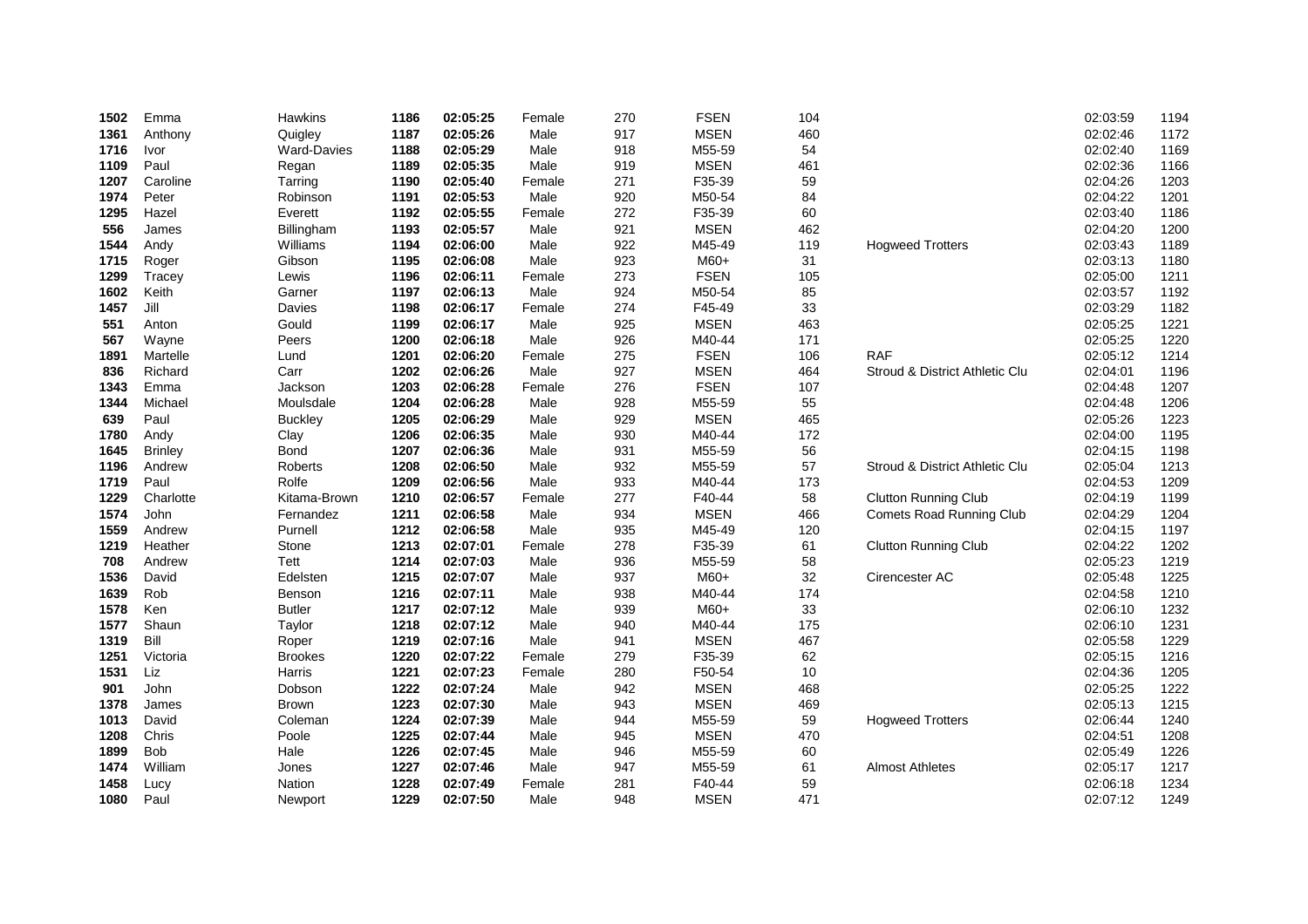| 1284 | Gemma         | Dobbins         | 1230 | 02:07:54 | Female | 282 | <b>FSEN</b> | 108 |                              | 02:05:53 | 1227 |
|------|---------------|-----------------|------|----------|--------|-----|-------------|-----|------------------------------|----------|------|
| 1314 | Leon          | Thompson        | 1231 | 02:08:00 | Male   | 949 | M45-49      | 121 |                              | 02:05:38 | 1224 |
| 1325 | Cathie        | Cowell          | 1232 | 02:08:01 | Female | 283 | F45-49      | 34  | <b>Tetbury Royals</b>        | 02:06:35 | 1238 |
| 1338 | Sharon        | Cremin          | 1233 | 02:08:03 | Female | 284 | F35-39      | 63  |                              | 02:05:03 | 1212 |
| 1593 | Sharon        | Adams           | 1234 | 02:08:04 | Female | 285 | <b>FSEN</b> | 109 |                              | 02:06:22 | 1235 |
| 1179 | Greg          | Fisher          | 1235 | 02:08:13 | Male   | 950 | M40-44      | 176 |                              | 02:06:47 | 1241 |
| 1600 | David         | <b>Burchett</b> | 1236 | 02:08:13 | Male   | 951 | M45-49      | 122 |                              | 02:05:19 | 1218 |
| 1543 | Glenda        | Stanley         | 1237 | 02:08:17 | Female | 286 | F35-39      | 64  | Gloucester AC                | 02:06:43 | 1239 |
| 1180 | Jane          | Mason           | 1238 | 02:08:42 | Female | 287 | F45-49      | 35  | Stratford AC                 | 02:07:40 | 1252 |
| 1461 | Jon           | Mason           | 1239 | 02:08:42 | Male   | 952 | <b>MSEN</b> | 472 |                              | 02:07:07 | 1245 |
| 2020 | Andrew        | Shakespeare     | 1240 | 02:08:43 | Male   | 953 | <b>MSEN</b> | 473 |                              | 02:08:24 | 1265 |
| 1165 | Jez           | Steane          | 1241 | 02:08:48 | Male   | 954 | <b>MSEN</b> | 474 |                              | 02:05:58 | 1228 |
| 1606 | Simon         | Foskett         | 1242 | 02:08:50 | Male   | 955 | M50-54      | 86  | <b>Almost Athletics</b>      | 02:07:09 | 1246 |
| 1398 | <b>Brian</b>  | Hunt            | 1243 | 02:08:59 | Male   | 956 | M40-44      | 177 |                              | 02:08:28 | 1268 |
| 296  | Chris         | Parry           | 1244 | 02:09:03 | Male   | 957 | <b>MSEN</b> | 475 |                              | 02:06:17 | 1233 |
| 1522 | Alexandra     | Cooper          | 1245 | 02:09:06 | Female | 288 | <b>FSEN</b> | 110 |                              | 02:07:59 | 1256 |
| 1740 | David         | Malindine       | 1246 | 02:09:16 | Male   | 958 | M50-54      | 87  |                              | 02:07:11 | 1248 |
| 1612 | Joanne        | Graninger       | 1247 | 02:09:17 | Female | 289 | F35-39      | 65  |                              | 02:07:06 | 1244 |
| 1717 | David         | Sinnott         | 1248 | 02:09:18 | Male   | 959 | <b>MSEN</b> | 476 |                              | 02:06:23 | 1236 |
| 1473 | <b>Stuart</b> | <b>Matthews</b> | 1249 | 02:09:27 | Male   | 960 | <b>MSEN</b> | 477 |                              | 02:07:01 | 1243 |
| 1863 | Mal           | Walker          | 1250 | 02:09:29 | Male   | 961 | M60+        | 34  |                              | 02:08:49 | 1278 |
| 1573 | Sam           | <b>Boobier</b>  | 1251 | 02:09:31 | Female | 290 | <b>FSEN</b> | 111 |                              | 02:06:31 | 1237 |
| 1698 | Richard       | Sullivan        | 1252 | 02:09:36 | Male   | 962 | M40-44      | 178 |                              | 02:06:06 | 1230 |
| 1913 | Paul          | Harris          | 1253 | 02:09:44 | Male   | 963 | <b>MSEN</b> | 478 |                              | 02:08:03 | 1258 |
| 680  | Mark          | Packman         | 1254 | 02:09:50 | Male   | 964 | <b>MSEN</b> | 479 |                              | 02:08:46 | 1274 |
| 1865 | Tony          | Preece          | 1255 | 02:09:52 | Male   | 965 | M60+        | 35  |                              | 02:07:27 | 1251 |
| 1629 | Lisa          | Thompson        | 1256 | 02:09:54 | Female | 291 | F35-39      | 66  |                              | 02:06:50 | 1242 |
| 1700 | Ashley        | <b>Bowler</b>   | 1257 | 02:09:56 | Male   | 966 | <b>MSEN</b> | 480 |                              | 02:08:22 | 1264 |
| 1858 | Yvonne        | <b>Binks</b>    | 1258 | 02:09:59 | Female | 292 | F55-59      | 6   | Cirencester AC               | 02:07:10 | 1247 |
| 1545 | Clive         | Hodgin          | 1259 | 02:10:01 | Male   | 967 | M50-54      | 88  |                              | 02:08:10 | 1261 |
| 1638 | Tom           | Moxey           | 1260 | 02:10:03 | Male   | 968 | <b>MSEN</b> | 481 |                              | 02:08:02 | 1257 |
| 1242 | Chris         | Hitchings       | 1261 | 02:10:05 | Male   | 969 | <b>MSEN</b> | 482 |                              | 02:08:27 | 1267 |
| 1620 | Sean James    | Hackett         | 1262 | 02:10:10 | Male   | 970 | M50-54      | 89  |                              | 02:08:34 | 1269 |
| 1187 | Rhian         | Smith           | 1263 | 02:10:11 | Female | 293 | <b>FSEN</b> | 112 |                              | 02:08:26 | 1266 |
| 914  | Dr J M        | Hansel          | 1264 | 02:10:14 | Male   | 971 | M45-49      | 123 |                              | 02:08:15 | 1262 |
| 1757 | Cheryl        | Childs          | 1265 | 02:10:16 | Female | 294 | F35-39      | 67  |                              | 02:07:53 | 1255 |
| 944  | Lee           | Moore           | 1266 | 02:10:22 | Male   | 972 | <b>MSEN</b> | 483 |                              | 02:08:56 | 1280 |
| 1813 | Caroline      | Spencer         | 1267 | 02:10:23 | Female | 295 | <b>FSEN</b> | 113 |                              | 02:09:18 | 1284 |
| 1826 | Rachael       | Freeman         | 1268 | 02:10:24 | Female | 296 | F35-39      | 68  |                              | 02:08:04 | 1260 |
| 1738 | Sarah         | Jenner          | 1269 | 02:10:25 | Female | 297 | <b>FSEN</b> | 114 |                              | 02:08:48 | 1276 |
| 1386 | Lisa          | Shilton         | 1270 | 02:10:25 | Female | 298 | F35-39      | 69  |                              | 02:08:48 | 1277 |
| 929  | Lisa          | Clift           | 1271 | 02:10:29 | Female | 299 | <b>FSEN</b> | 115 |                              | 02:09:10 | 1282 |
| 1874 | Martin        | Geoffrey        | 1272 | 02:10:32 | Male   | 973 | M45-49      | 124 | <b>Chelt Almost Athletes</b> | 02:08:49 | 1279 |
| 1460 | Jon           | Davies          | 1273 | 02:10:33 | Male   | 974 | <b>MSEN</b> | 484 |                              | 02:07:42 | 1253 |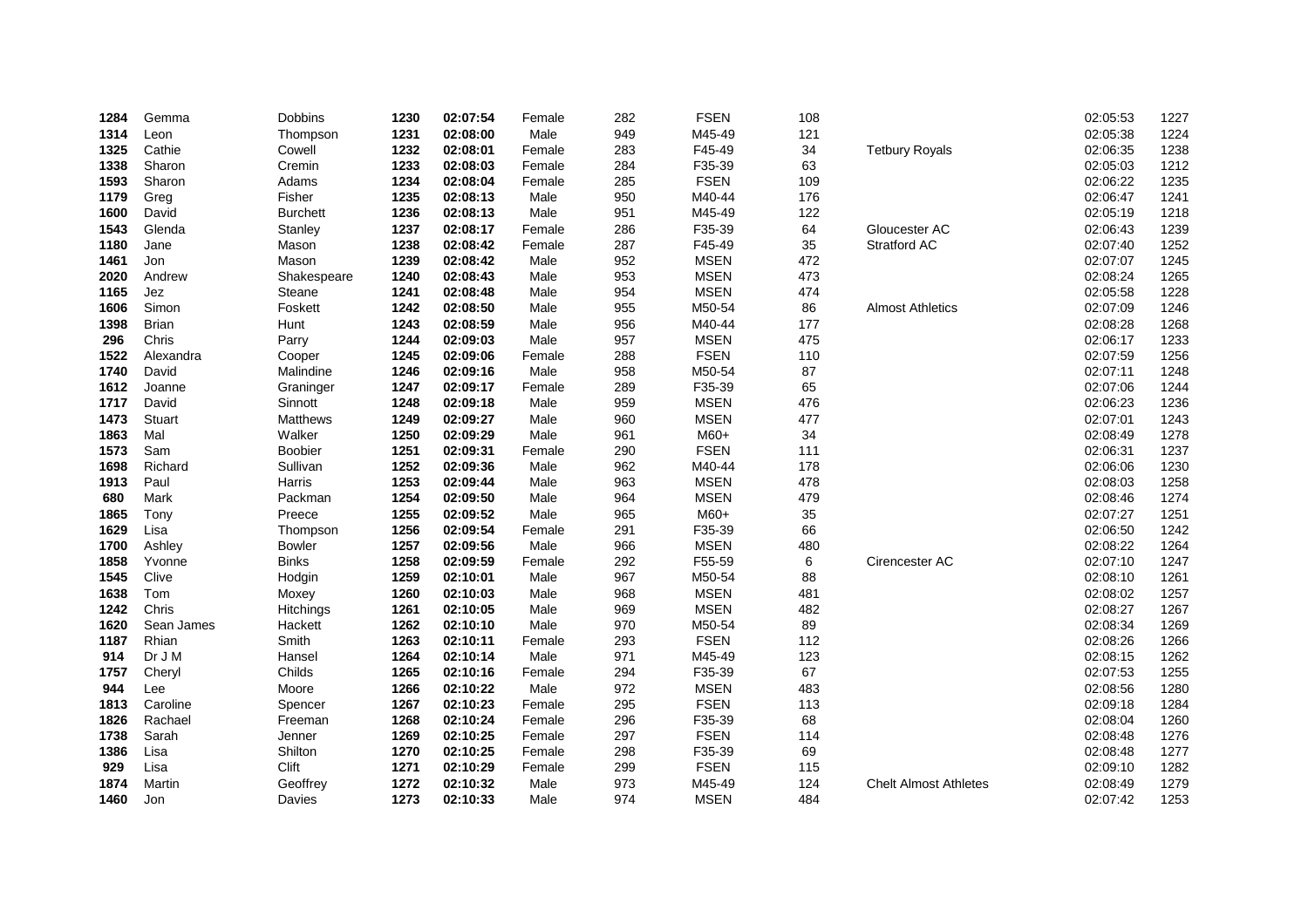| 1486 | Jamie               | Tulacz           | 1274 | 02:10:34 | Male   | 975 | <b>MSEN</b> | 485  |                                 | 02:07:42 | 1254 |
|------|---------------------|------------------|------|----------|--------|-----|-------------|------|---------------------------------|----------|------|
| 1693 | David               | Warmisham        | 1275 | 02:10:36 | Male   | 976 | M40-44      | 179  |                                 | 02:08:36 | 1270 |
| 1250 | Duncan              | <b>Stainer</b>   | 1276 | 02:10:44 | Male   | 977 | <b>MSEN</b> | 486  |                                 | 02:10:06 | 1297 |
| 1944 | Andrea Michelle     | Curwen           | 1277 | 02:10:49 | Female | 300 | F45-49      | 36   |                                 | 02:10:49 |      |
| 1613 | Pat                 | Adams            | 1278 | 02:10:51 | Female | 301 | F50-54      | 11   | <b>Wreuly Road Runners</b>      | 02:08:41 | 1273 |
| 1616 | Darren              | Sheppard         | 1279 | 02:11:05 | Male   | 978 | <b>MSEN</b> | 487  | <b>Tetbury Royals</b>           | 02:09:01 | 1281 |
| 1896 | Margaret            | Hill             | 1280 | 02:11:06 | Female | 302 | F50-54      | 12   | <b>Tetbury Royals</b>           | 02:09:40 | 1288 |
| 1467 | Michael             | Luff             | 1281 | 02:11:07 | Male   | 979 | M40-44      | 180  | Corsham Running Club            | 02:08:04 | 1259 |
| 1760 | Louisa              | Sellars          | 1282 | 02:11:09 | Female | 303 | F35-39      | 70   |                                 | 02:09:24 | 1286 |
| 1558 | Matthew             | Arthur           | 1283 | 02:11:10 | Male   | 980 | <b>MSEN</b> | 488  |                                 | 02:09:20 | 1285 |
| 1282 | John-Paul           | Corry            | 1284 | 02:11:10 | Male   | 981 | M40-44      | 181  |                                 | 02:08:47 | 1275 |
| 1297 | Hilary              | White            | 1285 | 02:11:12 | Female | 304 | F40-44      | 60   |                                 | 02:08:18 | 1263 |
| 1450 | Kate                | Willoughby       | 1286 | 02:11:14 | Female | 305 | <b>FSEN</b> | 116  |                                 | 02:09:46 | 1291 |
| 1034 | Darren              | Light            | 1287 | 02:11:18 | Male   | 982 | <b>MSEN</b> | 489  |                                 | 02:08:40 | 1271 |
| 1471 | David               | Greenwood        | 1288 | 02:11:30 | Male   | 983 | M50-54      | 90   |                                 | 02:09:27 | 1287 |
| 1890 | lan                 | Lund             | 1289 | 02:11:34 | Male   | 984 | <b>MSEN</b> | 490  | <b>RAF</b>                      | 02:10:20 | 1302 |
| 1849 | Matthew             | James            | 1290 | 02:11:37 | Male   | 985 | <b>MSEN</b> | 491  |                                 | 02:09:54 | 1292 |
| 1656 | Richard             | Holt             | 1291 | 02:11:41 | Male   | 986 | M60+        | 36   |                                 | 02:08:40 | 1272 |
| 1158 | Gill                | Wilkie           | 1292 | 02:11:44 | Female | 306 | F50-54      | 13   | <b>Bourton Road Runners</b>     | 02:10:22 | 1304 |
| 1970 | Davith              | Jonesy           | 1293 | 02:11:46 | Male   | 987 | <b>MSEN</b> | 492  |                                 | 02:10:16 | 1298 |
| 1447 | Julian Karl         | Woolridge        | 1294 | 02:11:47 | Male   | 988 | <b>MSEN</b> | 493  |                                 | 02:10:16 | 1300 |
| 1897 | Helen               | Eckersley        | 1295 | 02:12:06 | Female | 307 | F35-39      | $71$ |                                 | 02:10:25 | 1305 |
| 1898 | <b>Eleanor Lucy</b> | Courtney         | 1296 | 02:12:07 | Female | 308 | F35-39      | 72   |                                 | 02:10:26 | 1306 |
| 1581 | Cassandra           | Wood             | 1297 | 02:12:08 | Female | 309 | <b>FSEN</b> | 117  |                                 | 02:10:43 | 1311 |
| 1580 | Jon                 | Panton           | 1298 | 02:12:08 | Male   | 989 | <b>MSEN</b> | 494  |                                 | 02:10:41 | 1309 |
| 1298 | Nigel               | Harley           | 1299 | 02:12:09 | Male   | 990 | M50-54      | 91   | Stroud & District Athletic Clu  | 02:09:41 | 1289 |
| 1209 | Matthew             | Wilson           | 1300 | 02:12:09 | Male   | 991 | <b>MSEN</b> | 495  |                                 | 02:09:16 | 1283 |
| 1565 | <b>Nicholas</b>     | Northcott        | 1301 | 02:12:12 | Male   | 992 | M50-54      | 92   |                                 | 02:10:48 | 1313 |
| 1503 | Anja                | Ffrench          | 1302 | 02:12:13 | Female | 310 | <b>FSEN</b> | 118  |                                 | 02:10:16 | 1299 |
| 1924 | Helen               | Lovell-Hewitt    | 1303 | 02:12:19 | Female | 311 | F35-39      | 73   |                                 | 02:10:42 | 1310 |
| 977  | Tim                 | Jones            | 1304 | 02:12:31 | Male   | 993 | M45-49      | 125  |                                 | 02:09:42 | 1290 |
| 1763 | Lucy                | <b>Barnfield</b> | 1305 | 02:12:32 | Female | 312 | <b>FSEN</b> | 119  |                                 | 02:11:25 | 1324 |
| 1704 | Elaine              | Mander           | 1306 | 02:12:37 | Female | 313 | <b>FSEN</b> | 120  |                                 | 02:10:29 | 1307 |
| 1603 | Rebecca             | Colliver         | 1307 | 02:12:38 | Female | 314 | <b>FSEN</b> | 121  |                                 | 02:10:06 | 1296 |
| 1563 | Ali                 | Simba            | 1308 | 02:12:41 | Female | 315 | F40-44      | 61   |                                 | 02:10:16 | 1301 |
| 1685 | Jo                  | Gass             | 1309 | 02:12:42 | Female | 316 | F35-39      | 74   |                                 | 02:09:55 | 1293 |
| 1561 | Nicola              | <b>Bilis</b>     | 1310 | 02:12:46 | Female | 317 | <b>FSEN</b> | 122  |                                 | 02:11:00 | 1315 |
| 1470 | Geraldine           | <b>Simpkins</b>  | 1311 | 02:12:52 | Female | 318 | F50-54      | 14   | <b>Almost Athletes</b>          | 02:09:57 | 1294 |
| 2038 | Mark                | Plumley          | 1312 | 02:12:52 | Male   | 994 | <b>MSEN</b> | 496  |                                 | 02:10:01 | 1295 |
| 1622 | Katherine           | Luke             | 1313 | 02:12:53 | Female | 319 | <b>FSEN</b> | 123  |                                 | 02:10:20 | 1303 |
| 1664 | Kevin               | Tomkinson        | 1314 | 02:12:59 | Male   | 995 | <b>MSEN</b> | 497  |                                 | 02:11:10 | 1317 |
| 1567 | Colin               | Morton           | 1315 | 02:13:05 | Male   | 996 | M50-54      | 93   | <b>Comets Road Running Club</b> | 02:10:36 | 1308 |
| 1643 | Mike                | Green            | 1316 | 02:13:07 | Male   | 997 | M45-49      | 126  |                                 | 02:11:12 | 1318 |
| 1548 | Dawn                | Cornes           | 1317 | 02:13:08 | Female | 320 | F35-39      | 75   |                                 | 02:11:19 | 1321 |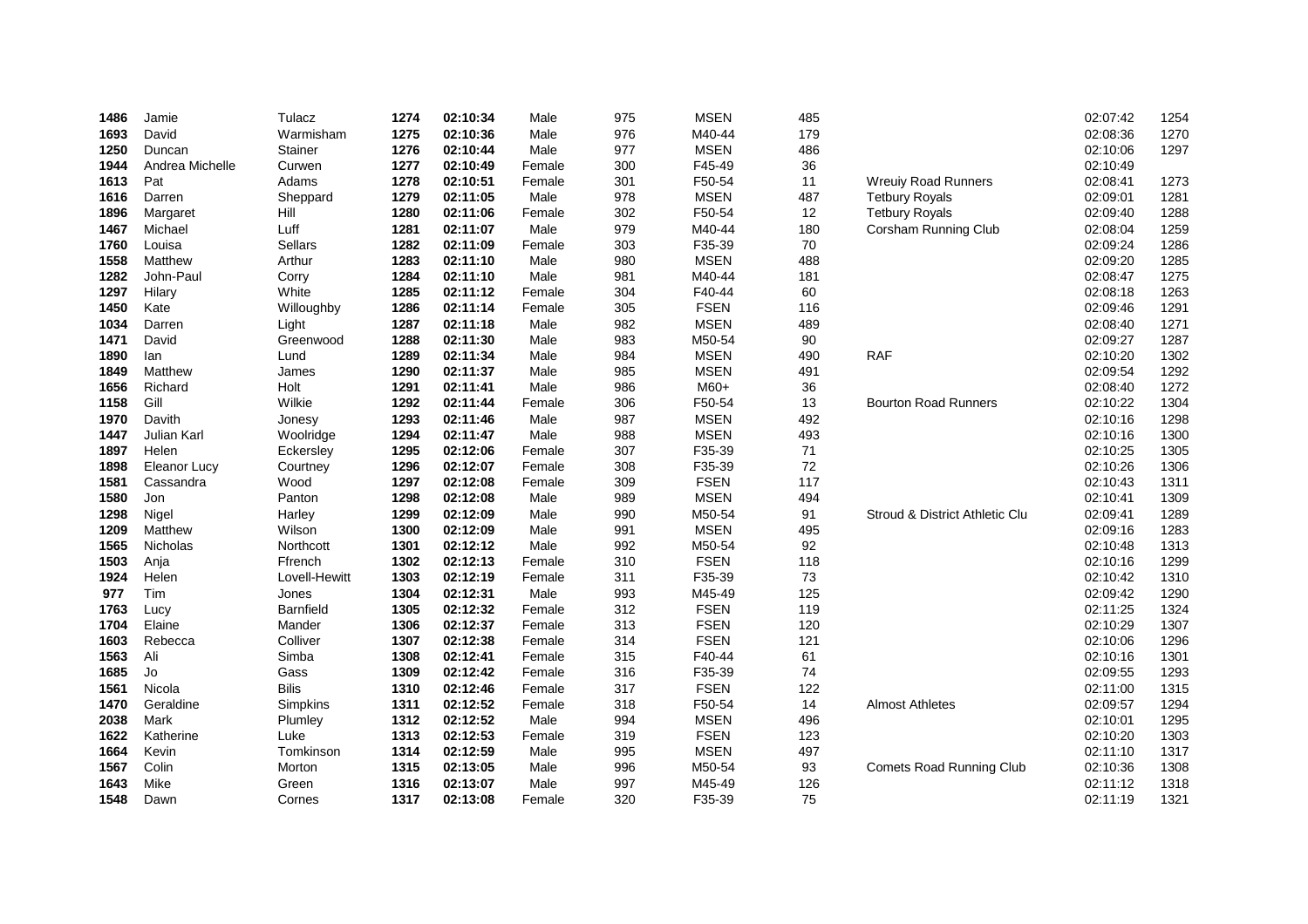| 1549 | Kim            | Clark          | 1318 | 02:13:08 | Female | 321  | <b>FSEN</b> | 124            |                                | 02:11:20 | 1322 |
|------|----------------|----------------|------|----------|--------|------|-------------|----------------|--------------------------------|----------|------|
| 1391 | Jennie         | Marshall       | 1319 | 02:13:12 | Female | 322  | F40-44      | 62             | Womens Running Network         | 02:10:43 | 1312 |
| 1468 | Donna          | Conlon         | 1320 | 02:13:13 | Female | 323  | <b>FSEN</b> | 125            | <b>Hogweed Trotters</b>        | 02:10:52 | 1314 |
| 1998 | Stefan         | Lisowski       | 1321 | 02:13:45 | Male   | 998  | M45-49      | 127            |                                | 02:11:06 | 1316 |
| 1271 | Jo             | <b>Butters</b> | 1322 | 02:13:53 | Female | 324  | F35-39      | 76             | <b>Hogweed Trotters</b>        | 02:11:32 | 1325 |
| 1472 | Kevin          | Murray         | 1323 | 02:13:55 | Male   | 999  | M50-54      | 94             |                                | 02:12:11 | 1335 |
| 1455 | Stefan         | Horn           | 1324 | 02:13:58 | Male   | 1000 | M40-44      | 182            |                                | 02:11:22 | 1323 |
| 1731 | Madaleine      | <b>Bruce</b>   | 1325 | 02:14:05 | Female | 325  | F45-49      | 37             |                                | 02:11:36 | 1326 |
| 1823 | Emma           | <b>Barrett</b> | 1326 | 02:14:06 | Female | 326  | <b>FSEN</b> | 126            |                                | 02:11:13 | 1320 |
| 1527 | Art            | Williams       | 1327 | 02:14:07 | Male   | 1001 | M60+        | 37             | <b>Almost Athletes</b>         | 02:12:07 | 1334 |
| 1688 | Alastair       | Barnes         | 1328 | 02:14:14 | Male   | 1002 | M55-59      | 62             |                                | 02:11:13 | 1319 |
| 1935 | Adele Nicola   | Berry          | 1329 | 02:14:15 | Female | 327  | F40-44      | 63             |                                | 02:13:50 | 1355 |
| 1732 | Patrick        | Smith          | 1330 | 02:14:16 | Male   | 1003 | M45-49      | 128            |                                | 02:12:21 | 1337 |
| 1618 | Jenny          | Price          | 1331 | 02:14:26 | Female | 328  | F55-59      | $\overline{7}$ | Stroud & District Athletic Clu | 02:11:53 | 1333 |
| 1238 | Fiona          | Rogers         | 1332 | 02:14:29 | Male   | 1004 | M45-49      | 129            |                                | 02:11:50 | 1332 |
| 1501 | <b>Blanche</b> | Neal           | 1333 | 02:14:29 | Female | 329  | F35-39      | 77             |                                | 02:11:47 | 1327 |
| 1720 | Sarah          | Ash            | 1334 | 02:14:29 | Female | 330  | <b>FSEN</b> | 127            |                                | 02:11:48 | 1328 |
| 1526 | Sally          | Reid           | 1335 | 02:14:33 | Female | 331  | F35-39      | 78             |                                | 02:13:27 | 1351 |
| 1525 | Stewart        | Williams       | 1336 | 02:14:43 | Male   | 1005 | M45-49      | 130            |                                | 02:12:25 | 1338 |
| 1435 | Henrique       | <b>Becket</b>  | 1337 | 02:14:43 | Male   | 1006 | <b>MSEN</b> | 498            |                                | 02:13:26 | 1350 |
| 1678 | Fiona          | Doran          | 1338 | 02:14:49 | Female | 332  | <b>FSEN</b> | 128            |                                | 02:07:27 | 1250 |
| 1289 | Sharon         | Duggan         | 1339 | 02:14:50 | Female | 333  | F35-39      | 79             |                                | 02:12:50 | 1343 |
| 1831 | Christopher    | Muir           | 1340 | 02:14:50 | Male   | 1007 | M40-44      | 183            |                                | 02:11:48 | 1330 |
| 2026 | Diego          | Marquez Espada | 1341 | 02:14:51 | Male   | 1008 | <b>MSEN</b> | 499            |                                | 02:11:48 | 1329 |
| 1908 | Richard        | <b>Baker</b>   | 1342 | 02:14:51 | Male   | 1009 | <b>MSEN</b> | 500            |                                | 02:11:49 | 1331 |
| 1309 | Ed             | Williams       | 1343 | 02:14:56 | Male   | 1010 | M55-59      | 63             |                                | 02:12:54 | 1346 |
| 1689 | Steve          | Tricker        | 1344 | 02:14:57 | Male   | 1011 | <b>MSEN</b> | 501            |                                | 02:12:50 | 1342 |
| 1286 | Chris          | Rix            | 1345 | 02:14:59 | Male   | 1012 | <b>MSEN</b> | 502            |                                | 02:12:17 | 1336 |
| 1601 | Moira          | Garner         | 1346 | 02:15:03 | Female | 334  | F50-54      | 15             |                                | 02:12:47 | 1341 |
| 1231 | Hazel          | Nicholls       | 1347 | 02:15:05 | Female | 335  | F35-39      | 80             |                                | 02:13:21 | 1348 |
| 1230 | Paul           | Nicholls       | 1348 | 02:15:16 | Male   | 1013 | M40-44      | 184            |                                | 02:13:31 | 1352 |
| 1173 | Mark           | Cannon         | 1349 | 02:15:30 | Male   | 1014 | M40-44      | 185            |                                | 02:12:53 | 1345 |
| 1430 | Robin          | Denford        | 1350 | 02:15:45 | Male   | 1015 | M45-49      | 131            |                                | 02:12:41 | 1339 |
| 1609 | Elizabeth      | Stephenson     | 1351 | 02:15:45 | Female | 336  | <b>FSEN</b> | 129            |                                | 02:13:51 | 1356 |
| 1436 | Emma           | Powell         | 1352 | 02:15:45 | Female | 337  | F35-39      | 81             | <b>Westbury Harriers</b>       | 02:12:41 | 1340 |
| 1589 | Christine      | Jones          | 1353 | 02:15:52 | Female | 338  | F40-44      | 64             |                                | 02:12:52 | 1344 |
| 1604 | Dominic        | Somerville     | 1354 | 02:15:59 | Male   | 1016 | <b>MSEN</b> | 503            |                                | 02:13:42 | 1354 |
| 1524 | Kate           | Alexander      | 1355 | 02:16:15 | Female | 339  | F40-44      | 65             |                                | 02:14:02 | 1357 |
| 1523 | Ann            | Hobdell        | 1356 | 02:16:15 | Female | 340  | F35-39      | 82             |                                | 02:14:02 | 1358 |
| 1539 | Lucy           | Halligan       | 1357 | 02:16:18 | Female | 341  | <b>FSEN</b> | 130            |                                | 02:14:44 | 1363 |
| 1538 | Michelle       | Easterbrook    | 1358 | 02:16:18 | Female | 342  | <b>FSEN</b> | 131            |                                | 02:14:44 | 1364 |
| 1396 | Emma           | Lloyd          | 1359 | 02:16:21 | Female | 343  | F40-44      | 66             | <b>Wootton Bassett Hounds</b>  | 02:13:17 | 1347 |
| 1930 | Colin          | Chandler       | 1360 | 02:16:21 | Male   | 1017 | <b>MSEN</b> | 504            |                                | 02:13:24 | 1349 |
| 1009 | Howard         | Taylor         | 1361 | 02:16:21 | Male   | 1018 | M50-54      | 95             | <b>Hogweed Trotters</b>        | 02:14:22 | 1360 |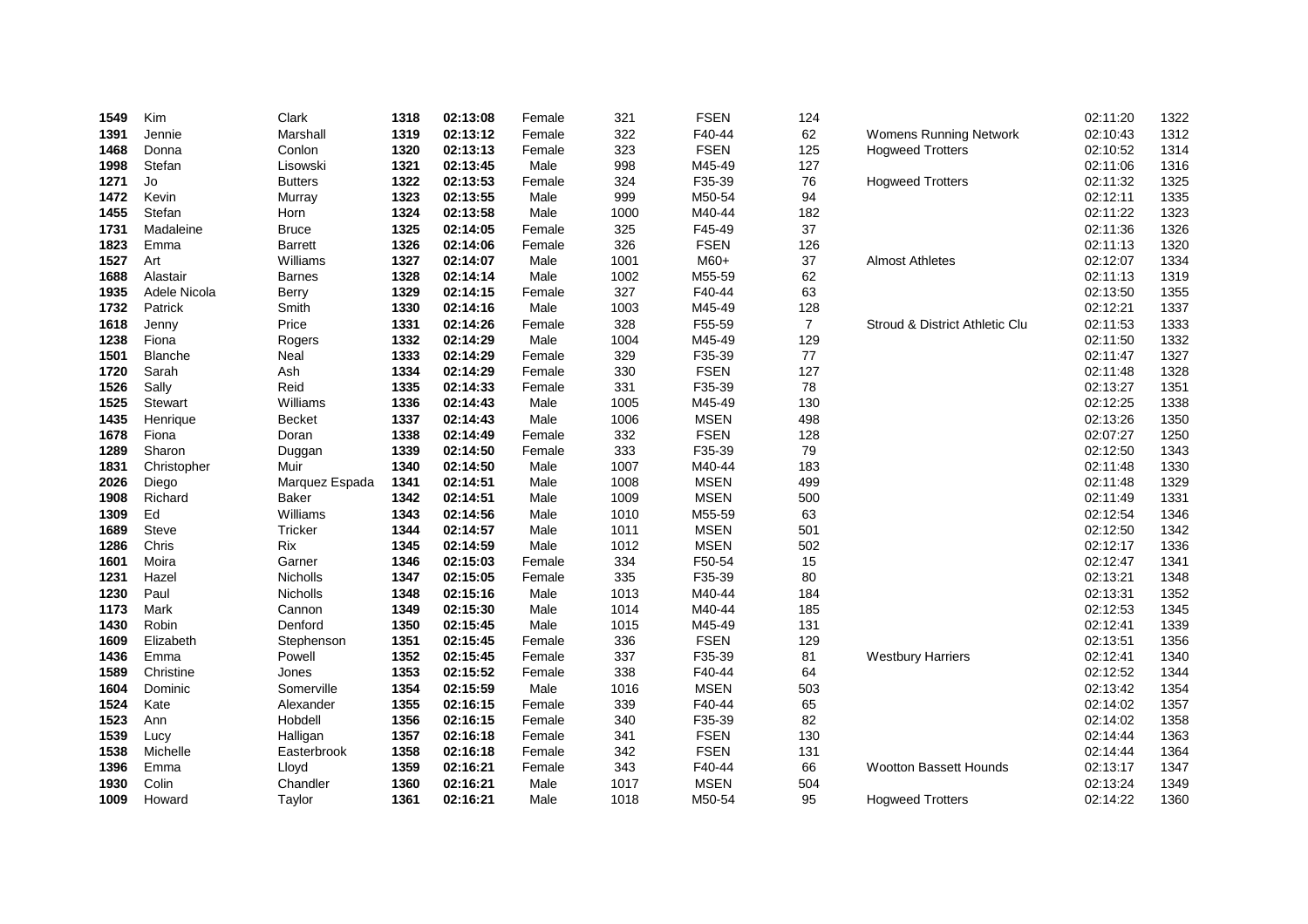| 1367 | Kim           | <b>Bennett</b>      | 1362 | 02:16:21 | Female | 344  | F45-49      | 38           |                                | 02:13:33 | 1353 |
|------|---------------|---------------------|------|----------|--------|------|-------------|--------------|--------------------------------|----------|------|
| 1623 | Carmel        | Houston-Price       | 1363 | 02:16:36 | Female | 345  | F35-39      | 83           |                                | 02:14:30 | 1361 |
| 1449 | Simon         | Dexter              | 1364 | 02:16:37 | Male   | 1019 | M45-49      | 132          |                                | 02:14:31 | 1362 |
| 1997 | David         | Macdonald           | 1365 | 02:16:42 | Male   | 1020 | M40-44      | 186          |                                | 02:14:03 | 1359 |
| 1722 | Christopher   | Gibbs               | 1366 | 02:16:43 | Male   | 1021 | M55-59      | 64           |                                | 02:14:47 | 1365 |
| 1445 | James         | Prictor             | 1367 | 02:17:11 | Male   | 1022 | <b>MSEN</b> | 505          |                                | 02:15:35 | 1373 |
| 1568 | John          | Hale                | 1368 | 02:17:11 | Male   | 1023 | M50-54      | 96           |                                | 02:15:25 | 1371 |
| 1584 | Graham        | Hunter              | 1369 | 02:17:12 | Male   | 1024 | M60+        | 38           |                                | 02:15:15 | 1366 |
| 1583 | Caroline      | Hunter              | 1370 | 02:17:12 | Female | 346  | F40-44      | 67           |                                | 02:15:15 | 1367 |
| 1696 | John          | Hutton              | 1371 | 02:17:22 | Male   | 1025 | M40-44      | 187          |                                | 02:15:21 | 1368 |
| 1751 | Jacqueline    | Hutton              | 1372 | 02:17:22 | Female | 347  | F40-44      | 68           |                                | 02:15:21 | 1369 |
| 1776 | Andrew        | Pearch              | 1373 | 02:17:28 | Male   | 1026 | M40-44      | 188          |                                | 02:15:24 | 1370 |
| 2001 | David         | Foster              | 1374 | 02:17:31 | Male   | 1027 | <b>MSEN</b> | 506          |                                | 02:15:59 | 1378 |
| 1504 | Emma          | Ffrench             | 1375 | 02:17:38 | Female | 348  | <b>FSEN</b> | 132          |                                | 02:15:40 | 1374 |
| 828  | Thomas        | <b>Bridge</b>       | 1376 | 02:17:41 | Male   | 1028 | <b>MSEN</b> | 507          |                                | 02:16:08 | 1381 |
| 1431 | Nicole        | Cushnan             | 1377 | 02:17:56 | Female | 349  | <b>FSEN</b> | 133          | <b>SADAC</b>                   | 02:15:53 | 1376 |
| 1532 | Victoria      | Jones               | 1378 | 02:17:57 | Female | 350  | <b>FSEN</b> | 134          | <b>Womens Running Network</b>  | 02:15:26 | 1372 |
| 1495 | Ron           | Major               | 1379 | 02:18:01 | Male   | 1029 | M60+        | 39           |                                | 02:16:26 | 1385 |
| 1610 | Kate          | Cartwright          | 1380 | 02:18:03 | Female | 351  | <b>FSEN</b> | 135          |                                | 02:16:10 | 1382 |
| 1904 | Daniel        | Wood                | 1381 | 02:18:04 | Male   | 1030 | <b>MSEN</b> | 508          |                                | 02:16:40 | 1387 |
| 2031 | Mal           | Rowson              | 1382 | 02:18:07 | Female | 352  | F55-59      | 8            | Les Croupiers RC               | 02:16:38 | 1386 |
| 1307 | Michael       | Finan               | 1383 | 02:18:07 | Male   | 1031 | <b>MSEN</b> | 509          |                                | 02:16:04 | 1380 |
| 1586 | Lorna         | Faulconbridge       | 1384 | 02:18:11 | Female | 353  | <b>FSEN</b> | 136          |                                | 02:16:46 | 1389 |
| 1404 | Christele     | <b>Bertelot</b>     | 1385 | 02:18:12 | Female | 354  | <b>FSEN</b> | 137          |                                | 02:16:59 | 1391 |
| 1403 | Lionel        | <b>Berthelot</b>    | 1386 | 02:18:12 | Male   | 1032 | M55-59      | 65           |                                | 02:17:00 | 1392 |
| 1331 | Bronwyn       | Large               | 1387 | 02:18:14 | Female | 355  | <b>FSEN</b> | 138          | Stroud & District Athletic Clu | 02:16:10 | 1383 |
| 1597 | Dorothy       | Thomas              | 1388 | 02:18:19 | Female | 356  | $F65+$      | $\mathbf{1}$ | Thornbury Running Club         | 02:16:26 | 1384 |
| 1654 | Fiona         | <b>Brodie</b>       | 1389 | 02:18:20 | Female | 357  | F45-49      | 39           |                                | 02:18:12 | 1400 |
| 1414 | lan           | Mcadams             | 1390 | 02:18:40 | Male   | 1033 | M45-49      | 133          |                                | 02:16:43 | 1388 |
| 1636 | Daniel        | Nyhan               | 1391 | 02:18:51 | Male   | 1034 | <b>MSEN</b> | 510          |                                | 02:17:45 | 1397 |
| 1552 | Shane         | Overton             | 1392 | 02:19:01 | Male   | 1035 | M45-49      | 134          |                                | 02:15:59 | 1377 |
| 1345 | Ray           | Card                | 1393 | 02:19:02 | Male   | 1036 | <b>MSEN</b> | 511          |                                | 02:16:03 | 1379 |
| 774  | Julia         | Eastwood            | 1394 | 02:19:19 | Female | 358  | <b>FSEN</b> | 139          |                                | 02:17:11 | 1394 |
| 2035 | Emma          | Beardwell           | 1395 | 02:19:30 | Female | 359  | F35-39      | 84           |                                | 02:17:38 | 1396 |
| 1975 | Rose          | Chard               | 1396 | 02:19:34 | Female | 360  | <b>FSEN</b> | 140          |                                | 02:18:04 | 1399 |
| 1478 | Colin         | Axford              | 1397 | 02:19:43 | Male   | 1037 | M60+        | 40           | <b>Hogweed Trotters</b>        | 02:17:22 | 1395 |
| 1871 | William James | Greenwood           | 1398 | 02:19:51 | Male   | 1038 | $M60+$      | 41           |                                | 02:17:09 | 1393 |
| 1652 | Julianne      | Adams               | 1399 | 02:19:56 | Female | 361  | F35-39      | 85           | <b>Almost Athletics</b>        | 02:16:51 | 1390 |
| 865  | Catherine     | Davis               | 1400 | 02:20:02 | Female | 362  | <b>FSEN</b> | 141          |                                | 02:18:56 | 1409 |
| 1407 | Erika         | <b>Tyror-Taylor</b> | 1401 | 02:20:13 | Female | 363  | F35-39      | 86           | Stroud & District Athletic Clu | 02:18:01 | 1398 |
| 1493 | Richard       | Clack               | 1402 | 02:20:21 | Male   | 1039 | M50-54      | 97           |                                | 02:18:54 | 1407 |
| 1308 | Becky         | Williams            | 1403 | 02:20:31 | Female | 364  | <b>FSEN</b> | 142          |                                | 02:18:28 | 1404 |
| 1546 | Mike          | Elliott             | 1404 | 02:20:33 | Male   | 1040 | M60+        | 42           | Upton T.O.W                    | 02:18:57 | 1410 |
| 1718 | Linda         | Olijnyk             | 1405 | 02:20:34 | Female | 365  | F50-54      | 16           | Angels Running Club            | 02:18:31 | 1405 |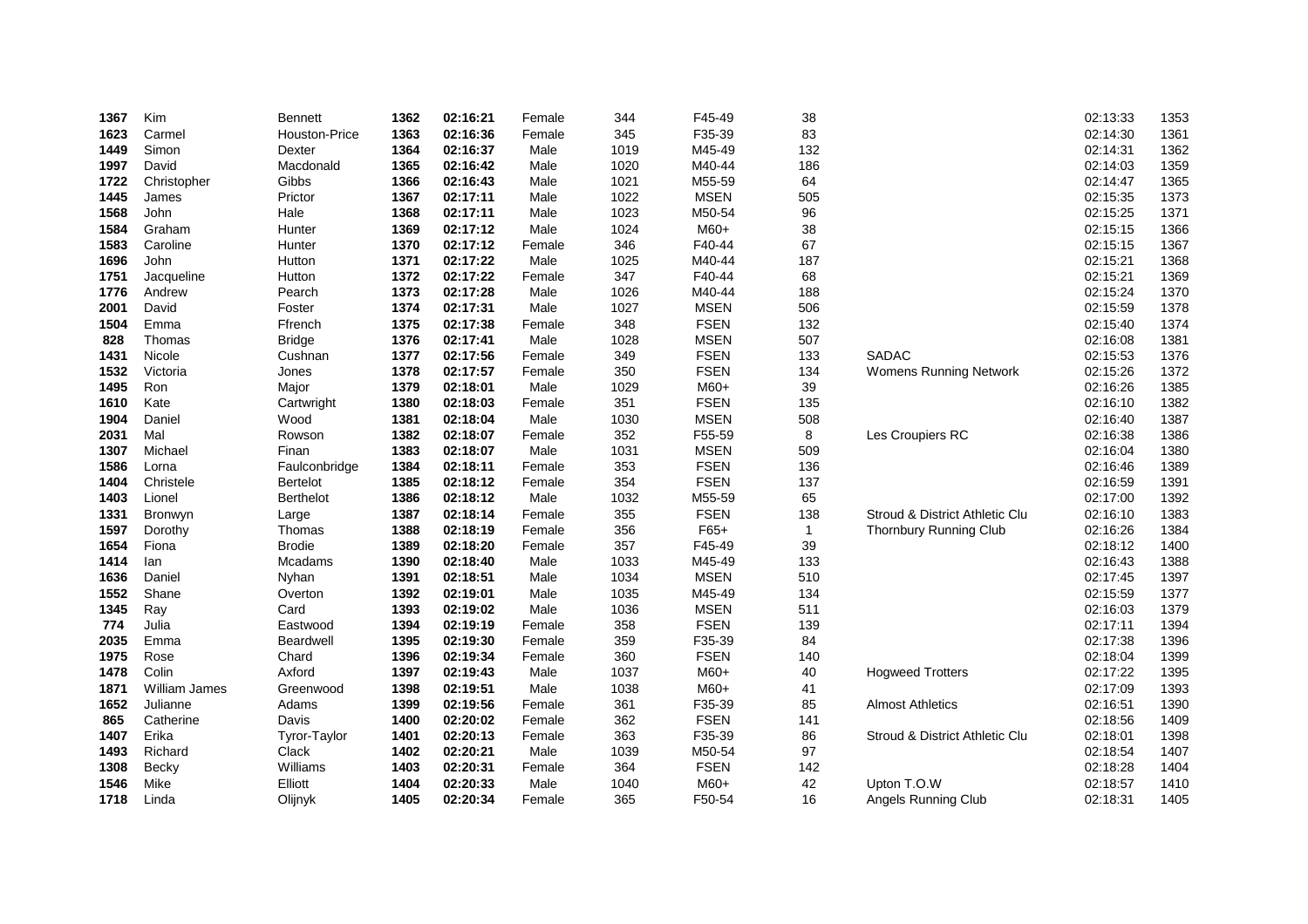| 1822 | Joanne       | Haywood              | 1406 | 02:20:55 | Female | 366  | <b>FSEN</b> | 143 |                                | 02:18:59 | 1411 |
|------|--------------|----------------------|------|----------|--------|------|-------------|-----|--------------------------------|----------|------|
| 1635 | Kate         | Warmisham            | 1407 | 02:20:55 | Female | 367  | F40-44      | 69  |                                | 02:18:55 | 1408 |
| 1145 | Laramie      | Gwilliam             | 1408 | 02:20:56 | Female | 368  | F50-54      | 17  |                                | 02:19:01 | 1413 |
| 1566 | Gill         | Thomas               | 1409 | 02:20:57 | Female | 369  | F40-44      | 70  |                                | 02:18:27 | 1403 |
| 1562 | Peter        | Screen               | 1410 | 02:20:57 | Male   | 1041 | <b>MSEN</b> | 512 |                                | 02:18:33 | 1406 |
| 2009 | Colin        | Watkins              | 1411 | 02:21:06 | Male   | 1042 | M50-54      | 98  | <b>Almost Athletes</b>         | 02:19:26 | 1416 |
| 1642 | Sharon       | King                 | 1412 | 02:21:07 | Female | 370  | F45-49      | 40  |                                | 02:18:13 | 1401 |
| 1451 | <b>Nick</b>  | Page                 | 1413 | 02:21:12 | Male   | 1043 | M40-44      | 189 |                                | 02:19:50 | 1422 |
| 1735 | Lynn         | Tyror                | 1414 | 02:21:15 | Female | 371  | F55-59      | 9   | Stroud & District Athletic Clu | 02:19:03 | 1414 |
| 1337 | Nigel        | Davenport            | 1415 | 02:21:24 | Male   | 1044 | <b>MSEN</b> | 513 |                                | 02:18:24 | 1402 |
| 1507 | Carolyn      | Phillips             | 1416 | 02:21:24 | Female | 372  | F40-44      | 71  |                                | 02:19:54 | 1423 |
| 1651 | Becky        | Dainton              | 1417 | 02:21:49 | Female | 373  | F35-39      | 87  | <b>Hogweed Trotters</b>        | 02:19:27 | 1417 |
| 1556 | Jane         | Steane               | 1418 | 02:21:51 | Female | 374  | F35-39      | 88  |                                | 02:19:01 | 1412 |
| 1725 | Jodee        | Freeman              | 1419 | 02:21:57 | Female | 375  | <b>FSEN</b> | 144 |                                | 02:19:08 | 1415 |
| 1625 | Wendy        | Clutterbuck          | 1420 | 02:21:57 | Female | 376  | F40-44      | 72  |                                | 02:19:44 | 1420 |
| 1547 | Christine    | Reynolds             | 1421 | 02:22:03 | Female | 377  | F45-49      | 41  | Stroud & District Athletic Clu | 02:19:30 | 1419 |
| 1795 | Karen Sophia | <b>Bailey-Raikes</b> | 1422 | 02:22:03 | Female | 378  | F40-44      | 73  |                                | 02:19:29 | 1418 |
| 961  | Peter        | Smith                | 1423 | 02:22:20 | Male   | 1045 | M55-59      | 66  |                                | 02:20:48 | 1431 |
| 1713 | Adrian       | Carter               | 1424 | 02:22:20 | Male   | 1046 | M45-49      | 135 |                                | 02:20:15 | 1428 |
| 1918 | John         | <b>Butler</b>        | 1425 | 02:22:21 | Male   | 1047 | M60+        | 43  | Stratford-Upon-Avon AC         | 02:20:00 | 1424 |
| 1541 | Wesley       | Reid                 | 1426 | 02:22:23 | Male   | 1048 | <b>MSEN</b> | 514 | Tewkesbury A.C                 | 02:19:47 | 1421 |
| 1535 | Gavin        | <b>Birch</b>         | 1427 | 02:22:25 | Male   | 1049 | M40-44      | 190 |                                | 02:21:06 | 1434 |
| 999  | Alan         | Dodd                 | 1428 | 02:22:31 | Male   | 1050 | M70+        | 3   | Stroud & District Athletic Clu | 02:20:59 | 1433 |
| 1521 | Tracey       | Reynolds             | 1429 | 02:22:36 | Female | 379  | F40-44      | 74  | <b>Witney Road Runners</b>     | 02:20:41 | 1429 |
| 1910 | Pete         | Hepworth             | 1430 | 02:22:42 | Male   | 1051 | M45-49      | 136 |                                | 02:20:10 | 1425 |
| 1911 | Fran         | Hepworth             | 1431 | 02:22:42 | Female | 380  | F35-39      | 89  |                                | 02:20:10 | 1426 |
| 1599 | Breedagh     | Hughes               | 1432 | 02:23:05 | Female | 381  | F45-49      | 42  | Cheltenham Almost Athletes     | 02:21:24 | 1435 |
| 1615 | Daniel       | Rens                 | 1433 | 02:23:09 | Male   | 1052 | M60+        | 44  |                                | 02:20:12 | 1427 |
| 1237 | Simon        | Pollard              | 1434 | 02:23:11 | Male   | 1053 | <b>MSEN</b> | 515 |                                | 02:21:38 | 1437 |
| 1679 | Janine       | Graham               | 1435 | 02:23:11 | Female | 382  | F35-39      | 90  |                                | 02:15:49 | 1375 |
| 1708 | Gary         | Clive                | 1436 | 02:23:11 | Male   | 1054 | <b>MSEN</b> | 516 |                                | 02:21:42 | 1438 |
| 1699 | James        | Headspeath           | 1437 | 02:23:16 | Male   | 1055 | <b>MSEN</b> | 517 |                                | 02:20:52 | 1432 |
| 1155 | Paul         | Smith                | 1438 | 02:23:28 | Male   | 1056 | <b>MSEN</b> | 518 |                                | 02:20:45 | 1430 |
| 1640 | Phil         | Horne                | 1439 | 02:23:33 | Male   | 1057 | M40-44      | 191 |                                | 02:21:35 | 1436 |
| 1661 | Serena       | White                | 1440 | 02:23:53 | Female | 383  | F35-39      | 91  |                                | 02:22:44 | 1445 |
| 1670 | lan          | <b>Brown</b>         | 1441 | 02:24:09 | Male   | 1058 | M40-44      | 192 |                                | 02:21:46 | 1439 |
| 1288 | Simon        | Fincher              | 1442 | 02:24:43 | Male   | 1059 | <b>MSEN</b> | 519 |                                | 02:22:40 | 1443 |
| 1653 | Jenny        | Underwood            | 1443 | 02:24:52 | Female | 384  | F45-49      | 43  |                                | 02:24:45 | 1456 |
| 1862 | Sally        | Laws                 | 1444 | 02:24:59 | Female | 385  | F35-39      | 92  |                                | 02:22:17 | 1442 |
| 1711 | Ruth         | Dugdale              | 1445 | 02:25:02 | Female | 386  | F40-44      | 75  |                                | 02:22:44 | 1444 |
| 1736 | Lily         | Hamer                | 1446 | 02:25:04 | Female | 387  | F50-54      | 18  | Angels Running Club            | 02:21:59 | 1440 |
| 1232 | Philip       | Taylor               | 1447 | 02:25:11 | Male   | 1060 | M45-49      | 137 |                                | 02:23:28 | 1448 |
| 1886 | Nicholas     | Pockett              | 1448 | 02:25:12 | Male   | 1061 | <b>MSEN</b> | 520 |                                | 02:22:16 | 1441 |
| 1579 | Fiona        | Kennedy              | 1449 | 02:25:17 | Female | 388  | <b>FSEN</b> | 145 |                                | 02:23:07 | 1447 |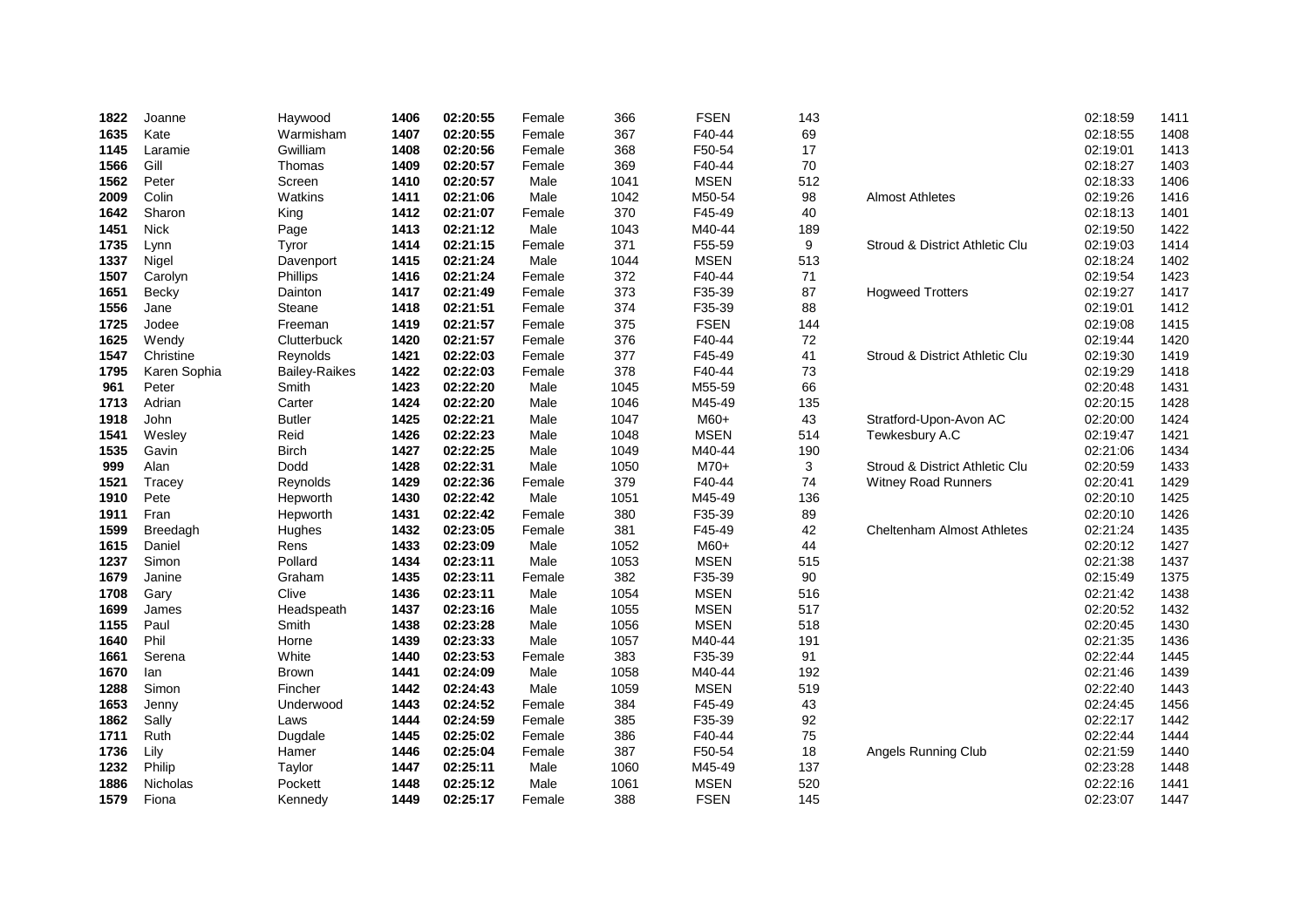| 1721 | John       | Cawley          | 1450 | 02:25:20 | Male   | 1062 | <b>MSEN</b> | 521 |                                | 02:25:05 | 1459 |
|------|------------|-----------------|------|----------|--------|------|-------------|-----|--------------------------------|----------|------|
| 1662 | Charlie    | Mansell         | 1451 | 02:25:33 | Male   | 1063 | <b>MSEN</b> | 522 |                                | 02:24:07 | 1453 |
| 1216 | Alec       | Gamble          | 1452 | 02:25:37 | Male   | 1064 | <b>MSEN</b> | 523 |                                | 02:23:00 | 1446 |
| 1377 | Gary       | Purnell         | 1453 | 02:26:01 | Male   | 1065 | M60+        | 45  |                                | 02:24:14 | 1454 |
| 1499 | Ginny      | Johnson         | 1454 | 02:26:31 | Female | 389  | F35-39      | 93  | wrn stroud                     | 02:24:01 | 1452 |
| 1870 | Frank      | <b>Baker</b>    | 1455 | 02:26:39 | Male   | 1066 | M40-44      | 193 |                                | 02:23:51 | 1449 |
| 1705 | Ellen      | Low             | 1456 | 02:26:47 | Female | 390  | <b>FSEN</b> | 146 |                                | 02:24:38 | 1455 |
| 1621 | Paul       | Griffiths       | 1457 | 02:26:53 | Male   | 1067 | M60+        | 46  |                                | 02:25:24 | 1461 |
| 1371 | Jeffery    | <b>Nott</b>     | 1458 | 02:26:58 | Male   | 1068 | M50-54      | 99  |                                | 02:24:00 | 1451 |
| 1509 | Chris      | Handley         | 1459 | 02:27:02 | Male   | 1069 | <b>MSEN</b> | 524 |                                | 02:23:56 | 1450 |
| 1724 | Claire     | <b>Broadley</b> | 1460 | 02:27:16 | Female | 391  | <b>FSEN</b> | 147 |                                | 02:25:09 | 1460 |
| 1861 | Katy       | <b>Brooks</b>   | 1461 | 02:27:28 | Female | 392  | <b>FSEN</b> | 148 |                                | 02:24:49 | 1457 |
| 1607 | Heather    | Mcnally         | 1462 | 02:27:32 | Female | 393  | <b>FSEN</b> | 149 |                                | 02:25:51 | 1462 |
| 1791 | Dinali     | Benneworth      | 1463 | 02:27:47 | Female | 394  | F50-54      | 19  |                                | 02:24:56 | 1458 |
| 1551 | Joan       | Gibson          | 1464 | 02:28:03 | Female | 395  | F50-54      | 20  | <b>Bitton Road Runners</b>     | 02:27:06 | 1464 |
| 1789 | Christine  | Campbell        | 1465 | 02:28:51 | Female | 396  | F35-39      | 94  |                                | 02:27:35 | 1465 |
| 1706 | Charlie    | Sanders         | 1466 | 02:29:16 | Female | 397  | <b>FSEN</b> | 150 |                                | 02:26:20 | 1463 |
| 1765 | Traci      | <b>Baker</b>    | 1467 | 02:31:05 | Female | 398  | F35-39      | 95  |                                | 02:29:12 | 1468 |
| 1756 | Juliet     | Hankins         | 1468 | 02:31:05 | Female | 399  | F35-39      | 96  |                                | 02:29:11 | 1467 |
| 1677 | Satesh     | Mathura         | 1469 | 02:31:26 | Male   | 1070 | M40-44      | 194 |                                | 02:28:23 | 1466 |
| 1758 | Odette     | Ward            | 1470 | 02:31:53 | Female | 400  | <b>FSEN</b> | 151 |                                | 02:29:56 | 1472 |
| 903  | Jamie      | Castle          | 1471 | 02:31:56 | Male   | 1071 | <b>MSEN</b> | 525 |                                | 02:29:14 | 1469 |
| 1750 | William    | Kennedy         | 1472 | 02:32:25 | Male   | 1072 | $M60+$      | 47  |                                | 02:30:15 | 1473 |
| 1560 | Julie      | Castle-Evans    | 1473 | 02:32:29 | Female | 401  | F45-49      | 44  |                                | 02:29:48 | 1470 |
| 1290 | Simone     | Spencer         | 1474 | 02:32:37 | Female | 402  | <b>FSEN</b> | 152 |                                | 02:29:55 | 1471 |
| 881  | Dave       | Mitchell        | 1475 | 02:32:52 | Male   | 1073 | M50-54      | 100 |                                | 02:30:31 | 1477 |
| 882  | Jacqueline | Mitchell        | 1476 | 02:32:52 | Female | 403  | F40-44      | 76  |                                | 02:30:31 | 1476 |
| 884  | Launa      | Wallace         | 1477 | 02:32:52 | Female | 404  | F35-39      | 97  |                                | 02:30:32 | 1478 |
| 1212 | Jodie      | Tanner          | 1478 | 02:33:01 | Female | 405  | <b>FSEN</b> | 153 |                                | 02:30:22 | 1474 |
| 1329 | Amy        | <b>Brooks</b>   | 1479 | 02:33:01 | Female | 406  | <b>FSEN</b> | 154 |                                | 02:30:22 | 1475 |
| 1747 | Niki       | Holmes          | 1480 | 02:33:36 | Female | 407  | <b>FSEN</b> | 155 |                                | 02:32:30 | 1481 |
| 1663 | Helen      | Large           | 1481 | 02:34:45 | Female | 408  | F45-49      | 45  |                                | 02:32:19 | 1479 |
| 1741 | Mari       | Coupland        | 1482 | 02:35:12 | Female | 409  | F45-49      | 46  |                                | 02:32:22 | 1480 |
| 1374 | Colin      | Chapman         | 1483 | 02:35:24 | Male   | 1074 | M45-49      | 138 |                                | 02:33:09 | 1482 |
| 1768 | Floss      | <b>Beckett</b>  | 1484 | 02:35:27 | Female | 410  | F45-49      | 47  | Bromsgove and Redditch Athleti | 02:33:15 | 1483 |
| 1811 | Zoe        | Watkins         | 1485 | 02:35:29 | Female | 411  | F40-44      | 77  |                                | 02:34:01 | 1487 |
| 1812 | Richard    | Watkins         | 1486 | 02:35:29 | Male   | 1075 | M40-44      | 195 |                                | 02:34:01 | 1489 |
| 1657 | Nicholas   | Hathaway        | 1487 | 02:36:25 | Male   | 1076 | M45-49      | 139 |                                | 02:33:51 | 1484 |
| 1632 | David      | Morris          | 1488 | 02:36:41 | Male   | 1077 | M55-59      | 67  | <b>Almost Athletes</b>         | 02:33:55 | 1485 |
| 1633 | Kate       | Morris          | 1489 | 02:36:42 | Female | 412  | F55-59      | 10  | <b>Almost Athletes</b>         | 02:33:55 | 1486 |
| 1794 | Matthew    | Sutton          | 1490 | 02:36:54 | Male   | 1078 | <b>MSEN</b> | 526 |                                | 02:34:03 | 1490 |
| 1796 | Cheryl     | Gillott         | 1491 | 02:37:07 | Female | 413  | F50-54      | 21  |                                | 02:34:01 | 1488 |
| 1646 | Jeannnette | Bond            | 1492 | 02:37:35 | Female | 414  | F50-54      | 22  |                                | 02:34:52 | 1491 |
| 1770 | Alex       | Durbidge        | 1493 | 02:37:41 | Male   | 1079 | <b>MSEN</b> | 527 |                                | 02:35:29 | 1492 |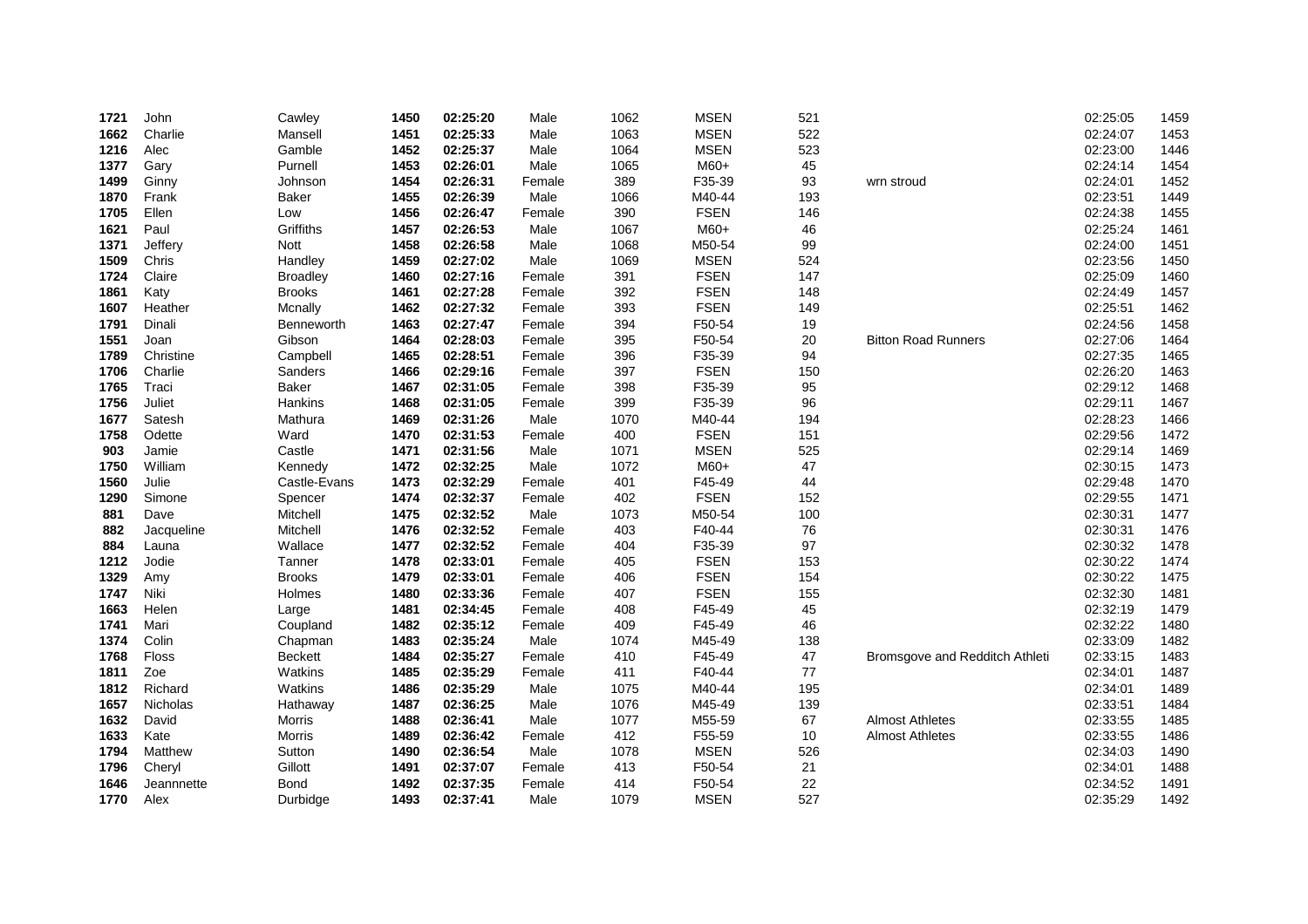| 1575 | Richard             | Garrison            | 1494 | 02:37:58 | Male   | 1080 | <b>MSEN</b> | 528            |                           | 02:36:03 | 1493 |
|------|---------------------|---------------------|------|----------|--------|------|-------------|----------------|---------------------------|----------|------|
| 1582 | William             | Hogg                | 1495 | 02:38:17 | Male   | 1081 | <b>MSEN</b> | 529            |                           | 02:36:27 | 1495 |
| 1773 | Nigel J             | <b>Booker</b>       | 1496 | 02:39:19 | Male   | 1082 | M55-59      | 68             |                           | 02:36:26 | 1494 |
| 1188 | Rachel              | Freeth              | 1497 | 02:39:23 | Female | 415  | F35-39      | 98             |                           | 02:36:43 | 1497 |
| 1745 | Sharon              | <b>Scrivens</b>     | 1498 | 02:39:31 | Female | 416  | <b>FSEN</b> | 156            |                           | 02:36:43 | 1496 |
| 1186 | Paul                | <b>Trickett</b>     | 1499 | 02:40:23 | Male   | 1083 | <b>MSEN</b> | 530            |                           | 02:37:32 | 1498 |
| 1673 | Rachel              | Young               | 1500 | 02:40:23 | Female | 417  | F35-39      | 99             |                           | 02:37:32 | 1499 |
| 1681 | Michael             | Yhnell              | 1501 | 02:40:57 | Male   | 1084 | M50-54      | 101            |                           | 02:38:57 | 1500 |
| 1585 | Deborah             | Fullman             | 1502 | 02:41:52 | Female | 418  | <b>FSEN</b> | 157            |                           | 02:39:42 | 1501 |
| 1707 | Mark                | Hollingsworth       | 1503 | 02:42:09 | Male   | 1085 | <b>MSEN</b> | 531            |                           | 02:40:40 | 1504 |
| 1920 | Patricia Lesley     | <b>Wyatt-Davies</b> | 1504 | 02:42:25 | Female | 419  | F45-49      | 48             | <b>Black Pear Joggers</b> | 02:40:10 | 1503 |
| 1860 | Elizabeth           | Walker              | 1505 | 02:42:29 | Female | 420  | <b>FSEN</b> | 158            |                           | 02:39:51 | 1502 |
| 1779 | Allison             | Ayliffe             | 1506 | 02:44:40 | Female | 421  | $F65+$      | $\overline{c}$ |                           | 02:42:33 | 1505 |
| 1723 | Elaine              | Longstreth          | 1507 | 02:44:58 | Female | 422  | F45-49      | 49             |                           | 02:42:58 | 1506 |
| 1244 | lain                | Jones               | 1508 | 02:45:38 | Male   | 1086 | <b>MSEN</b> | 532            |                           | 02:43:01 | 1507 |
| 1990 | Simon               | Norton              | 1509 | 02:46:26 | Male   | 1087 | <b>MSEN</b> | 533            |                           | 02:45:28 | 1515 |
| 1937 | Zoe Perrow          | <b>Butlin</b>       | 1510 | 02:46:50 | Female | 423  | <b>FSEN</b> | 159            |                           | 02:44:23 | 1508 |
| 1739 | Tracey Nicola Jayne | Lushington          | 1511 | 02:46:51 | Female | 424  | F35-39      | 100            |                           | 02:44:24 | 1509 |
| 1767 | Sara                | Read                | 1512 | 02:47:22 | Female | 425  | <b>FSEN</b> | 160            |                           | 02:45:12 | 1513 |
| 1783 | Deborah             | Hobbs               | 1513 | 02:47:22 | Female | 426  | F60-64      | $\overline{7}$ |                           | 02:45:12 | 1514 |
| 1668 | Lucie               | Koeltgen            | 1514 | 02:47:39 | Female | 427  | <b>FSEN</b> | 161            |                           | 02:44:41 | 1510 |
| 1922 | Andy                | Smith               | 1515 | 02:47:45 | Male   | 1088 | M55-59      | 69             |                           | 02:44:45 | 1512 |
| 1923 | Robin               | Jarvis              | 1516 | 02:47:45 | Male   | 1089 | M45-49      | 140            |                           | 02:44:45 | 1511 |
| 1570 | <b>Nicky</b>        | Partridge           | 1517 | 02:49:35 | Female | 428  | F35-39      | 101            |                           | 02:47:34 | 1516 |
| 1856 | Sharon              | Griffin             | 1518 | 02:50:15 | Female | 429  | <b>FSEN</b> | 162            |                           | 02:47:41 | 1517 |
| 1855 | Louise              | Gleed               | 1519 | 02:50:22 | Female | 430  | <b>FSEN</b> | 163            |                           | 02:47:47 | 1520 |
| 1771 | Nicola              | Grey                | 1520 | 02:50:41 | Female | 431  | F45-49      | 50             |                           | 02:50:41 | 1521 |
| 1218 | Christopher         | Smith               | 1521 | 02:50:44 | Male   | 1090 | M45-49      | 141            |                           | 02:47:42 | 1518 |
| 1834 | Sonia               | Smith               | 1522 | 02:50:44 | Female | 432  | F45-49      | 51             |                           | 02:47:42 | 1519 |
| 1893 | Joanna              | Kilminster          | 1523 | 02:53:32 | Female | 433  | <b>FSEN</b> | 164            |                           | 02:51:01 | 1522 |
| 1936 | Susan               | Camp                | 1524 | 02:54:39 | Female | 434  | F40-44      | 78             |                           | 02:52:29 | 1523 |
| 1755 | Diane               | Ravenhill           | 1525 | 02:55:49 | Female | 435  | <b>FSEN</b> | 165            |                           | 02:55:49 | 1528 |
| 261  | Pauline             | Edmonds             | 1526 | 02:55:56 | Female | 436  | F45-49      | 52             |                           | 02:54:36 | 1524 |
| 258  | Ann                 | Partt               | 1527 | 02:56:06 | Female | 437  | F45-49      | 53             |                           | 02:54:45 | 1525 |
| 259  | Natalie             | Partt               | 1528 | 02:56:08 | Female | 438  | <b>FSEN</b> | 166            |                           | 02:54:48 | 1526 |
| 1793 | Joanne              | Jones               | 1529 | 02:57:51 | Female | 439  | F35-39      | 102            |                           | 02:55:01 | 1527 |
| 1777 | Vesna               | Stojanovik          | 1530 | 02:58:21 | Female | 440  | <b>FSEN</b> | 167            |                           | 02:58:21 | 1529 |
| 1940 | Phil                | Annett              | 1531 | 03:03:31 | Male   | 1091 | M40-44      | 196            |                           | 03:03:31 | 1530 |
| 2016 | Patricia            | Adams               | 1532 | 03:03:39 | Female | 441  | F45-49      | 54             |                           | 03:03:39 | 1531 |
| 1942 | Jayne Patricia      | Adams               | 1533 | 03:03:41 | Female | 442  | F45-49      | 55             |                           | 03:03:41 | 1532 |
| 1941 | Andrea              | Annett              | 1534 | 03:07:59 | Female | 443  | F35-39      | 103            |                           | 03:07:59 | 1534 |
| 1788 | Gaynor              | Looker              | 1535 | 03:08:10 | Female | 444  | F45-49      | 56             |                           | 03:08:10 | 1535 |
| 1787 | Jan                 | Sperandeo           | 1536 | 03:08:10 | Female | 445  | F45-49      | 57             |                           | 03:08:10 | 1536 |
| 1769 | Noeline             | <b>Best</b>         | 1537 | 03:08:44 | Female | 446  | <b>FSEN</b> | 168            |                           | 03:06:41 | 1533 |